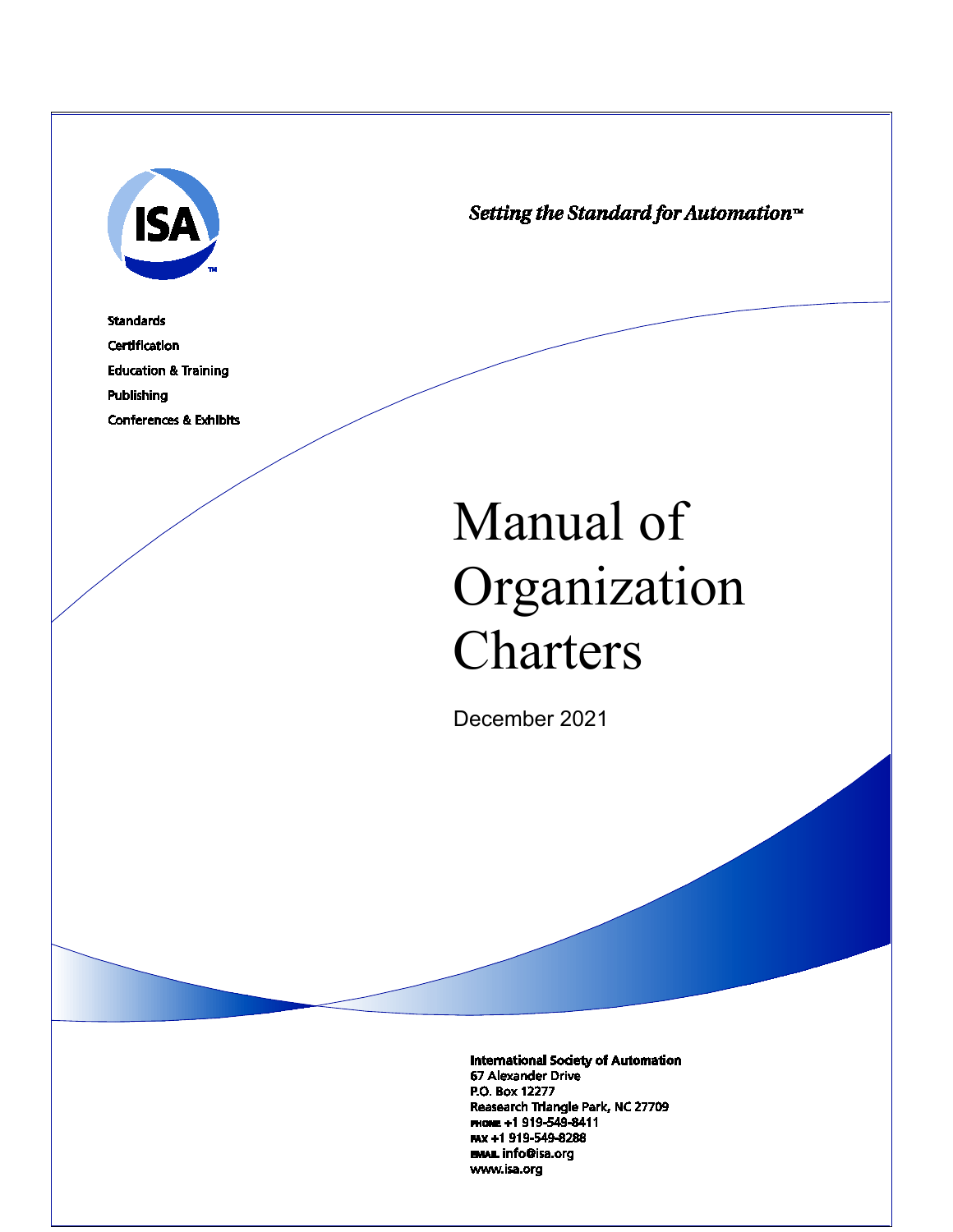# ISA MANUAL OF ORGANIZATION CHARTERS (MOC)

|  | <b>Table of Contents</b> |
|--|--------------------------|
|  |                          |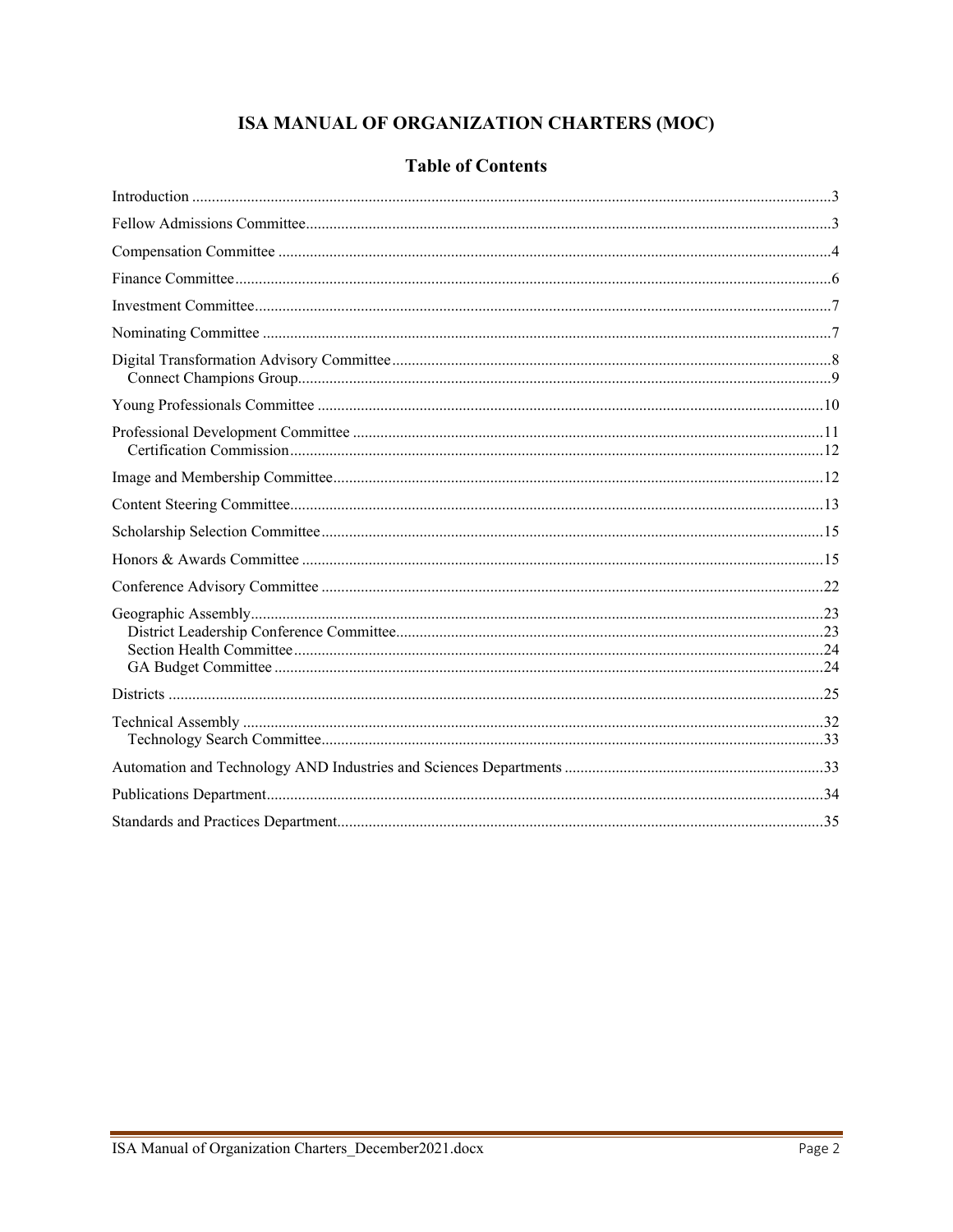#### <span id="page-2-0"></span>**Introduction**

The Manual of Organization Charters (MOC) represents the official organization of ISA as recognized by the Executive Board. Each volunteer group is chartered with specific responsibilities and assigned work that is aligned with Society's strategic plan.

Revisions to charters or the addition of a group requires Board approval. Changes will be logged. Staff may make non-substantive editorial corrections without Board approval.

|                                         | <b>Fellow Admissions Committee</b>                                                                                                                                               |
|-----------------------------------------|----------------------------------------------------------------------------------------------------------------------------------------------------------------------------------|
| Charge                                  | The Fellows Admissions Committee recommends to the Executive Board the<br>elevation of select members to the distinguished grade of Fellow in<br>accordance with Society policy. |
| <b>Group Type</b>                       | Committee                                                                                                                                                                        |
| <b>Sponsor</b>                          | <b>Executive Board</b>                                                                                                                                                           |
| <b>Goals/Responsibilities</b>           | Ensure the long-term success of the ISA Fellows program by annually<br>selecting the most-deserving nominees.                                                                    |
| Composition                             | Minimum of 8 Fellows and a chair, representing a diversity consistent with<br>Society's policies and values.                                                                     |
| Selection/<br>Appointment               | Appointed by the Executive Board                                                                                                                                                 |
| <b>Term</b>                             | Terms coincide with Society operating year and are one-year, renewable up to<br>three consecutive years. Chair term is one year.                                                 |
| <b>Expected</b><br>Commitment           | 8-10 hours during selection                                                                                                                                                      |
| <b>Roles and Authorities</b>            | <b>Makes Recommendations to the Executive Board</b><br>Criteria for the Fellow admission<br>1.                                                                                   |
|                                         | 2.<br>Recipients of Fellow status                                                                                                                                                |
|                                         | 3.<br>Nomination and selection policies                                                                                                                                          |
|                                         | <b>Monitors</b>                                                                                                                                                                  |
|                                         | Diversity of nominations and selections<br>1.                                                                                                                                    |
|                                         | Overall awareness and prestige of ISA Fellow designation<br>2.                                                                                                                   |
| <b>Supporting</b><br><b>Information</b> | Society Honors and Awards Policy                                                                                                                                                 |

#### <span id="page-2-1"></span>**Fellow Admissions Committee**

EXB 6.1.5.4 Procedures for Fellow Nominations

Nominations for ISA Fellow are submitted to ISA Headquarters and forwarded to the Admissions Committee chair or the staff designee. As stated in the Bylaws [Article IV, Section 3, Paragraph d] nominations must include evaluations from a minimum of five Fellow Members or a combination of nine Fellows and Senior Members.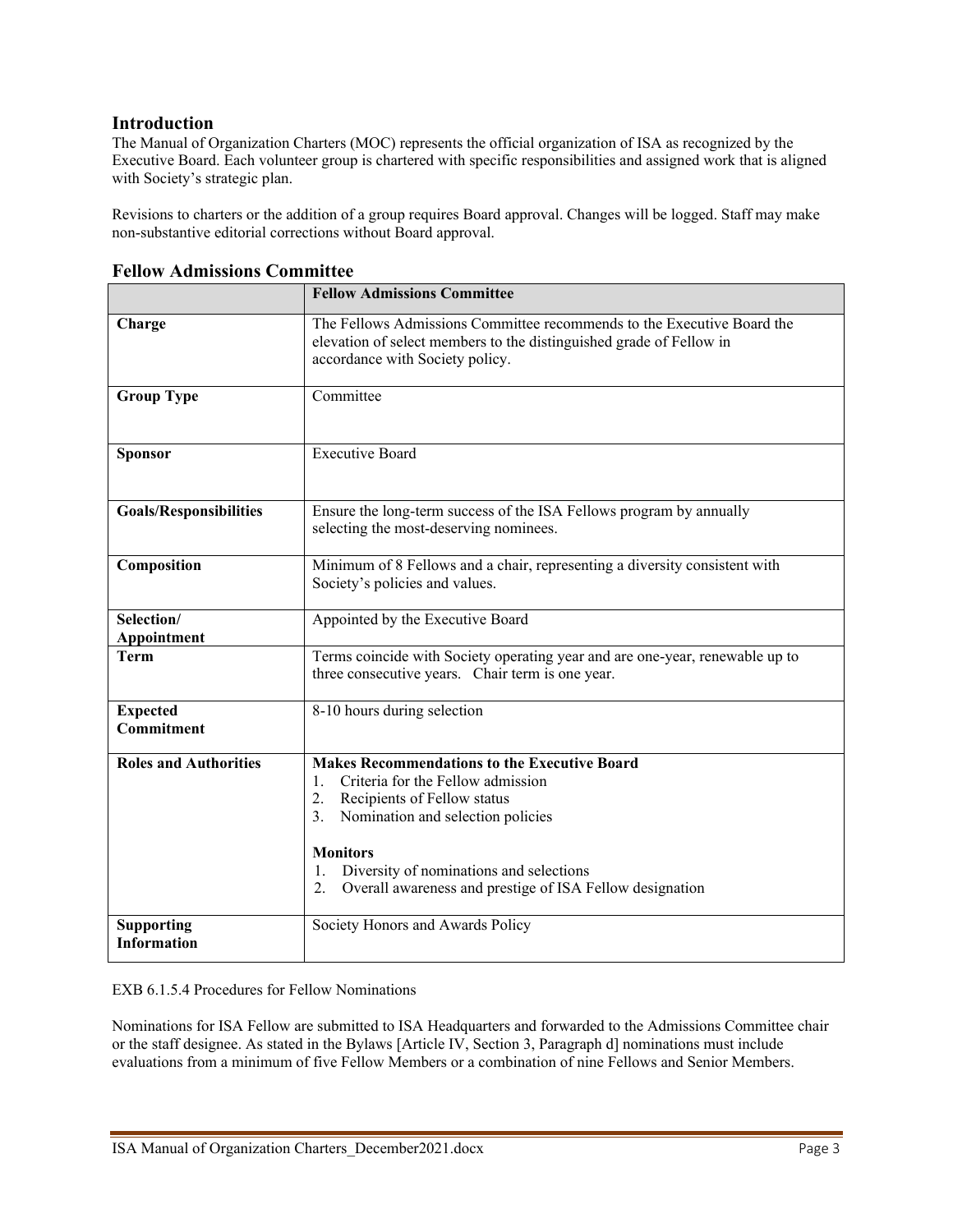Nominations submitted by the deadline, and which clearly meet all the basic requirements, are distributed to the committee for judging in accordance with pre-established procedures. Nominations submitted after the deadline are held until the next Fellow election, and the nominator is notified by the staff designee. If the nomination is incomplete, the staff designee will advise the nominator of corrective action required to make the nomination eligible for consideration in the next Fellow election.

In the event there are questionable nominations, the staff designee will discuss them with the chair prior to making the distribution. They may be included in the distribution or declared ineligible, and processed accordingly. The chair advises nominators of any nominations considered unsatisfactory for judging.

Nominations are reviewed and judged by the committee before the Executive Board meeting that is held during the Strategic Leaders Meeting. A majority vote is required for endorsement of the nomination to the Executive Board.

The name and citation for each nominee recommended by the committee are submitted by the Past President to the Executive Board for final action.

Current ISA Executive Board Members and Admissions Committee Members are not eligible to nominate, evaluate or formally endorse a candidate for ISA Fellow.

#### <span id="page-3-0"></span>**Compensation Committee**

#### Purpose

The Compensation Committee is delegated the sole authority and power to determine the size, nature, and scope of the compensation program for the professional staff, including salary structure and benefits paid or provided to ISA employees. The Compensation Committee reviews the performance and sets the compensation of the Executive Director.

#### Organization

Committee Membership

| a | Size of Committee                      | Five                                                                                                           |
|---|----------------------------------------|----------------------------------------------------------------------------------------------------------------|
| b | Members appointed by:                  | Ex-officio                                                                                                     |
| c | Members approved by:                   | Ex-officio                                                                                                     |
| d | Member qualifications/<br>restrictions | President, President-elect Secretary, Past President, Treasurer.<br>Executive Director is a non-voting member. |
| e | Member Term                            | Coincides with term of position years                                                                          |
|   | Member Reappointment                   | None                                                                                                           |

#### Committee Chairperson

| a | Chair appointed by:                   | Society President is chair |
|---|---------------------------------------|----------------------------|
| b | Chair approved by:                    | n/a                        |
| c | Chair qualifications/<br>restrictions | Society President is chair |
| d | Chair Term                            | One year                   |
| e | Chair reappointment                   | No                         |

As chair, the President is the Society officer responsible for interface with the Executive Board. The Society President negotiates for the employment of an Executive Director and for continuing employment conditions.

#### Responsibilities

The Compensation Committee's duties are as follows:

a) Assures that employee salaries and benefits are maintained on a par with comparable positions in industry and in other volunteer societies to enable the Society to attract and hold competent staff personnel.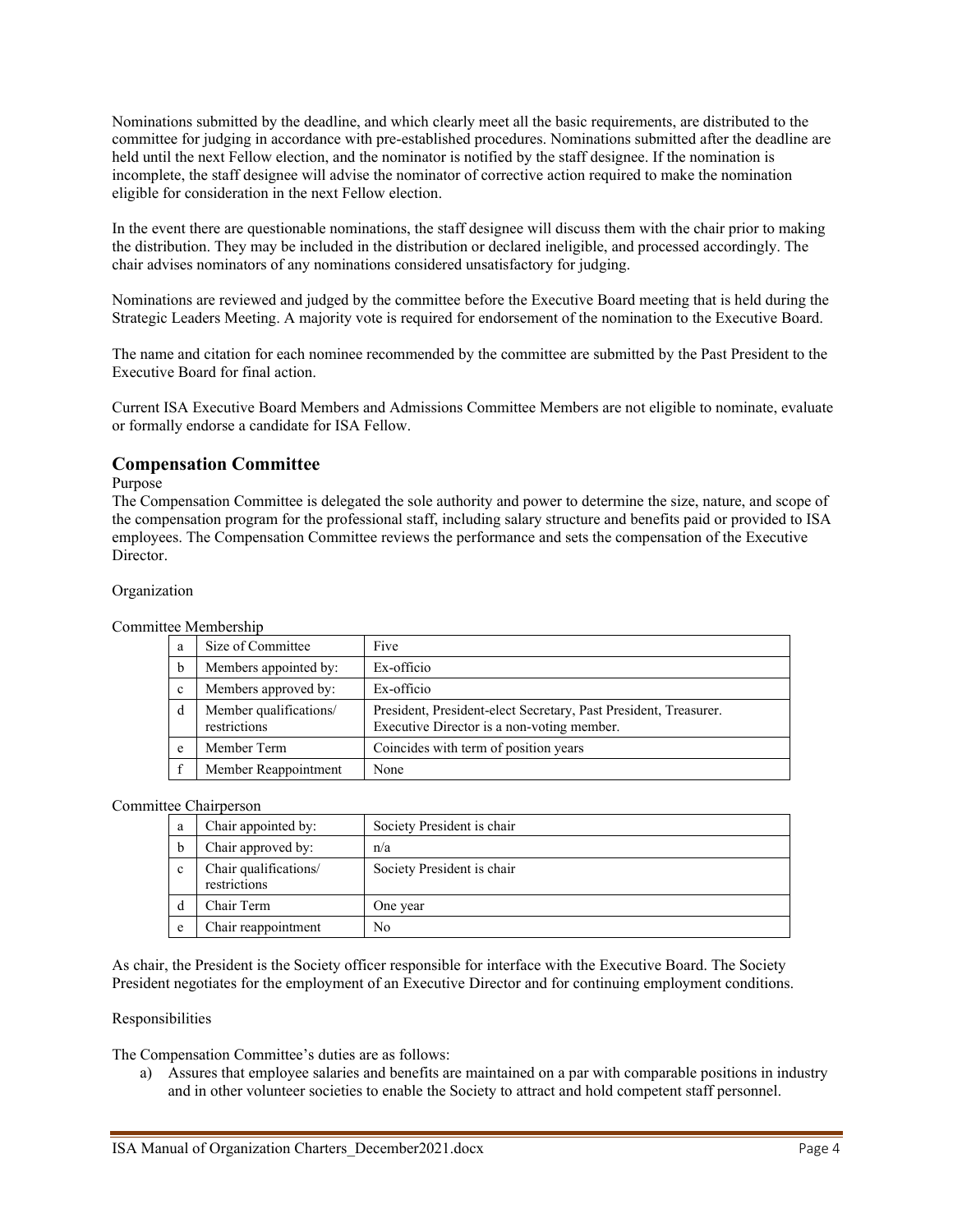- b) Reviews the total compensation program as often as it deems necessary, however salaries of individual employees, other than the Executive Director, are confidential and will not be disclosed to the Compensation Committee or the Executive Board unless required by law or deemed necessary by the Executive Director.
- c) Establishes, modifies, amends, terminates, and otherwise deals with all employee benefit plans having financial consequences, including those governed by the Employee Retirement Income Security Act (ERISA), Employee benefits may include: group health insurance; benefits required by statute such as Workmen's Compensation; pension plan; other retirement benefits; and other financial benefits as approved by the Compensation Committee or non-financial benefits as approved by the Executive Director.
- d) Conducts an annual review of the performance of the Executive Director in accordance with the policies defined below.

#### Administration

#### Frequency of meetings

The chair is authorized to call meetings, to conduct business of the committee and to administer the committee's affairs in accordance with the policies and procedures of the Society.

#### Reporting frequency

Periodic reports of the committee's activities are made by the chair to the Executive Board. A written report is submitted to the Executive Board as requested. Official files of correspondence and records are maintained confidentially by the staff designee.

#### Procedures

#### General Compensation Program

The Executive Director, and/or his or her designee, will report to the Compensation Committee on the effectiveness of the employee compensation program at his or her discretion or upon request of the Compensation Committee.

The Executive Director may engage a consultant to review the employee compensation program within the budget approved by the Executive Board. The Executive Director may propose new salary and benefit programs to the Compensation Committee.

The total budgeted costs for employee salaries and benefits and any consultant costs will be presented to the Executive Board in the annual Society budget.

#### Executive Director Compensation Program

The ISA Compensation Committee shall consider two primary sets of criteria regarding the Executive Director's compensation:

Basic Compensation Factors

- a) The prevailing rate for similar office, based on available facts and figures;
- b) Any recommendations by consultants for rate changes or compensation program components for similar office;
- c) The financial condition of the Society;
- d) The financial results of past 12 months;
- e) The committee members' personal criteria;
- f) The salary factor related to geography; and
- g) The years of experience in the position.

The qualifications and performance of the Executive Director shall be judged by factors including the following:

- a) The ability to set and achieve goals in support of the Society Mission, which includes all goals within the Strategic Plan including professional programs and positive revenue generation related to those programs;
- b) The ability to hire and manage an effective staff;
- c) Leadership qualities as judged by experience on the job and by his or her interaction with the Executive Board, and other Society governance groups;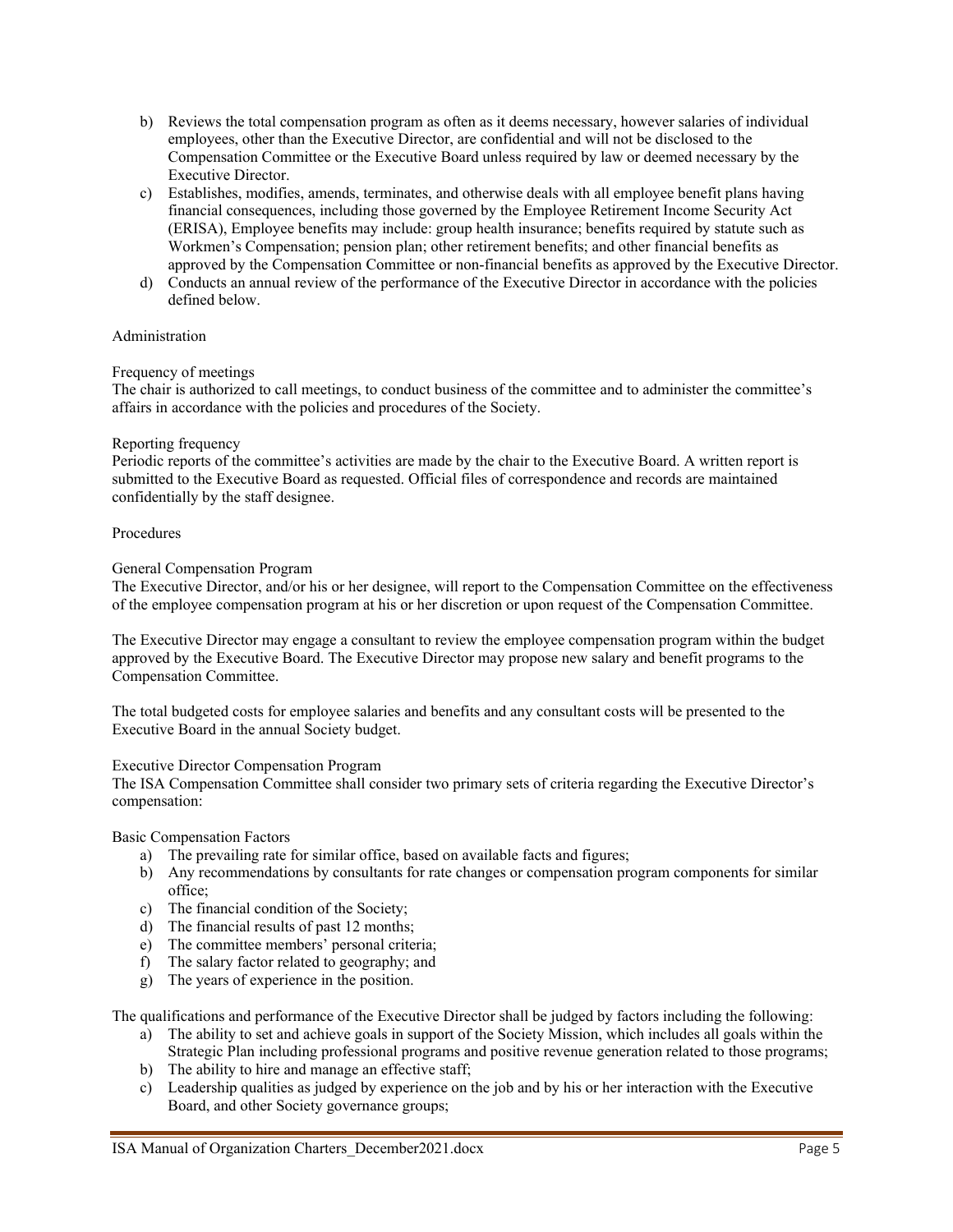- d) The degree of fulfillment of the previously agreed upon personal objectives for the year; and
- e) The degree of fulfillment of the Society's financial and non-financial objectives for the year.

The annual evaluation will include both a written and oral review with the Executive Director. The Compensation Committee may establish procedures and formats for these reviews and may designate one of its members to conduct either or both of these reviews or may conduct them as a committee. The committee may also require a selfevaluation by the Executive Director.

A summary of the annual evaluation will be provided as a confidential information item to the Executive Board.

All other records regarding the Executive Director's evaluation and compensation will be kept confidential by the Compensation Committee, Executive Director, and ISA Director of Human Resources and maintained in a file at ISA headquarters.

|                               | <b>Finance Committee</b>                                                                                                                                                                                                                                                                                                                                                                                           |
|-------------------------------|--------------------------------------------------------------------------------------------------------------------------------------------------------------------------------------------------------------------------------------------------------------------------------------------------------------------------------------------------------------------------------------------------------------------|
| Charge                        | The Finance Committee monitors the Society's fiscal policies and financial<br>planning and advises the Board in support of maintaining a sound financial<br>position for the Society.                                                                                                                                                                                                                              |
| <b>Group Type</b>             | Standing Committee                                                                                                                                                                                                                                                                                                                                                                                                 |
| <b>Sponsor</b>                | <b>Executive Board</b>                                                                                                                                                                                                                                                                                                                                                                                             |
| <b>Goals/Responsibilities</b> | Analyze proposed budgets in line with the Society's strategic objectives.<br>1.<br>Support the Society Treasurer in evaluating economic changes that may<br>2.<br>affect the financial condition or operations of the Society.<br>Oversee the assets of the ISA Foundation.<br>3.                                                                                                                                  |
| Composition                   | 8-12 professional members representing a diversity consistent with Society's<br>policies and values. Society Treasurer serves as Chair. Geographic and Technical<br>Assembly may appoint one ex-officio member.                                                                                                                                                                                                    |
| <b>Selection/Appointment</b>  | Appointed by the Executive Board upon recommendation from the outgoing<br>committee.                                                                                                                                                                                                                                                                                                                               |
| <b>Term</b>                   | Terms coincide with Society operating year. Member terms are one-year,<br>renewable up to three consecutive years.                                                                                                                                                                                                                                                                                                 |
| <b>Expected Commitment</b>    | 2-4 hours per month<br>The committee will host virtual discussions, documents, notes and resources on<br>their ISA Connect community.                                                                                                                                                                                                                                                                              |
| <b>Roles and Authorities</b>  | <b>Makes Recommendations to the Executive Board</b><br>Society's annual and capital budget and any proposed modifications<br>1.<br>2. Fiscal policies<br>Audit schedule<br>3.<br>4. Charitable contributions matching funds<br><b>Provides Input</b><br>Investment policy and availability of funds to invest<br>1.<br>Cost/benefit analysis of new programs<br>2.<br><b>Monitors</b><br>Auditing procedures<br>l. |
|                               | 2.<br><b>Financial statements</b>                                                                                                                                                                                                                                                                                                                                                                                  |

#### <span id="page-5-0"></span>**Finance Committee**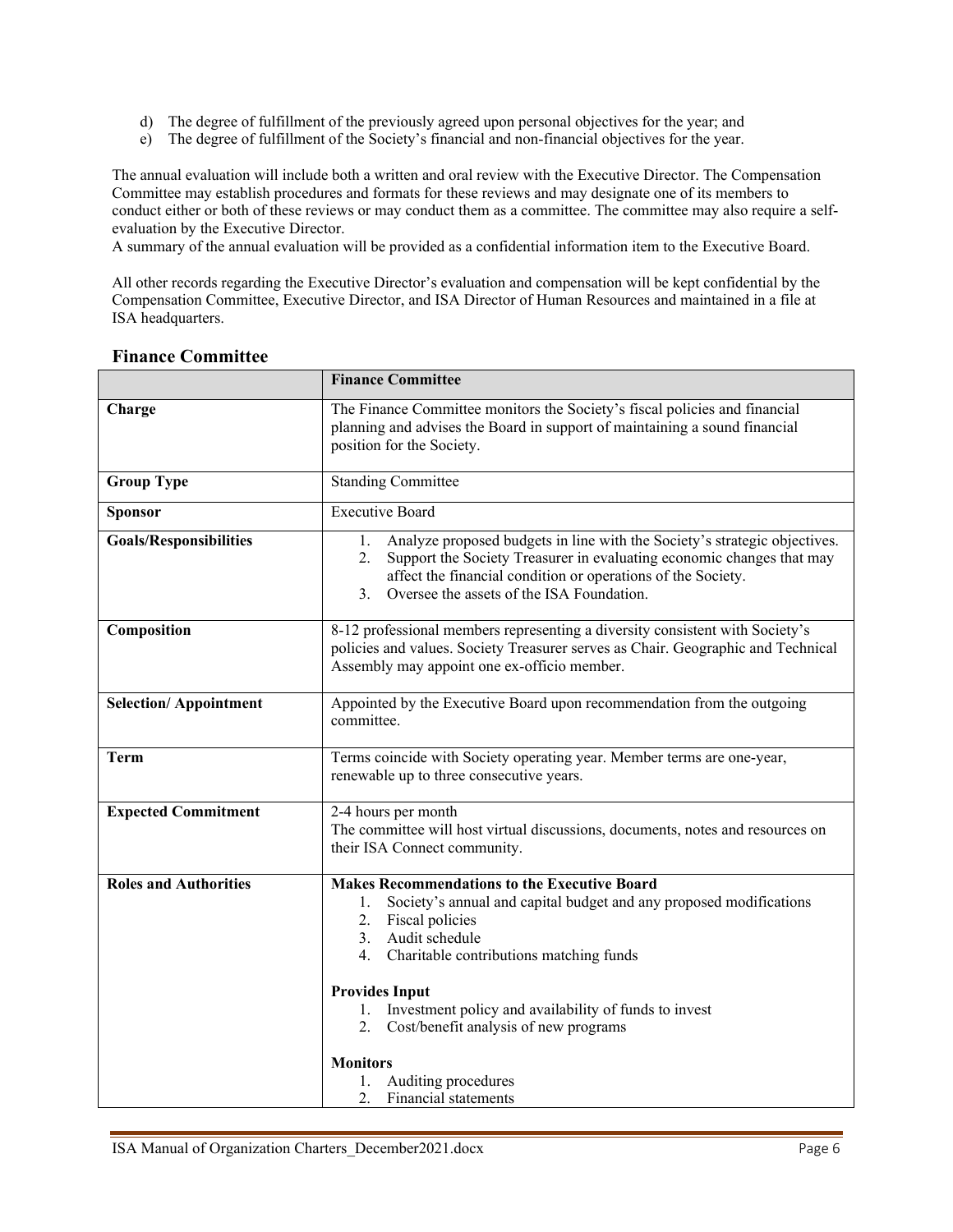|                               | Reserves and cash balances |
|-------------------------------|----------------------------|
| <b>Supporting Information</b> | Finance Policy             |
| <b>Related Groups</b>         | Investment Committee       |

## <span id="page-6-0"></span>**Investment Committee**

|                               | <b>Investment Committee</b>                                                                                                                                                                                                                                                                                                                                         |
|-------------------------------|---------------------------------------------------------------------------------------------------------------------------------------------------------------------------------------------------------------------------------------------------------------------------------------------------------------------------------------------------------------------|
| Charge                        | The Investment Committee advises the Board and monitors the investment of the<br>Society's reserve funds.                                                                                                                                                                                                                                                           |
| <b>Group Type</b>             | Committee                                                                                                                                                                                                                                                                                                                                                           |
| Sponsor                       | <b>Executive Board</b>                                                                                                                                                                                                                                                                                                                                              |
| <b>Goals/Responsibilities</b> | Support preservation of capital and long-term growth.                                                                                                                                                                                                                                                                                                               |
| Composition                   | 3-5 professionals representing a diversity consistent with Society's policies and<br>values. Treasurer is ex-officio.                                                                                                                                                                                                                                               |
| <b>Selection/Appointment</b>  | Appointed by the Executive Board upon recommendation from the outgoing<br>committee.                                                                                                                                                                                                                                                                                |
| <b>Term</b>                   | Terms coincide with Society operating year. Member terms are one-year,<br>renewable up to three consecutive years.                                                                                                                                                                                                                                                  |
| <b>Expected Commitment</b>    | 6 hours per year<br>The committee will host virtual discussions, documents, notes and resources on<br>their ISA Connect community.                                                                                                                                                                                                                                  |
| <b>Roles and Authorities</b>  | <b>Makes Recommendations to the Executive Board</b><br>Selection of professional investment manager<br>1.<br>Investment guidelines including acceptable types of investments,<br>2.<br>acceptable risks, and relative distribution of funds<br><b>Monitors</b><br>Performance of professional investment manager<br>1.<br>Performance of investment portfolio<br>2. |
| <b>Supporting Information</b> | Finance Policy                                                                                                                                                                                                                                                                                                                                                      |
| <b>Related Groups</b>         | Finance Committee                                                                                                                                                                                                                                                                                                                                                   |

# <span id="page-6-1"></span>**Nominating Committee**

|                   | <b>Nominating Committee</b>                                                                                                             |
|-------------------|-----------------------------------------------------------------------------------------------------------------------------------------|
| <b>Charge</b>     | The Nominating Committee affirms the qualifications of the members being<br>presented in the election for Society leadership positions. |
| <b>Group Type</b> | Committee                                                                                                                               |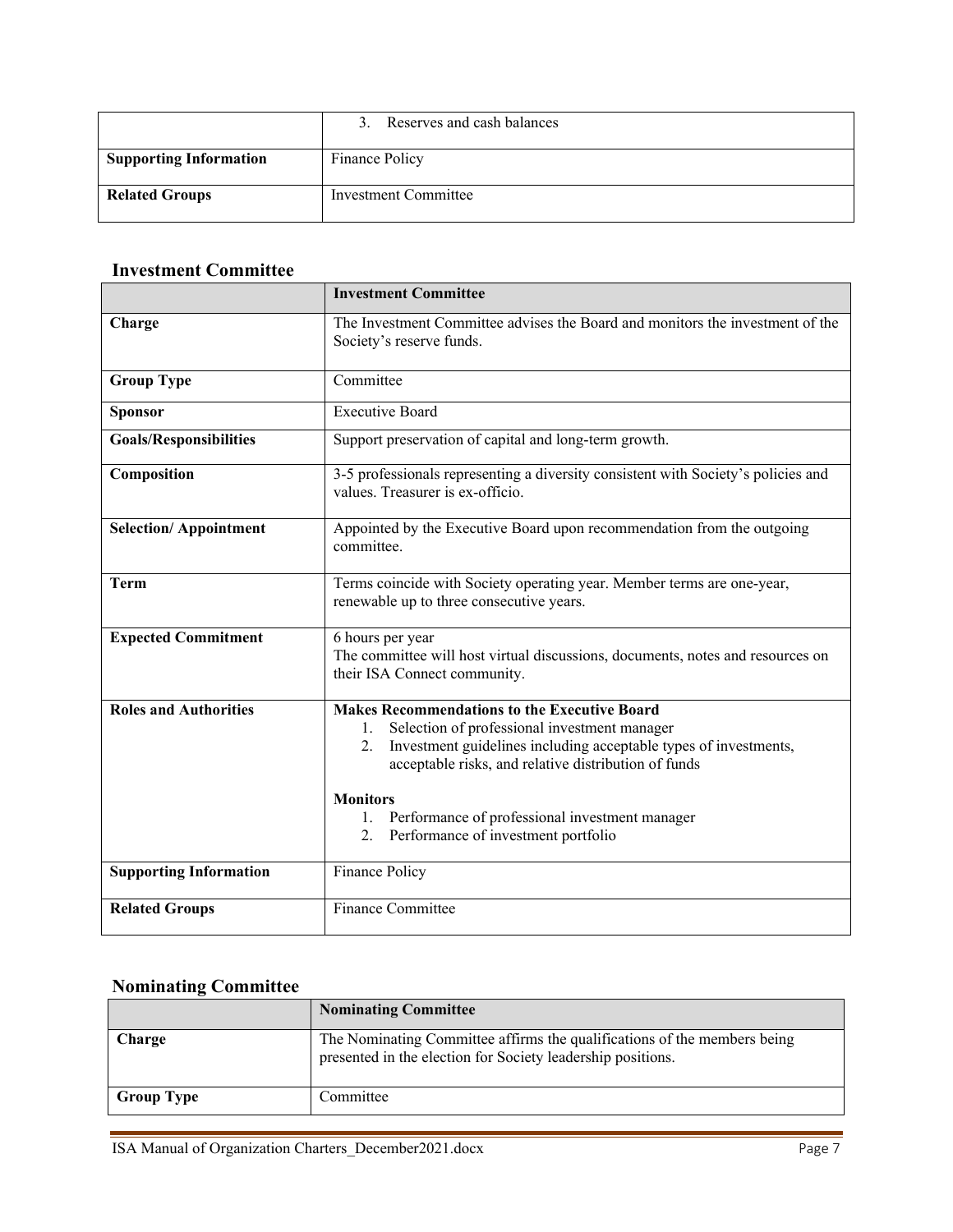| <b>Sponsor</b>                | <b>Executive Board</b>                                                                                                                                                                                                                       |
|-------------------------------|----------------------------------------------------------------------------------------------------------------------------------------------------------------------------------------------------------------------------------------------|
| <b>Goals/Responsibilities</b> | Reviews all nominations received.<br>1.<br>Interview, as necessary, to confirm qualifications.<br>2.<br>Presents all qualified nominees for election.<br>3.<br>Respect the overall confidentiality of the process.<br>4.                     |
| Composition                   | As provided in bylaws.                                                                                                                                                                                                                       |
| <b>Selection/Appointment</b>  | As provided in bylaws.                                                                                                                                                                                                                       |
| <b>Term</b>                   | As provided in bylaws.                                                                                                                                                                                                                       |
| <b>Expected Commitment</b>    | 4-8 hours once a year                                                                                                                                                                                                                        |
| <b>Roles and Authorities</b>  | <b>Approves</b><br>Slate of candidates for Society leadership elections, noting that nominations<br>1.<br>received by petition will also be included on the ballot.<br>Determination of position on ballot for each qualified nominee.<br>2. |
| <b>Supporting Information</b> | Nominations and Elections Policy                                                                                                                                                                                                             |

# <span id="page-7-0"></span>**Digital Transformation Advisory Committee**

|                               | <b>Digital Transformation Advisory Committee</b>                                                                                                                                                                                                                                                                                                                                                                                                                                                                                                                                                                           |
|-------------------------------|----------------------------------------------------------------------------------------------------------------------------------------------------------------------------------------------------------------------------------------------------------------------------------------------------------------------------------------------------------------------------------------------------------------------------------------------------------------------------------------------------------------------------------------------------------------------------------------------------------------------------|
| Charge                        | Advise the Executive Board on policies and practices related to ISA's digital<br>technologies and services to satisfy expectations of members, sections,<br>divisions, departments, and other key stakeholders.                                                                                                                                                                                                                                                                                                                                                                                                            |
| <b>Group Type</b>             | Committee                                                                                                                                                                                                                                                                                                                                                                                                                                                                                                                                                                                                                  |
| <b>Sponsor</b>                | <b>Executive Board</b>                                                                                                                                                                                                                                                                                                                                                                                                                                                                                                                                                                                                     |
| <b>Goals/Responsibilities</b> | Provide insight and expertise in understanding, deploying, and<br>1.<br>leveraging evolving digital tools.<br>Take leadership role in gathering requirements of ISA community and<br>2.<br>incorporating in products and services roadmaps.<br>Facilitate change, adoption, and engagement of members, supporting the<br>3.<br>introduction of new tools<br>Research best practices in community engagement in general and with<br>4.<br>ISA's community tools specifically<br>Effectively coordinate ISA's digital technologies, social media presence,<br>5.<br>and website activities with other ISA entity activities. |
| Composition                   | 6-12 professional members and a chair representing a diversity of Society<br>engagement. Preference is for members to have experience in digital and<br>marketing technologies.                                                                                                                                                                                                                                                                                                                                                                                                                                            |
| Selection/                    | Appointed by the Executive Board upon recommendation from the outgoing                                                                                                                                                                                                                                                                                                                                                                                                                                                                                                                                                     |
| Appointment                   | committee.                                                                                                                                                                                                                                                                                                                                                                                                                                                                                                                                                                                                                 |
| <b>Term</b>                   | Terms coincide with Society operating year. Member terms are one-year,<br>renewable up to three consecutive years.                                                                                                                                                                                                                                                                                                                                                                                                                                                                                                         |
| <b>Expected</b>               | 2-4 hours per month                                                                                                                                                                                                                                                                                                                                                                                                                                                                                                                                                                                                        |
| Commitment                    | The committee will host virtual discussions, documents, and resources on<br>their ISA Connect community.                                                                                                                                                                                                                                                                                                                                                                                                                                                                                                                   |
| <b>Roles and Authorities</b>  | <b>Makes Recommendations to the Executive Board</b>                                                                                                                                                                                                                                                                                                                                                                                                                                                                                                                                                                        |
|                               | Member needs and requirements related to digital technologies.<br>1.                                                                                                                                                                                                                                                                                                                                                                                                                                                                                                                                                       |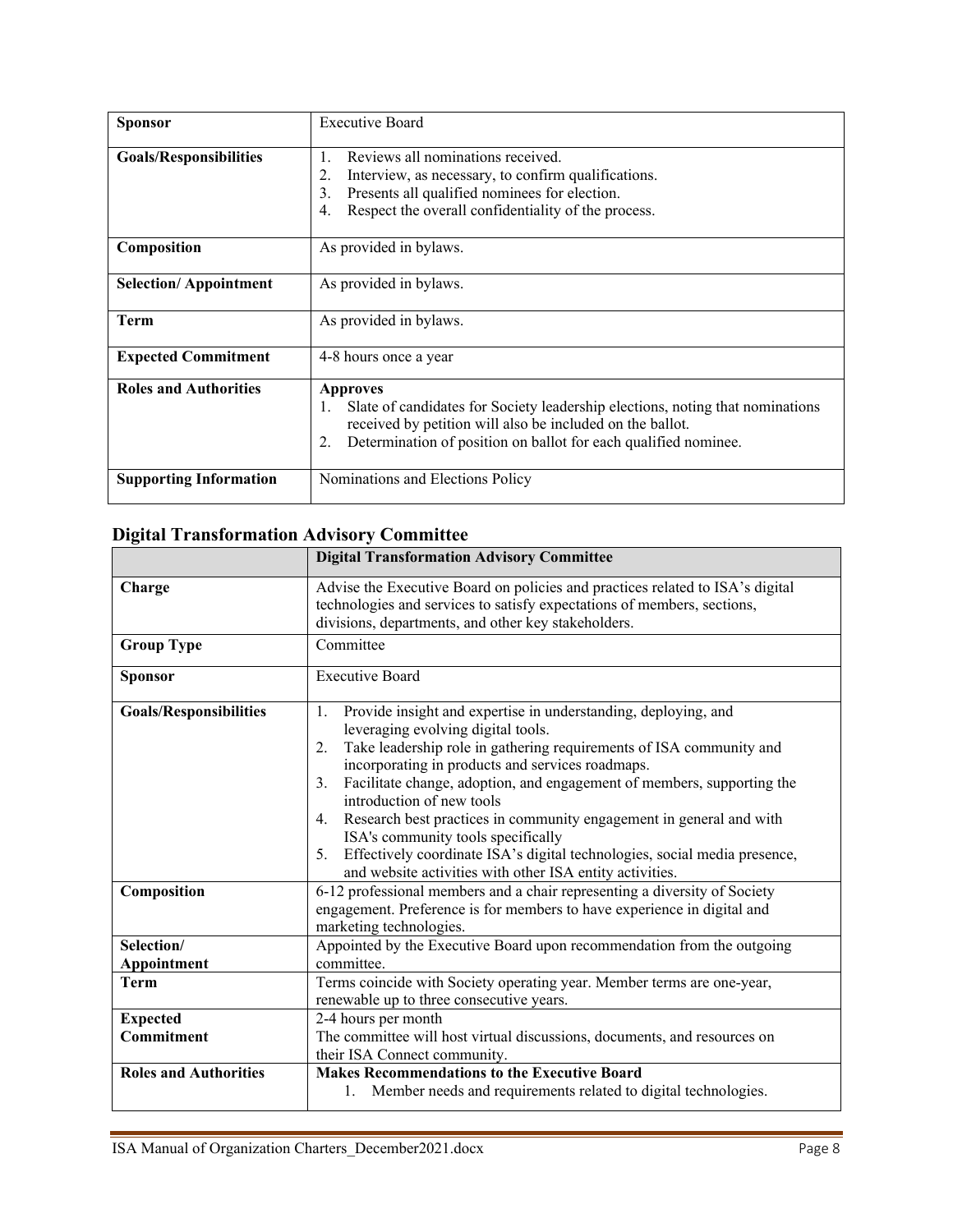|                       | Opportunities to enhance the use of ISA's digital technologies, web<br>2.<br>services, and online presences across all Society units as they employ<br>these technologies to extend and enhance products, services, and<br>presences.<br>Strategies to increase the adoption of digital technologies by members<br>3. |
|-----------------------|-----------------------------------------------------------------------------------------------------------------------------------------------------------------------------------------------------------------------------------------------------------------------------------------------------------------------|
|                       | and key stakeholders<br>Identify new opportunities for ISA in terms of business, products, and<br>4.<br>services in the digital world                                                                                                                                                                                 |
|                       | <b>Provides Input</b><br>Strategic roadmaps of digital technologies, web services, online<br>1.<br>presences, and ISA Connect and new digital technologies<br>Areas for improvement with user functionality<br>2.                                                                                                     |
|                       | <b>Monitors</b><br>1. Performance metrics on social media presence and success                                                                                                                                                                                                                                        |
|                       | Performance metrics of web properties<br>2.<br>Performance metrics on ISA Connect engagement<br>3.<br>Adoption of Connect by Sections, Divisions, Standards, and Committees<br>4.                                                                                                                                     |
| <b>Related Groups</b> | Connect Champions Group                                                                                                                                                                                                                                                                                               |

# <span id="page-8-0"></span>**Connect Champions Group**

|                               | <b>Connect Champions Group</b>                                                                                                                                                                                                                                                                                                                                                                                                                                                                                                           |
|-------------------------------|------------------------------------------------------------------------------------------------------------------------------------------------------------------------------------------------------------------------------------------------------------------------------------------------------------------------------------------------------------------------------------------------------------------------------------------------------------------------------------------------------------------------------------------|
| Charge                        | A group of evangelists for ISA Connect Technical Discussion Forum that<br>provides input to the Digital Transformation Advisory Committee (DTAC).                                                                                                                                                                                                                                                                                                                                                                                        |
| <b>Group Type</b>             | Committee                                                                                                                                                                                                                                                                                                                                                                                                                                                                                                                                |
| <b>Sponsor</b>                | Digital Transformation Advisory Committee                                                                                                                                                                                                                                                                                                                                                                                                                                                                                                |
| <b>Goals/Responsibilities</b> | Support and encourage member engagement in ISA Connect<br>1.<br>technical discussion forum<br>Review and moderate comments from the user community,<br>2.<br>escalating to DTAC as necessary<br>Work with Society stakeholders on using the discussion forum to<br>3.<br>build reach and awareness<br>Research best practices in community engagement in general and<br>4.<br>with ISA community tools specifically<br>Post and reply to discussion forum if engagement is low and, where<br>5.<br>possible, respond to unanswered posts |
| Composition                   | 8-12 members                                                                                                                                                                                                                                                                                                                                                                                                                                                                                                                             |
| Selection/<br>Appointment     | Appointed by the Executive Board upon recommendation from the outgoing<br>group and DTAC                                                                                                                                                                                                                                                                                                                                                                                                                                                 |
| <b>Term</b>                   | Terms coincide with Society operating year. Member terms are one-year,<br>renewable up to three consecutive years.                                                                                                                                                                                                                                                                                                                                                                                                                       |
| <b>Expected</b><br>Commitment | 4-6 hours per month<br>The committee will host virtual discussions, documents, notes and resources<br>on their ISA Connect community.                                                                                                                                                                                                                                                                                                                                                                                                    |
| <b>Roles and Authorities</b>  | Makes Recommendations to the Digital Transformation Advisory Committee                                                                                                                                                                                                                                                                                                                                                                                                                                                                   |
|                               | (DTAC)<br>Investment in upgrades or enhancements to Connect Discussion<br>Forum<br><b>Provides Input for the Digital Transformation Advisory Committee</b>                                                                                                                                                                                                                                                                                                                                                                               |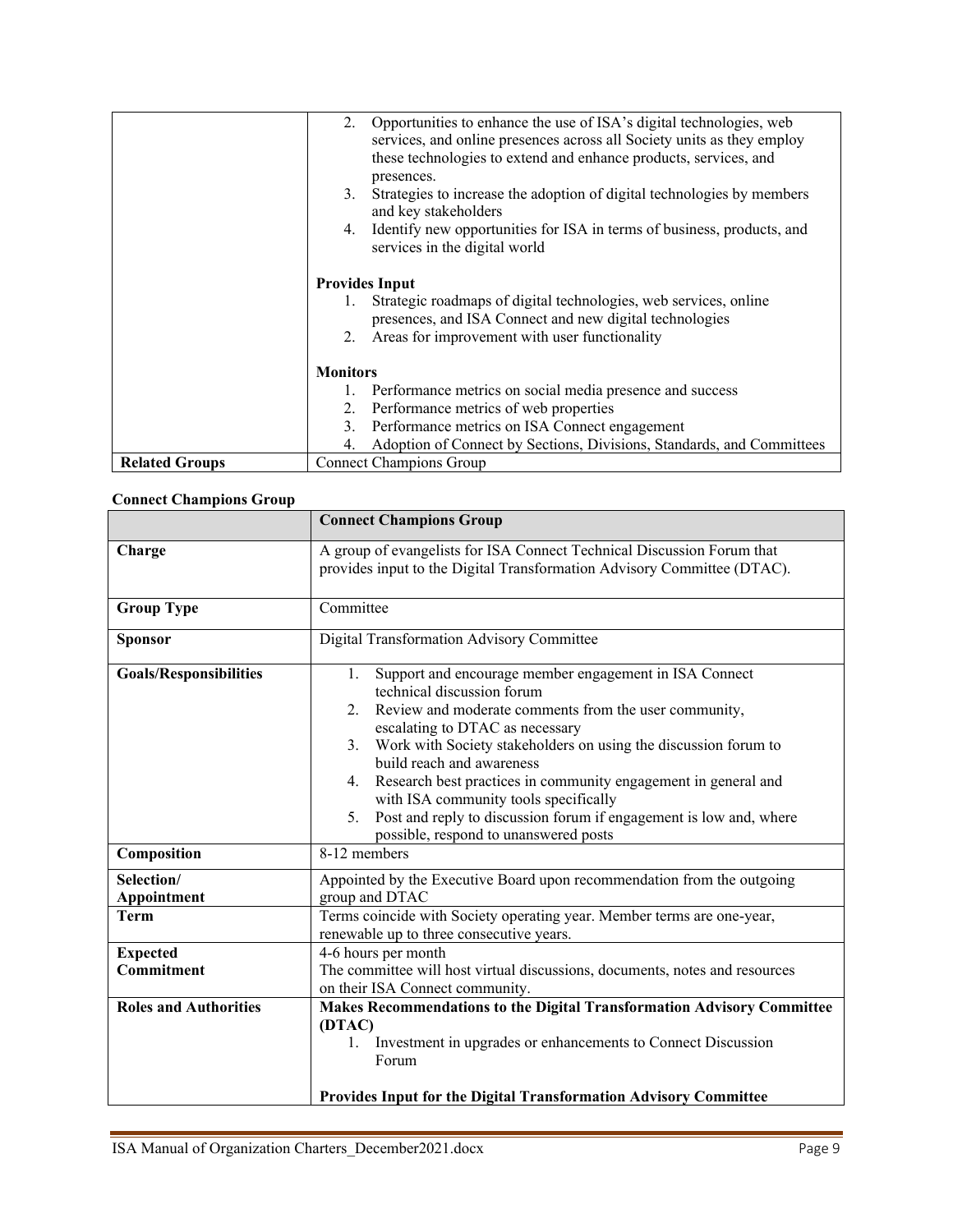|                       | Strategic roadmap for ISA Connect                                                                                    |
|-----------------------|----------------------------------------------------------------------------------------------------------------------|
|                       | Areas for improvement with user functionality                                                                        |
|                       | Promotional campaigns to build awareness of ISA Connect<br>3.                                                        |
|                       | Decision-tree in community expansion and deployment of existing<br>features that do not require financial investment |
|                       | Potential automation that could enhance member recruitment and<br>5.<br>engagement                                   |
|                       | <b>Monitors</b>                                                                                                      |
|                       | 1. Member engagement in Discussion forum                                                                             |
|                       | Utilization of Connect Discussion Forum<br>$2^{1}$                                                                   |
|                       | Satisfaction with the Connect Discussion Forum experience<br>3.                                                      |
|                       | 4. Success of automation in driving member engagement                                                                |
| <b>Related Groups</b> | Digital Transformation Advisory Committee (DTAC)                                                                     |

# <span id="page-9-0"></span>**Young Professionals Committee**

|                               | <b>Young Professionals Committee</b>                                                                                                                                                                                                                                                                                                                     |
|-------------------------------|----------------------------------------------------------------------------------------------------------------------------------------------------------------------------------------------------------------------------------------------------------------------------------------------------------------------------------------------------------|
| Charge                        | The YP Committee is responsible for advising on existing and<br>recommending development of programs to engage members under the age<br>of 35.                                                                                                                                                                                                           |
| <b>Group Type</b>             | Committee                                                                                                                                                                                                                                                                                                                                                |
| <b>Sponsor</b>                | <b>Executive Board</b>                                                                                                                                                                                                                                                                                                                                   |
| <b>Goals/Responsibilities</b> | Work with Sections to establish young professional engagements<br>1.<br>locally<br>Work with Divisions to establish young professional engagement<br>2.<br>Engage with Society leadership to offer YP perspective on the<br>3.<br>objectives and goals.<br>Assist in development of networking events for Young<br>4.<br>Professionals at society events |
| Composition                   | 8-10 professional members and a chair<br>Majority of the members must be under the age of 35                                                                                                                                                                                                                                                             |
| Selection/<br>Appointment     | Appointed by the Executive Board upon recommendation from the<br>outgoing committee.                                                                                                                                                                                                                                                                     |
| <b>Term</b>                   | Terms coincide with Society operating year. All terms are one-year<br>renewable for up to three years.                                                                                                                                                                                                                                                   |
| <b>Expected</b><br>Commitment | 2-4 hours per month<br>The committee will host virtual discussions, documents, notes and<br>resources on their ISA Connect community.                                                                                                                                                                                                                    |
| <b>Roles and Authorities</b>  | <b>Makes Decisions with Approval of Executive Board</b><br>YP specific programs<br><b>Makes Recommendations and Provides Input</b><br>Executive Board and working groups                                                                                                                                                                                 |
|                               | Society Leader Meeting Planning Team<br>$\bullet$                                                                                                                                                                                                                                                                                                        |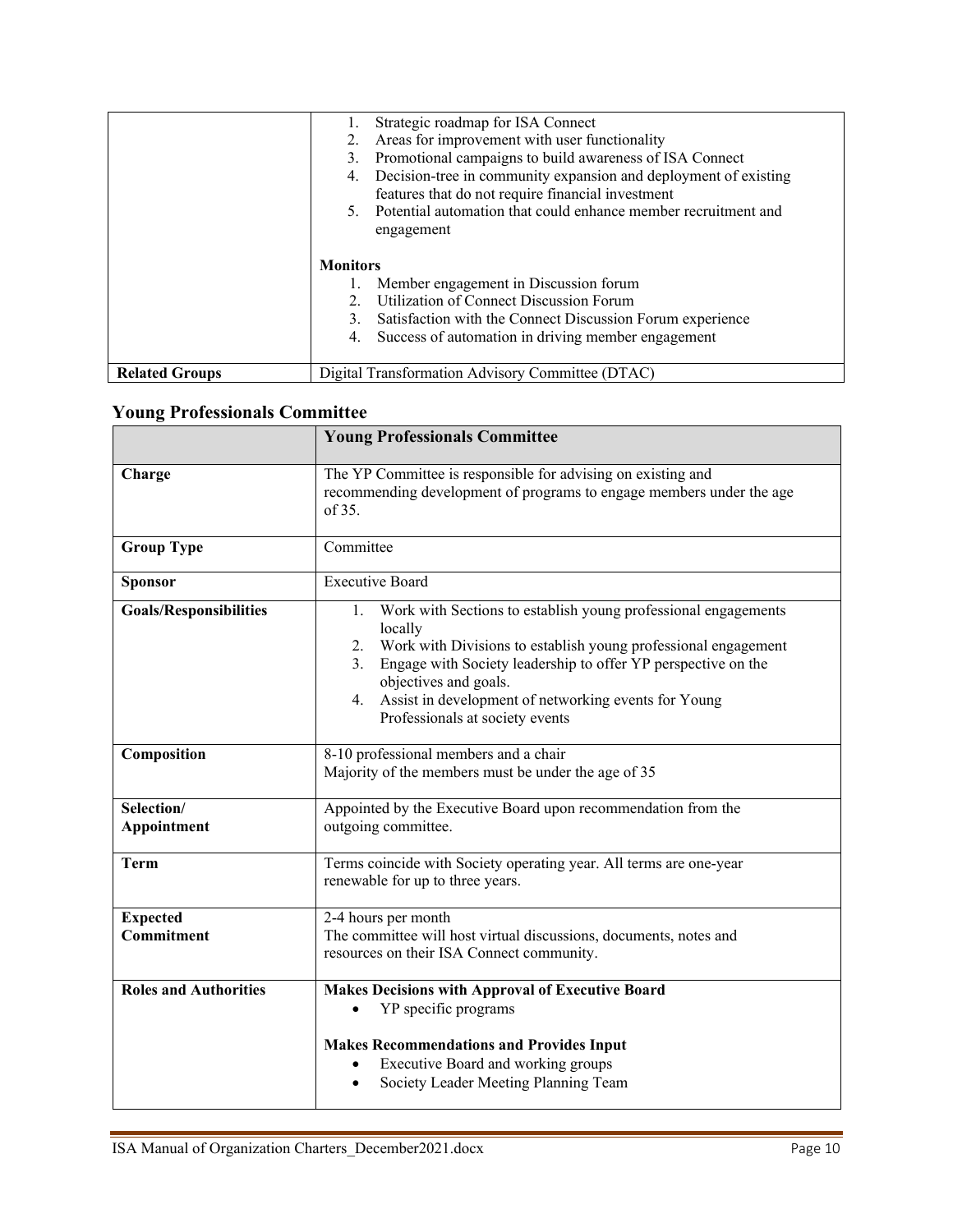|                                       | <b>Monitors</b><br>YP membership in society<br>YP program satisfaction<br>YP engagement in core society programs                                                                                                                                                                                                                                                                                                                                                            |
|---------------------------------------|-----------------------------------------------------------------------------------------------------------------------------------------------------------------------------------------------------------------------------------------------------------------------------------------------------------------------------------------------------------------------------------------------------------------------------------------------------------------------------|
| <b>Supporting</b><br><b>Documents</b> | <b>Value Proposition for YP:</b><br>ISA YP offers an inclusive community where young professionals can make an<br>impact and influence the future of automation. As members of ISA, we have<br>opportunities for personal and professional development through certification<br>and exposure to the Automation Body of Knowledge. We also have opportunities<br>to develop leadership skills, enhance our professional networks, and engage local<br>and technical mentors. |

# <span id="page-10-0"></span>**Professional Development Committee**

|                               | <b>Professional Development Committee</b>                                                                                                                                                                                                                                                                                                                                                                                                                                                   |
|-------------------------------|---------------------------------------------------------------------------------------------------------------------------------------------------------------------------------------------------------------------------------------------------------------------------------------------------------------------------------------------------------------------------------------------------------------------------------------------------------------------------------------------|
| Charge                        | The Professional Development Standing Committee is responsible for working<br>with staff to ensure the development and implementation of a comprehensive set<br>of professional development programs (technical and non-technical) to meet the<br>needs of Society members and automation professionals.                                                                                                                                                                                    |
| <b>Group Type</b>             | Committee                                                                                                                                                                                                                                                                                                                                                                                                                                                                                   |
| Sponsor                       | <b>Executive Board</b>                                                                                                                                                                                                                                                                                                                                                                                                                                                                      |
| <b>Goals/Responsibilities</b> | 1. Ensure effectiveness in ISA's educational offerings<br>2. Ensure effectiveness in ISA's certification and certificate offerings<br>3. Ensure effectiveness in ISA's leadership development offerings                                                                                                                                                                                                                                                                                     |
| Composition                   | 8-12 professional members and a chair representing a diversity consistent with<br>Society's policies and values                                                                                                                                                                                                                                                                                                                                                                             |
| <b>Selection/Appointment</b>  | Appointed by the Executive Board upon recommendation from the outgoing<br>committee.                                                                                                                                                                                                                                                                                                                                                                                                        |
| <b>Term</b>                   | Terms coincide with Society operating year. Member terms are one-year,<br>renewable up to three consecutive years. Chair term is one year, renewable for<br>two years.                                                                                                                                                                                                                                                                                                                      |
| <b>Expected Commitment</b>    | 2-4 hours per month<br>The committee will host virtual discussions, documents, notes and resources on<br>their ISA Connect community.                                                                                                                                                                                                                                                                                                                                                       |
| <b>Roles and Authorities</b>  | <b>Makes Recommendations to the Executive Board</b><br>Investment in educational development<br>1.<br>Updates to the Code of Standard Leadership Practices<br>2.<br>Updates to the Code of Ethics<br>3.<br>Task forces necessary for strategically-aligned development initiatives<br>4.<br><b>Approves</b><br>Appointment of a member representative to NCEES<br><b>Provides Input</b><br>Revision and update to existing educational offerings<br>Development of new educational programs |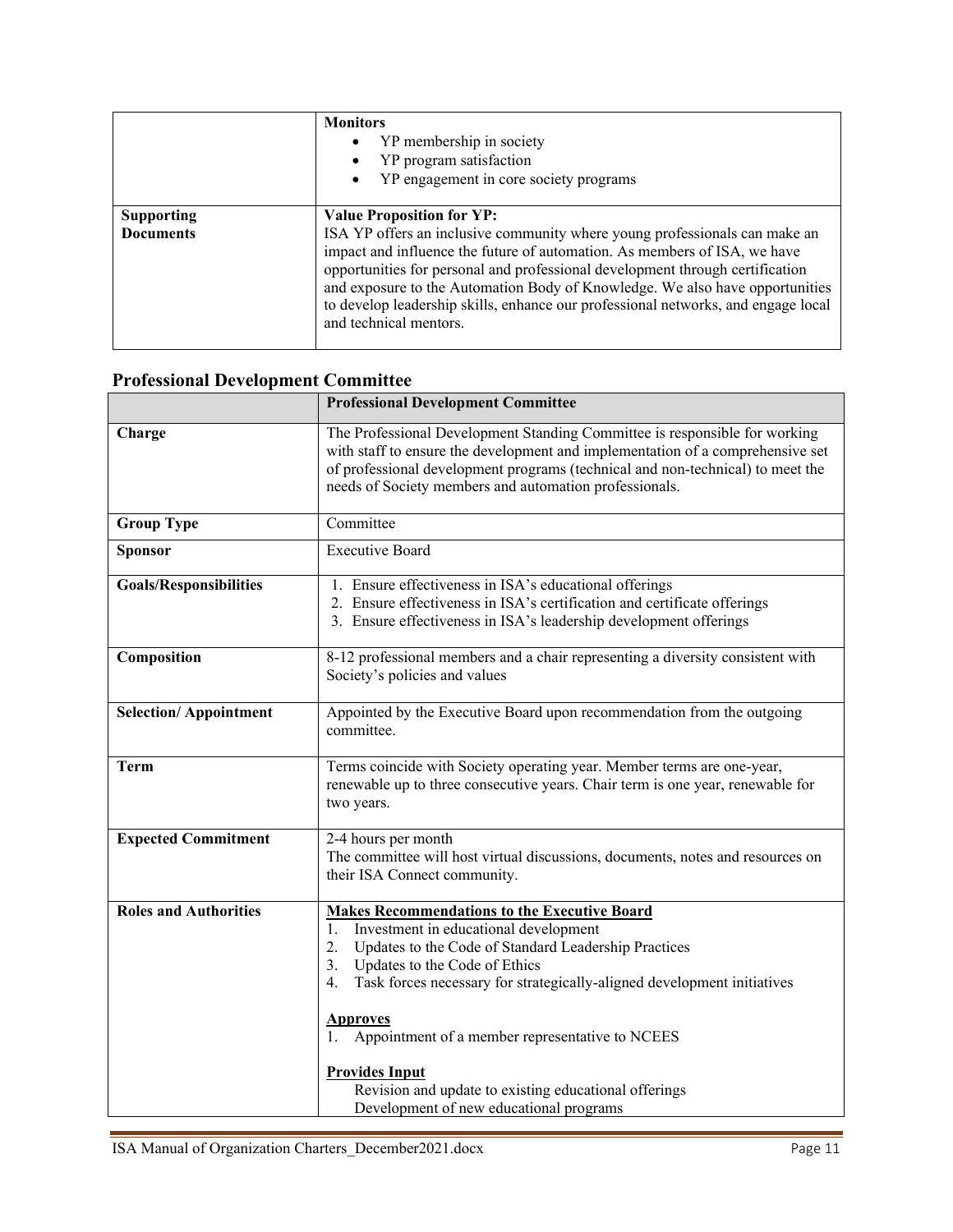|                       | Revision and update to existing certificates or certifications<br>Development of new certificates or certifications |
|-----------------------|---------------------------------------------------------------------------------------------------------------------|
|                       | <b>Monitors</b><br>1. Quality and effectiveness of educational offerings                                            |
| <b>Related Groups</b> | <b>Certification Commission</b>                                                                                     |

#### <span id="page-11-0"></span>**Certification Commission**

|                               | <b>Certification Commission</b>                                                                                                                                                                                                                                                                                                                                                                                                                                  |
|-------------------------------|------------------------------------------------------------------------------------------------------------------------------------------------------------------------------------------------------------------------------------------------------------------------------------------------------------------------------------------------------------------------------------------------------------------------------------------------------------------|
| Charge                        | The Certification Commission advises on policies and practices of<br>certification and certificate programs.                                                                                                                                                                                                                                                                                                                                                     |
| <b>Group Type</b>             | Commission                                                                                                                                                                                                                                                                                                                                                                                                                                                       |
| <b>Sponsor</b>                | Professional Development Committee                                                                                                                                                                                                                                                                                                                                                                                                                               |
| <b>Goals/Responsibilities</b> | Support the administration of ISA's certificate and certification programs                                                                                                                                                                                                                                                                                                                                                                                       |
| Composition                   | 7-15 professional members and a chair<br>All members must agree not to disclose any confidential information.                                                                                                                                                                                                                                                                                                                                                    |
| <b>Selection/Appointment</b>  | Appointed by the Executive Board upon recommendation from the outgoing<br>commission and Professional Development Committee.                                                                                                                                                                                                                                                                                                                                     |
| Term                          | Terms coincide with Society operating year. Member terms are one-year<br>renewable for up to three consecutive years. Chair term is one year,<br>renewable for two years.                                                                                                                                                                                                                                                                                        |
| <b>Expected Commitment</b>    | 2 hours per month                                                                                                                                                                                                                                                                                                                                                                                                                                                |
| <b>Roles and Authorities</b>  | Makes Recommendations to the Executive Board<br>Certification eligibility requirements<br>1.<br>Certification fee structures<br>2.<br>Approves<br>Test development specifications<br>$1_{\cdot}$<br>The passing scores using a criterion-referenced methodology<br>2.<br>Provides Input<br>1. To the Professional Development Committee for consideration with the<br><b>Executive Board</b><br>Monitors<br>Industry adoption of certifications and certificates |
| <b>Related Groups</b>         | Professional Development Committee                                                                                                                                                                                                                                                                                                                                                                                                                               |

# <span id="page-11-1"></span>**Image and Membership Committee**

|        | <b>Image and Membership Committee</b>                                                                                                                           |
|--------|-----------------------------------------------------------------------------------------------------------------------------------------------------------------|
| Charge | The Image and Membership Committee is responsible for advising on and<br>facilitating the integration of image and member activities throughout the<br>Society. |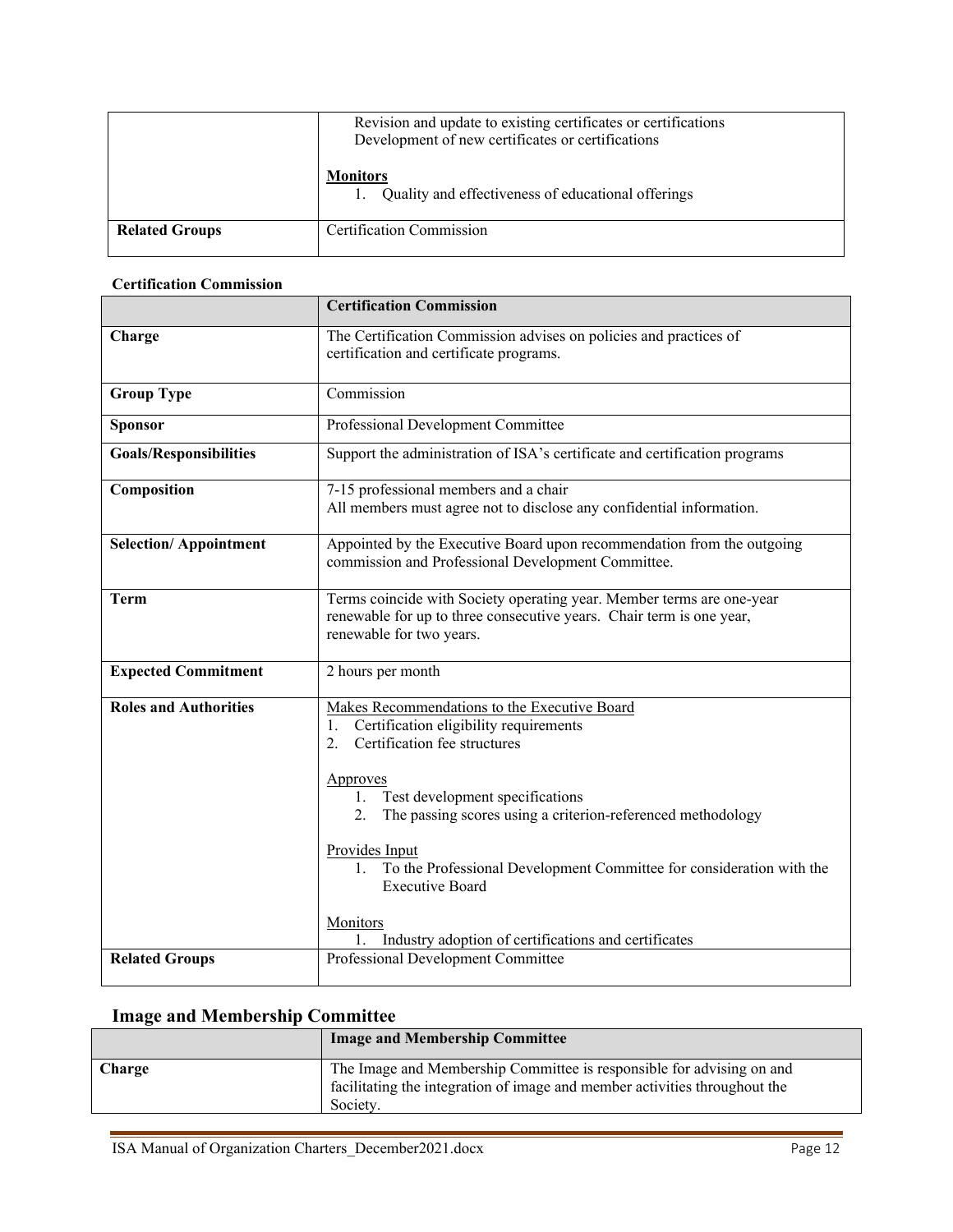| <b>Group Type</b>             | Committee                                                                                                                                                                                                                                                                                                                                                                                                                                        |
|-------------------------------|--------------------------------------------------------------------------------------------------------------------------------------------------------------------------------------------------------------------------------------------------------------------------------------------------------------------------------------------------------------------------------------------------------------------------------------------------|
| <b>Sponsor</b>                | <b>Executive Board</b>                                                                                                                                                                                                                                                                                                                                                                                                                           |
| <b>Goals/Responsibilities</b> | Review member dues, categories, and discount offerings<br>1.<br>2. Review value of membership<br>3. Work with Sections to support retention and growth<br>Work with Divisions to support retention and growth<br>4.                                                                                                                                                                                                                              |
| Composition                   | 8-12 professional members and a chair representing a diversity of Society<br>engagement consistent with the Society's policies and values.                                                                                                                                                                                                                                                                                                       |
| <b>Selection/Appointment</b>  | Appointed by the Executive Board upon recommendation from the outgoing<br>committee.                                                                                                                                                                                                                                                                                                                                                             |
| <b>Term</b>                   | Terms coincide with Society operating year. Member terms are one-year<br>renewable for up to three consecutive years. Chair: One-year term, renewable<br>for two years. Chair-elect can be suggested at committee discretion.                                                                                                                                                                                                                    |
| <b>Expected Commitment</b>    | 2-4 hours per month<br>The committee will host virtual discussions, documents, notes and resources<br>on their ISA Connect community.                                                                                                                                                                                                                                                                                                            |
| <b>Roles and Authorities</b>  | Makes Recommendations to the Executive Board<br>1. Member dues and discounts<br>2. Member benefits<br>3. Life and senior member definitions<br>Provides Input<br>1. Activities to support member recruitment and retention<br>Marketing strategies to communicate and enhance ISA's image<br>2.<br>Monitors<br>1. Member satisfaction<br>2. Retention and growth metrics<br>3. Global reach<br>Society image and public relations outreach<br>4. |

# <span id="page-12-0"></span>**Content Steering Committee**

|                   | <b>Content Steering Committee</b>                                                                                                                                                                                                                                                                                                                                                                                                                                                  |
|-------------------|------------------------------------------------------------------------------------------------------------------------------------------------------------------------------------------------------------------------------------------------------------------------------------------------------------------------------------------------------------------------------------------------------------------------------------------------------------------------------------|
| Charge            | This committee facilitates the implementation and adoption of a Society-<br>wide content strategy. Supports identifying, validating, and coordinating<br>technical content for ISA members and the automation community by<br>connecting and engaging ISA resources. Assists the society in coordinating<br>all content to ensure high quality content, products, and services are<br>identified and delivered for the benefit of Society members and the<br>automation community. |
| <b>Group Type</b> | Committee                                                                                                                                                                                                                                                                                                                                                                                                                                                                          |
| Sponsor           | <b>Executive Board</b>                                                                                                                                                                                                                                                                                                                                                                                                                                                             |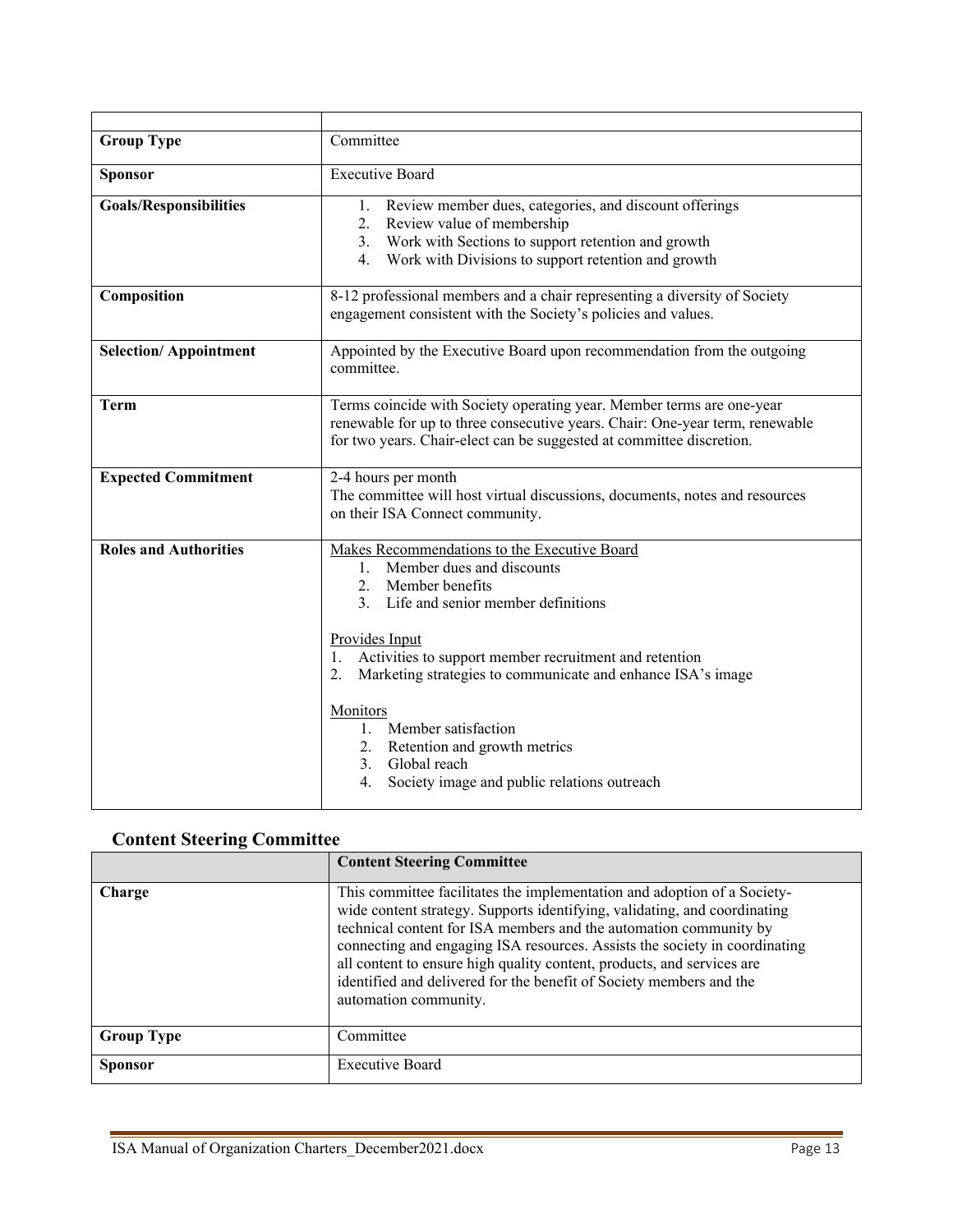| <b>Goals/Responsibilities</b> | Ensures the ISA organization is collaborating and aligned with a<br>$\bullet$                         |
|-------------------------------|-------------------------------------------------------------------------------------------------------|
|                               | Society-wide content strategy framework.                                                              |
|                               | Reviews the content strategy framework and makes<br>٠                                                 |
|                               | recommendations.                                                                                      |
|                               | Reviews and recommends technical topics for the ISA content                                           |
|                               | taxonomy framework.                                                                                   |
|                               | Reviews technical topics within the ISA content matrix and                                            |
|                               | recommends prioritization.                                                                            |
|                               | Works with staff to implement and communicate content plans                                           |
|                               | across the society.                                                                                   |
| Composition                   | 8-10 professional members                                                                             |
|                               | Technical subject expertise as needed from the following groups, with diversity in                    |
|                               | a manner consistent with the Society's values and policies:                                           |
|                               | <b>Divisions</b>                                                                                      |
|                               | Publications                                                                                          |
|                               | Standards & Practices                                                                                 |
|                               | Professional Development Committee                                                                    |
|                               | Conference Advisory Committee<br>٠                                                                    |
|                               | Co-chairs                                                                                             |
|                               | Active members who have held leadership roles within one or more of the                               |
|                               | following: Divisions, Publications, and Standards & Practices. Co-chairs                              |
|                               | should have different ISA backgrounds to complement each other to provide                             |
|                               | balance regarding the interests of ISA.                                                               |
| <b>Selection/Appointment</b>  | Appointed by the Executive Board upon recommendation from the outgoing                                |
|                               | committee.                                                                                            |
| <b>Term</b>                   | Terms coincide with Society operating year. Member terms are one-year                                 |
|                               | renewable for up to three consecutive years. Chair: One-year term,                                    |
|                               | renewable for two years.                                                                              |
|                               |                                                                                                       |
| <b>Expected Commitment</b>    | Varies per month based on current activities.                                                         |
|                               | The committee will host virtual discussions, documents, notes and resources                           |
|                               | on their ISA Connect community.                                                                       |
| <b>Roles and Authorities</b>  | <b>Makes Recommendations for Approval of Executive Board</b>                                          |
|                               | 1. ISA content strategy and plans annual priorities.                                                  |
|                               | <b>Makes Recommendations and Provides Input</b>                                                       |
|                               | <b>Technical Assembly</b><br>1.                                                                       |
|                               | 2. Geographic Assembly                                                                                |
|                               | Monitors and provides input to the board                                                              |
|                               | Content trends<br>1.                                                                                  |
|                               | 2.<br>ISA content satisfaction                                                                        |
|                               | Technical interests of automation professionals and the automation<br>3.                              |
|                               | community.                                                                                            |
| <b>Related Groups</b>         | Conference Advisory Committee<br>1.                                                                   |
|                               | 2.<br><b>Divisions</b>                                                                                |
|                               | 3.<br><b>Publications Department</b>                                                                  |
|                               | Standards & Practices Department<br>4.                                                                |
|                               | Professional Development Committee<br>5.                                                              |
|                               |                                                                                                       |
|                               | 6.                                                                                                    |
|                               | Technology Search Committee<br>Geographic Assembly (global point of view and section alignment)<br>7. |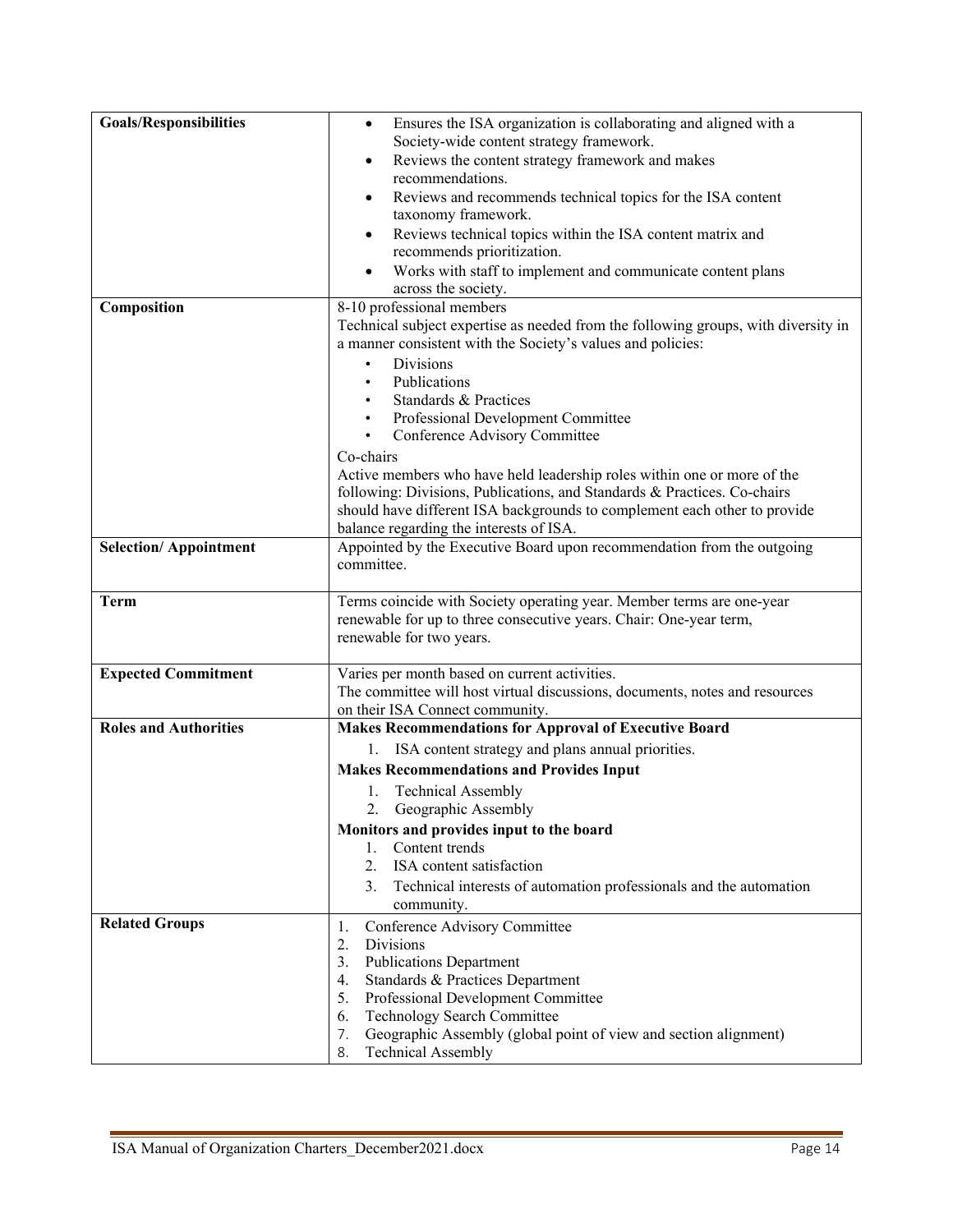# <span id="page-14-0"></span>**Scholarship Selection Committee**

|                               | <b>Scholarship Selection Committee</b>                                                                                                                                                                                                                                                                                                                             |
|-------------------------------|--------------------------------------------------------------------------------------------------------------------------------------------------------------------------------------------------------------------------------------------------------------------------------------------------------------------------------------------------------------------|
| Charge                        | The Scholarship Selection Committee supports the award of funds from the<br>ISA Educational Foundation by overseeing the selection process.                                                                                                                                                                                                                        |
| <b>Group Type</b>             | Committee                                                                                                                                                                                                                                                                                                                                                          |
| <b>Sponsor</b>                | <b>Executive Board</b>                                                                                                                                                                                                                                                                                                                                             |
| <b>Goals/Responsibilities</b> | Ensure the long-term success of the ISA Education Foundation while<br>supporting the continuing education of those pursing higher education in<br>fields related to automation.                                                                                                                                                                                    |
| Composition                   | 5-12 professional members                                                                                                                                                                                                                                                                                                                                          |
| <b>Selection/Appointment</b>  | Appointed by the Executive Board upon recommendation from the outgoing<br>committee.                                                                                                                                                                                                                                                                               |
| <b>Term</b>                   | Terms coincide with Society operating year and are one-year, renewable up<br>to three consecutive years.                                                                                                                                                                                                                                                           |
| <b>Expected Commitment</b>    | 8-10 hours during selection                                                                                                                                                                                                                                                                                                                                        |
| <b>Roles and Authorities</b>  | <b>Makes Recommendations to the Executive Board</b><br>Criteria for the scholarship awards<br>1.<br>2. Dollar amount of each scholarship<br>3. Recipients for each scholarship<br><b>Provides Input</b><br>1. Procedures for application and review<br><b>Monitors</b><br>Number of applications versus total awards<br>Diversity of applications and awards<br>2. |

# <span id="page-14-1"></span>**Honors & Awards Committee**

|                               | <b>Honors &amp; Awards Committee</b>                                                                                                                                      |
|-------------------------------|---------------------------------------------------------------------------------------------------------------------------------------------------------------------------|
| Charge                        | The Honors $&$ Awards Committee supports the recognition program by<br>administering the selection of awardees in accordance with the policies of the<br>Executive Board. |
| <b>Group Type</b>             | Committee                                                                                                                                                                 |
| <b>Sponsor</b>                | <b>Executive Board</b>                                                                                                                                                    |
| <b>Goals/Responsibilities</b> | Ensure the long-term success of the ISA Honors $&$ Awards program by<br>annually selecting the most-deserving nominees.                                                   |
| Composition                   | 12-20 professional members and a chair, representing a diversity consistent<br>with Society's policies and values.                                                        |
| <b>Selection/Appointment</b>  | Appointed by the Executive Board                                                                                                                                          |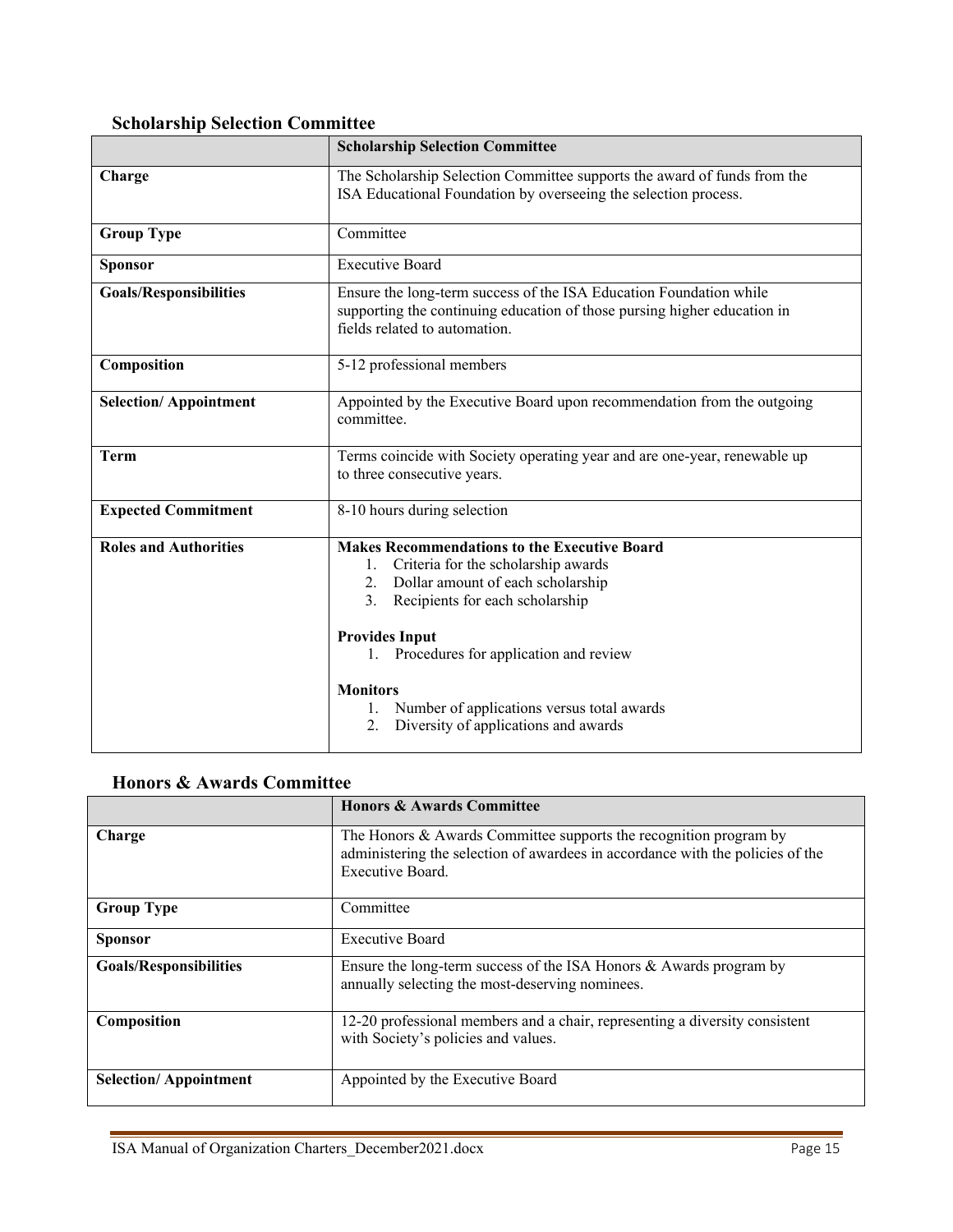| Term                          | Terms coincide with Society operating year and are one-year, renewable up<br>to three consecutive years. Chair term is one year.                                                                                                                                                                                               |
|-------------------------------|--------------------------------------------------------------------------------------------------------------------------------------------------------------------------------------------------------------------------------------------------------------------------------------------------------------------------------|
| <b>Expected Commitment</b>    | 8-10 hours during selection                                                                                                                                                                                                                                                                                                    |
| <b>Roles and Authorities</b>  | <b>Makes Recommendations to the Executive Board</b><br>Criteria for the awards<br>Recipients of awards<br>Nomination and selection policies<br>3.<br><b>Provides Input</b><br>Creation of any new awards<br><b>Monitors</b><br>Diversity of nominations and awards<br>5.<br>Overall awareness and prestige of ISA awards<br>6. |
| <b>Supporting Information</b> | Society Awards Policy                                                                                                                                                                                                                                                                                                          |

EXB 6.5.5 Procedures

The Honors & Awards Committee annually receives all award nominations for defined Society awards, reviews the candidate qualifications and recommends to the Executive Board honorees for approval.

Following Executive Board approval, the President informs honorees of their selection for recognition.

Candidates not selected and their nominators are notified by the Honors and Awards Committee chair.

All honorees selected for recognition will be presented the ISA APEX Award, engraved with award name, honoree name, and date.

#### EXB 6.5.5.1 Honors and Awards Nominations

Award nominations are made in the appropriate format and include the following basic information: nominator name and contact information, candidate name and contact info, award name for which the candidate is recommended, and description of contributions that merit recognition. Committee members and candidates are encouraged to work together to provide documentation. Specific award requirements are defined in Award Categories section below.

Candidate documentation is kept in the strictest confidence; however, the names of candidates may be disclosed at the discretion of the H&A Committee chair.

Nominations may not carryover however re-nominations are permitted.

If, in the opinion of the H&A Committee, a nominee appears to be more qualified for an award other than the one for which the candidate is nominated, the nomination may be shifted to another category.

One honoree will be selected for each award, unless otherwise designated. At the discretion of the H&A Committee, an award may be shared by more than one recipient if more than one person is identified by the nominator as participating in the achievements for which the honor is being awarded. In this event, each honoree will receive a proportional share of any honorarium and each will receive an APEX award.

It is acceptable that no honoree be selected for an award if, in the opinion of the H&A Committee or membership, there is no qualified candidate.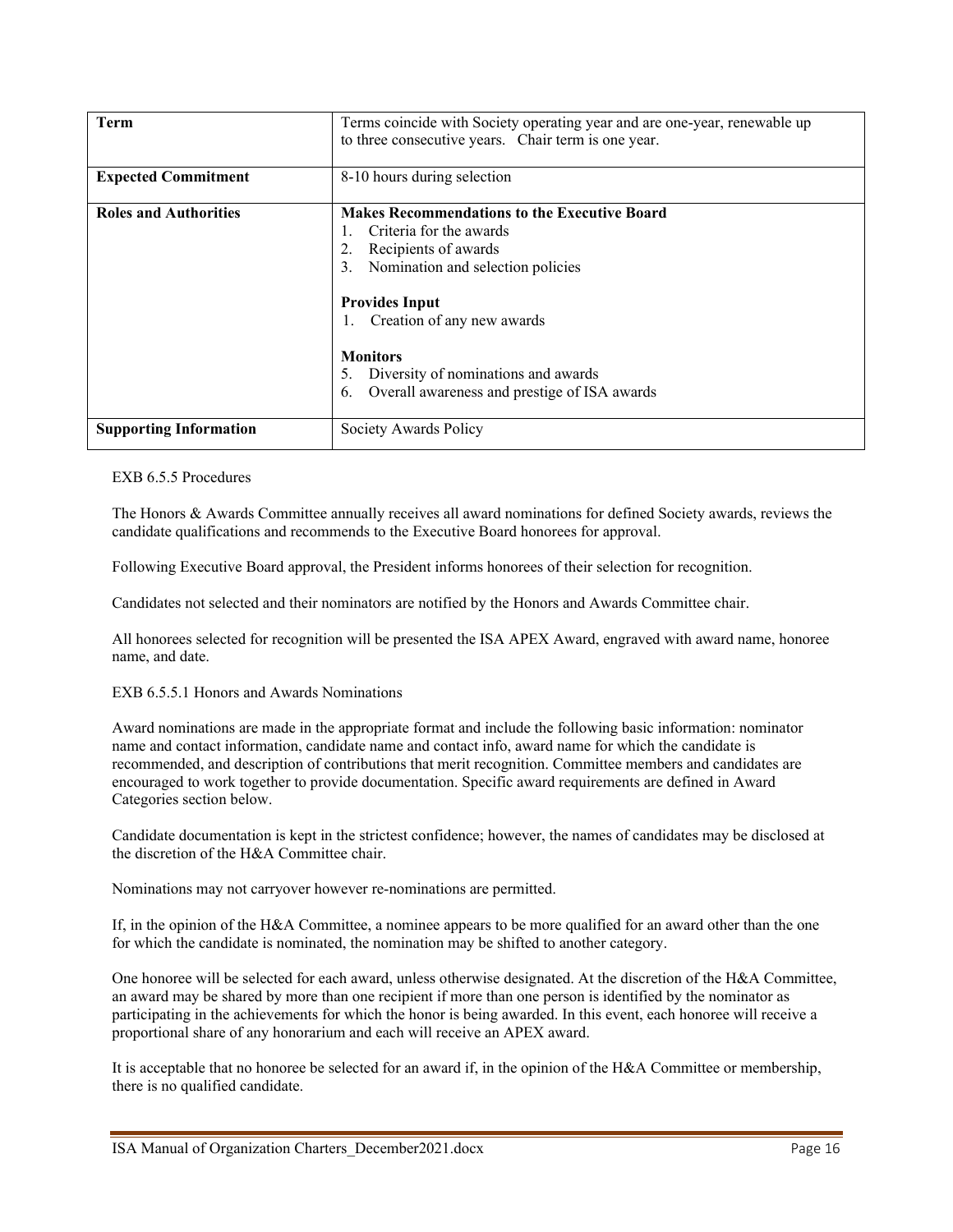The sequence of activities and responsibilities for granting an established award is as follows:

- a) Submission of nomination by 31 March.
- b) Acknowledgment of nomination to nominator and/or candidate.
- c) Confirmation by Staff that the candidate meets the basic award criteria.
- d) Evaluation of nominations by the H&A Committee for awards recommended by H&A Committee.
- e) Announcement of member choice award nominations and open voting period.
- f) H&A Committee recommended awards presented to Executive Board for action at the Strategic Leaders Meeting.
- g) Notification and verification of candidate acceptance by President (via Staff).
- h) Announcement of candidate selections in all award categories.
- i) Award presentations.

Members of the ISA H&A Committee and ISA Executive Board are not eligible to receive Society awards in categories evaluated and recommended by the H&A Committee and approved by the Executive Board. H&A Committee members who are nominated and wish to be considered as a candidate must resign from the H&A Committee.

Members of the ISA Executive Board and ISA H&A Committee may not nominate and/or formally endorse a candidate for an ISA award or honorary membership unless otherwise defined for a specific award.

#### EXB 6.5.5.2 Endowed Awards

Society endowed awards are administered by the Honors & Awards Committee as defined in the Society Awards Policy (See Policies and Operational Guidelines document).

#### EXB 6.5.5.3 Establishing New Awards

The establishment of a new or revised award requires approval of the Executive Board. The sequence of activities and responsibilities for establishing a new award are as follows:

- a) The individual or group recommending the new award submits a petition to the H&A chair.
- b) The chair appoints a task force including a minimum of four members of the H&A Committee to study the petition, and make appropriate recommendations to the committee. It is expected that the task force will work with the petitioners to fully understand the intent of the petitioners.
- c) For non-endowed awards, the task force will identify the existing award that will be retired in its place. This is intended to avoid proliferation of narrowly defined award categories.
- d) If the committee does not accept the petition, the chair communicates with the petitioners, stating the reason that the committee did not accept the petition.
- e) If the committee accepts the petition, the H&A Committee presents a recommendation to the Executive Board for action. The recommendation should provide evidence that the award meets the criteria for establishment of awards and provide the funding method for administration of the award.
- f) Following action of the Executive Board, the chair notifies the petitioners of the Board action.

#### EXB 6.5.6 Award Categories

#### EXB 6.5.6.1 Excellence in Leadership

Description: Recognizes an individual who has made significant contributions to the industry and/or profession to advance automation.

Criteria: The individual's vision has fostered a paradigm shift that has advanced automation or their leadership has created and/or promoted initiatives that have had a sustained impact on the profession, and the contributions and innovations have enhanced social value

Nomination Process: Candidates are identified and evaluated by a subcommittee of the H&A Committee. When deemed appropriate by the subcommittee, candidates may be recommended to be granted Honorary Membership in conjunction with receipt of the award.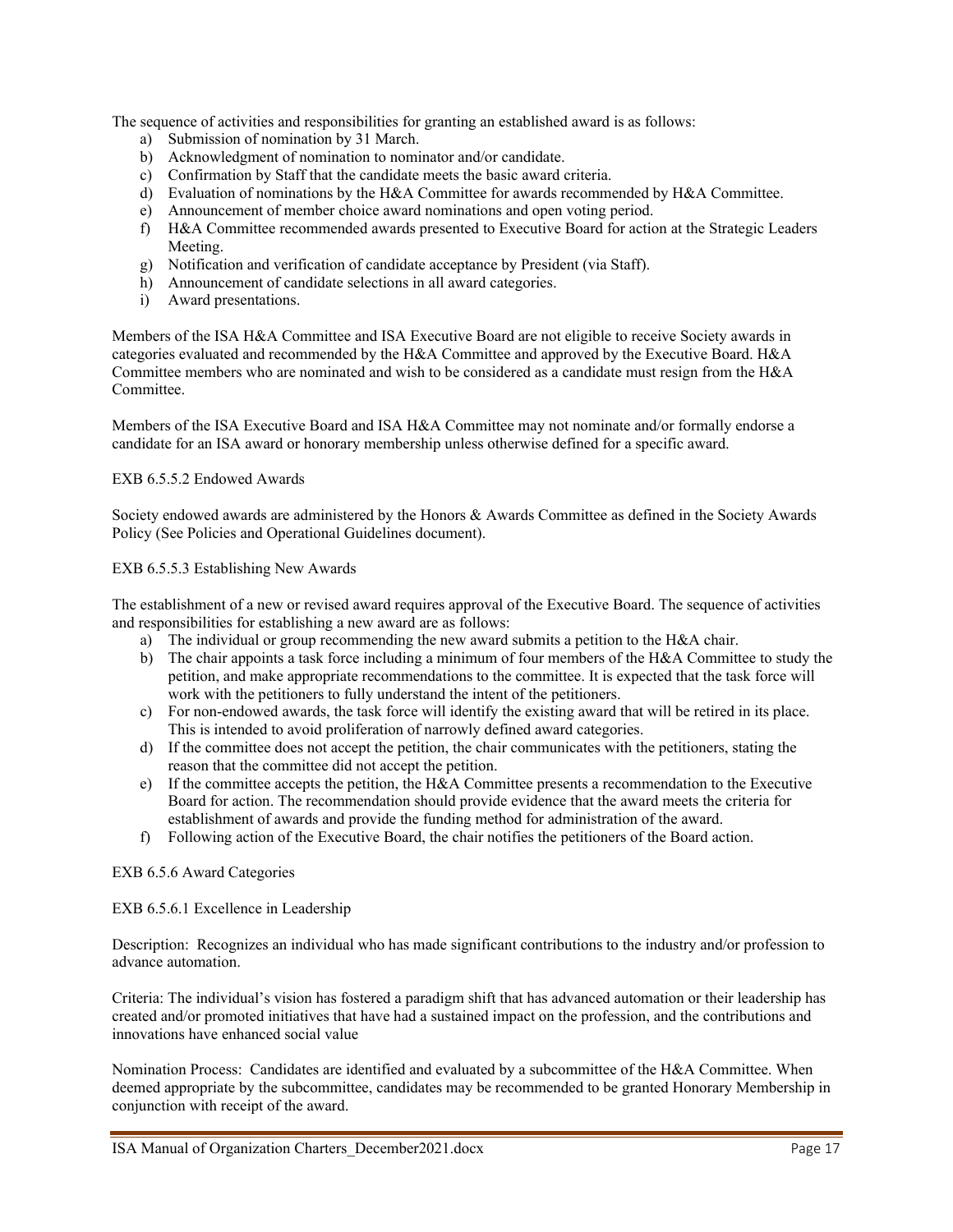Administration and Judging: Recommendation of the H&A Committee is submitted to the Executive Board for approval.

EXB 6.5.6.2 Excellence in Technical Innovation - Corporate

Description: Recognizes the company whose contributions and innovations have enhanced social value.

Criteria: The contribution and/or innovation of the company provides a solution to a significant current social, economic, technical, and/or environmental challenge.

Nomination Process: Candidates are nominated by the membership on the proper form by the designated deadline. Nominations are reviewed by a subcommittee of the H&A Committee.

Administration and Judging: Recommendation of the H&A Committee is submitted to the Executive Board for approval.

EXB 6.5.6.3 Excellence in Technical Innovation, Endowed by UOP - Individual

Description: Recognizes an individual who has played a critical role in the conception, design, and/or implementation of an innovative product, process and/or service.

Criteria: The product, process and/or service has had profound impact on the effected industry, must be substantially described in at least one published patent, paper, or unclassified formal report, and displays technological originality; usefulness; and the successful implementation of the principles involved.

Nomination Process: Candidates are nominated by the membership on the proper form by the designated deadline. Nominations are reviewed by a subcommittee of the H&A Committee.

Administration and Judging: One overall honoree will be selected. In addition, based upon nominations, up to three honorees may be selected in a specific technology area. Awards citations will be written to identify the specific technology that is being recognized. Recommendation of the H&A Committee is submitted to the Executive Board for approval.

EXB 6.5.6.4 Excellence in Analytical Innovation, Endowed by ISA Analysis Division

Description: Recognizes an individual who has played a critical role in the conception, design, and/or implementation of an innovative product, process and/or service in the analytical technology field.

Criteria: The product, process and/or service has had profound impact on the analytical industry, must be substantially described in at least one published patent, paper, or unclassified formal report, and displays technological originality; usefulness; and the successful implementation of the analytical principles involved.

Nomination Process: Candidates are nominated by the membership on the proper form by the designated deadline. Nominations are reviewed by a subcommittee of the H&A Committee.

Administration and Judging: One honoree will be selected. Recommendation of the H&A Committee is submitted to the Executive Board for approval.

EXB 6.5.6.5 Excellence in Technical Presentation

Description: Recognizes the most outstanding paper, article, presentation, or document published and/or presented on behalf of ISA that introduces a new technology or explains an existing automation process.

Criteria: The purpose, discourse, and treatment of subject matter is easily discernible, or definite, or comprehensible so that a qualified reader/viewer has no unanswered questions. The paper, article, presentation, or document that has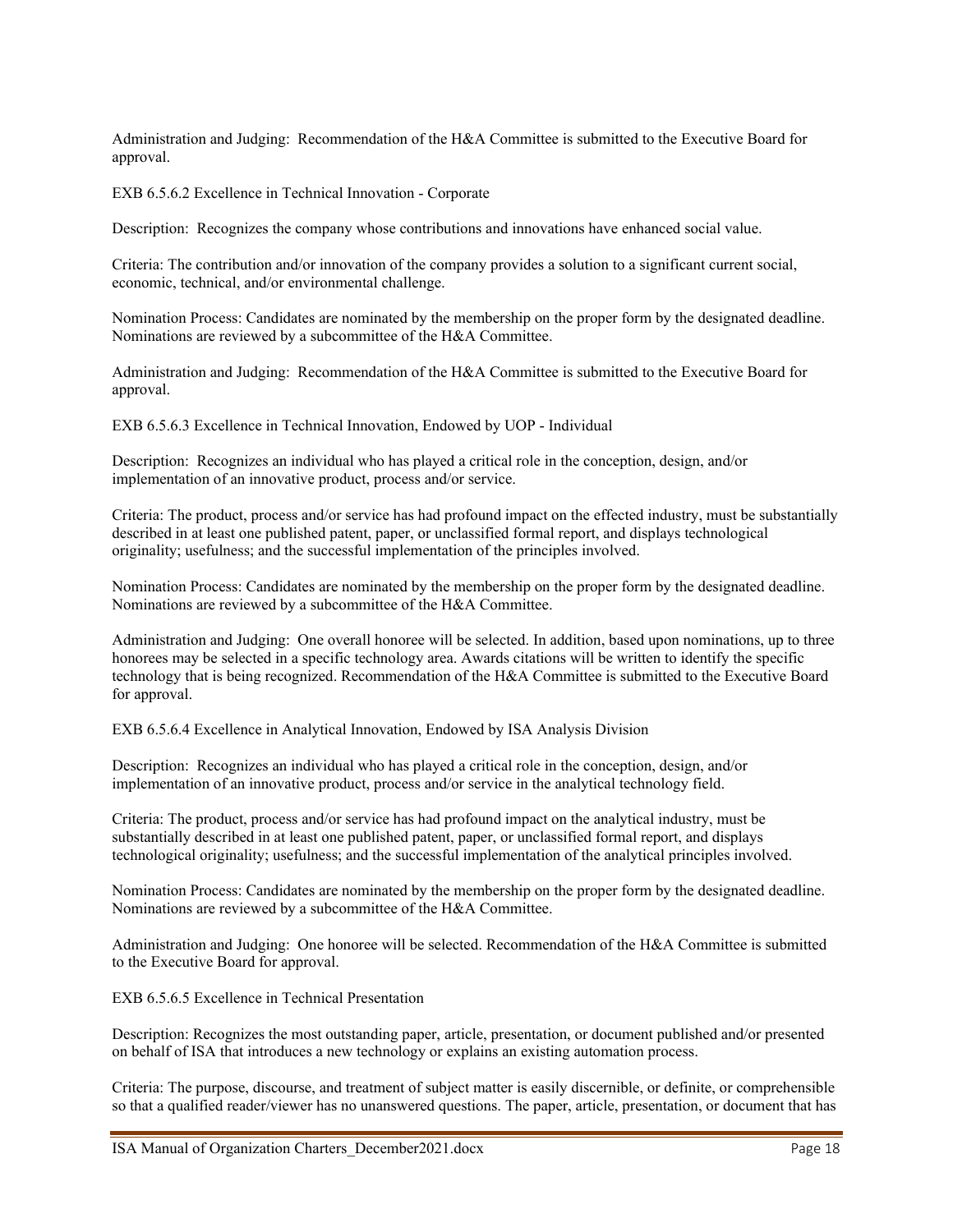not been professionally edited (e.g. *InTech* articles), was not written under contract, and introduces a new technology or explains an existing automation process.

Nomination Process: Top technical papers and/or presentations are identified based on evaluations and/or member recommendation, and/or outstanding division symposia papers and/or presentations as judged by division, and/or articles, papers, or documents that have not been professional edited submitted by members at large by the designated deadline.

Administration and Judging: Papers, presentations, and/or documents are reviewed and rated by a designated committee using common criteria. The top five papers, presentations and/or documents, based on numerical scoring by the review committee are presented to an H&A subcommittee for final review and selection. Recommendation of the H&A Committee is submitted to the Executive Board for approval.

EXB 6.5.6.6 Excellence in Society Service

Description: Recognizes an ISA member for distinguished and dedicated volunteer service the Society.

Criteria: The member has a minimum of 10 years of continuous service in leadership positions at multiple levels within the society, and contributions have produced tangible and documented results.

Nomination Process: Candidates are nominated by the membership on the proper form by the designated deadline. Nominations are reviewed by a subcommittee of the H&A Committee.

Administration and Judging: Recommendation of the H&A Committee is submitted to the Executive Board for approval.

EXB 6.5.6.7 Excellence in Enduring Service

Description: Recognizes dedicated volunteer service to the Society at the grassroots level.

Criteria: The member has a minimum of 15 years of continuous service in a leadership position(s) within the society.

Nomination Process: Candidates are nominated by the membership on the proper form by the designated deadline. Nominations are reviewed by a subcommittee of the H&A Committee.

Administration and Judging: Recommendation of the H&A Committee is submitted to the Executive Board for approval. This award may be presented to multiple (up to five) honorees.

EXB 6.5.6.8 Section Excellence

Description: Recognizes an ISA section, regular or student, for development and/or execution of programs, initiatives, activities, and/or services to advance the mission of the Society.

Criteria: The Section must have activities, programs, initiatives, and/or services in the previous three years that have provided significant value to the members of the section. This performance will be weighted as 25% of the total scoring.

The Section must have an outstanding initiative, which has been successfully launched and implemented in the previous calendar year and has produced tangible and documented results, which supported and/or advanced the mission of the Society. This performance will be weighted as 75% of the total scoring.

Nomination Process: Candidates are nominated by the respective District Vice Presidents on the proper form by the designated deadline. The nomination form should be completed by the Section President for review, approval, and submission by the District Vice President. Nominations will describe in 500 words or less the activities of the section and the outstanding initiative undertaken, how this initiative supports the Society's mission, provide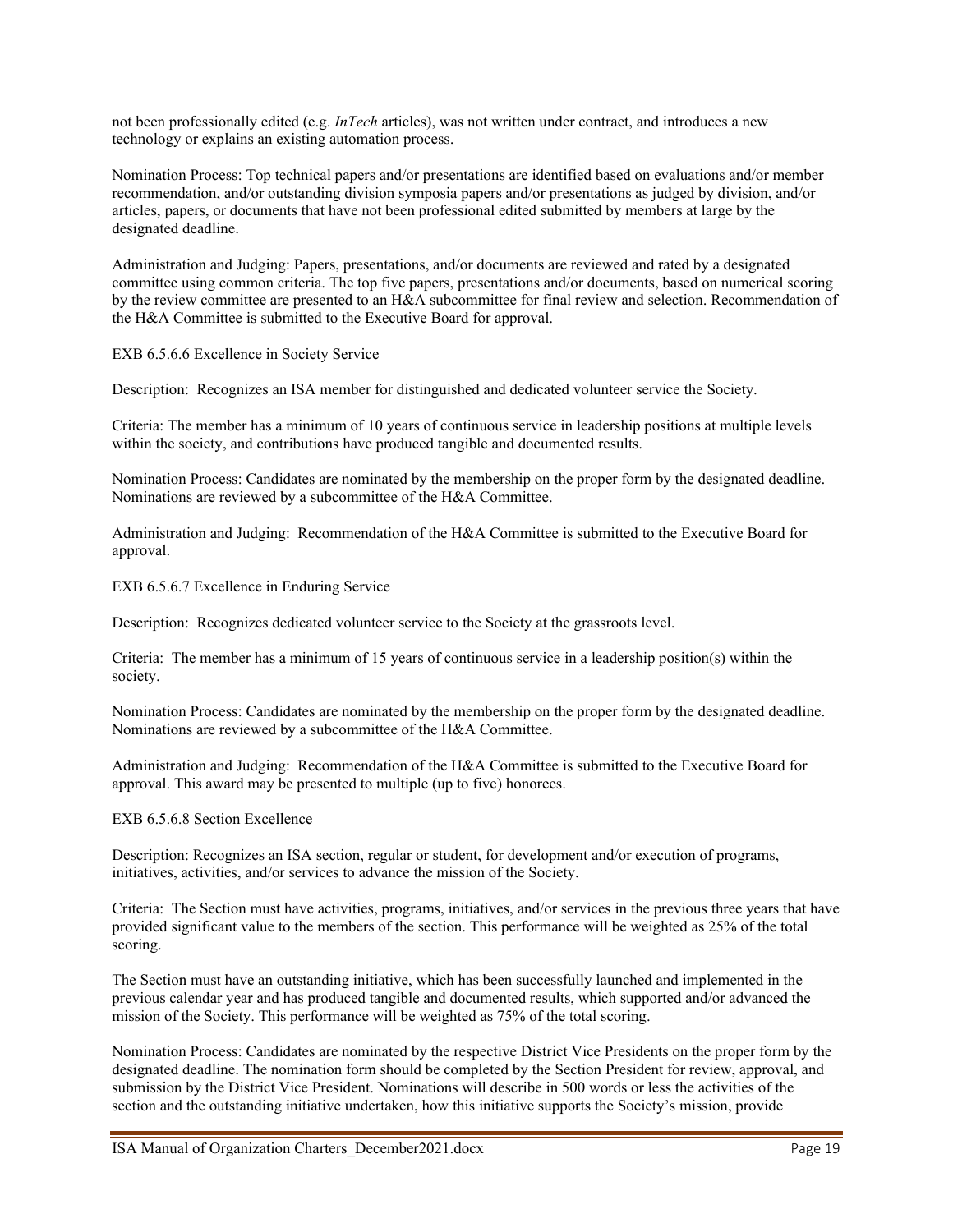examples of the results achieved, and the benefits to the section and members. Nominations are reviewed by a subcommittee of the H&A Committee.

Documentation requirements include:

- General description of the section (regular or student section, number of members, location, etc.) and of its regular activities during the previous three years. (100 words limit)
- Description of the outstanding initiative undertaken in the past calendar year. (150 words limit)
- Description of how this initiative supports the Society's mission. (100 words limit)
- Description of the results achieved from the initiative and the benefits attained by the Section and the members. (150 words limit)

Administration and Judging: Recommendation of the H&A Committee is submitted to the Executive Board for approval. The section type, size, and overall operation will be used to establish the criteria for an active section and to evaluate the outstanding initiative that was implemented. The innovation of the outstanding initiative, the degree of support for the Society Mission, and the overall benefit to the Section and the members will be used to complete the evaluation. A maximum of three sections will be announced as finalists for the recognition, with the final selection announced at the annual Honors & Awards Gala. All runners-up will be recognized at the H&A Gala and the achievements noted.

#### EXB 6.5.6.9 Section Leader Excellence

Description: Recognizes a section leader who, in the previous year, has demonstrated exceptional leadership and/or provided a specific service within a section to advance the mission of the Society.

Criteria: The leader's activities in the previous year provided exceptional value to a section.

Nomination Process: Candidates are nominated by the membership on the proper form by the designated deadline. Nominations are reviewed by a subcommittee of the H&A Committee. The Geographic Assembly chair may designate up to two representatives to serve on this subcommittee.

Administration and Judging: Recommendation of the H&A Committee is submitted to the Executive Board for approval.

#### EXB 6.5.6.10 Division Excellence

Description: Recognizes an ISA division for development and/or execution of programs and/or services to advance the mission of the Society.

Criteria: Activities in the previous year have provided exceptional value to the members of the division, produced tangible and documented results, and supported and/or advanced the mission of the Society.

Nomination Process: Candidates are nominated by the Department Vice Presidents on the proper form by the designated deadline. Nominations will describe in 200 words or less a description of the initiative undertaken, how it supports the Society's mission and provide examples of the results achieved. Nominations are reviewed by a subcommittee of the H&A Committee.

Administration and Judging: Recommendation of the H&A Committee is submitted to the Executive Board for approval.

EXB 6.5.6.11 Division Leader Excellence

Description: Recognizes a division leader who, in the previous year, has provided exceptional efforts in organization, development and/or implementation to further a technical division and for services to advance the mission of the Society.

Criteria: The leader's activities in the previous year have demonstrated exceptional technical leadership essential to the organization, development and/or implementation of a technical division to advance the mission of the Society.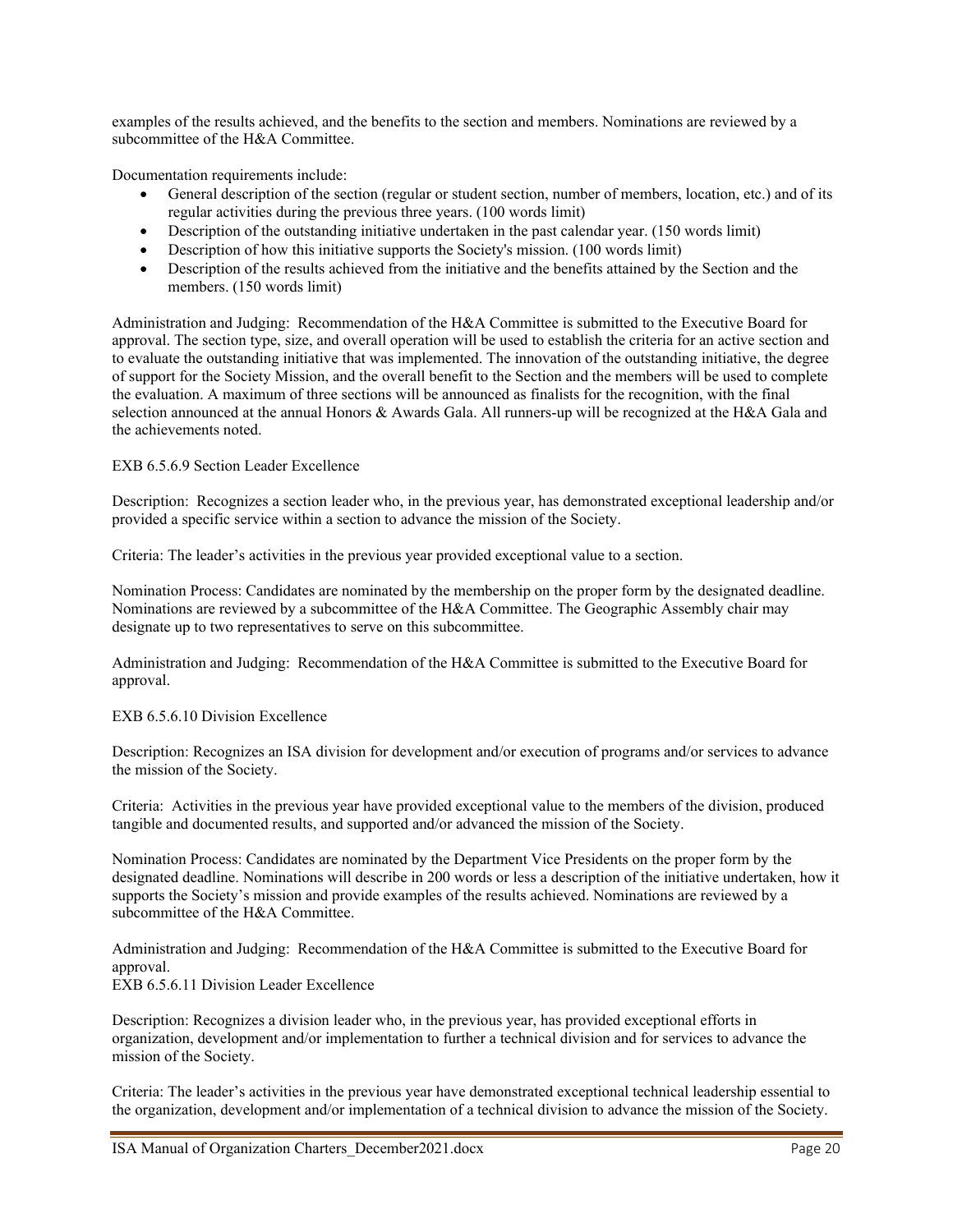Nomination Process: Candidates are nominated by the membership on the proper form by the designated deadline. Nominations are reviewed by a subcommittee of the H&A Committee. Technical Department Vice Presidents may be included in the subcommittee or designate a Division representative to serve on this subcommittee.

Administration and Judging: Recommendation of the H&A Committee is submitted to the Executive Board for approval.

EXB 6.5.6.12 Standards Excellence

Description: Recognizes an ISA standards committee member for exceptional efforts in organization, development and/or administration to further the development of ISA standards and for services to advance the mission of the Society.

Criteria: Exceptional leadership and/or technical knowledge essential to the organization, development and/or administration of ISA standards to advance the mission of the Society.

Nomination Process: Candidates are nominated by the Department Vice Presidents on the proper form by the designated deadline. Nominations will describe in 200 words or less a description of the initiative undertaken, how it supports the Society's mission and provide examples of the results achieved. Nominations are reviewed by a subcommittee of the H&A Committee.

Administration and Judging: Recommendation of the H&A Committee is submitted to the Executive Board for approval.

EXB 6.5.6.13 Volunteer Leader of the Year

Description: Recognizes the volunteer leader who, in the previous year, has provided the most outstanding service to advance the mission of the Society unmatched by other leaders.

Criteria: The leader's activities in the previous year have demonstrated exceptional leadership in any Society capacity.

Nomination Process: Candidates are nominated by the membership on the proper form by the designated deadline. Nominations are reviewed by a subcommittee of the H&A Committee.

Administration and Judging: Recommendation of the H&A Committee is submitted to the Executive Board for approval.

EXB 6.5.6.14 Mentoring Excellence

Description: Recognizes a member who has, in the previous year, excelled in mentoring students and/or young professionals in automation or student sections in advancing the mission of the Society.

Criteria: The member's activities in the previous year have promoted and encouraged student and/or young professional growth and involvement in automation and ISA programs.

Nomination Process: Candidates are nominated by the membership on the proper form by the designated deadline. Nominations are reviewed by a subcommittee of the H&A Committee. Administration and Judging: Recommendation of the H&A Committee is submitted to the Executive Board for approval.

EXB 6.5.6.15 Excellence in Education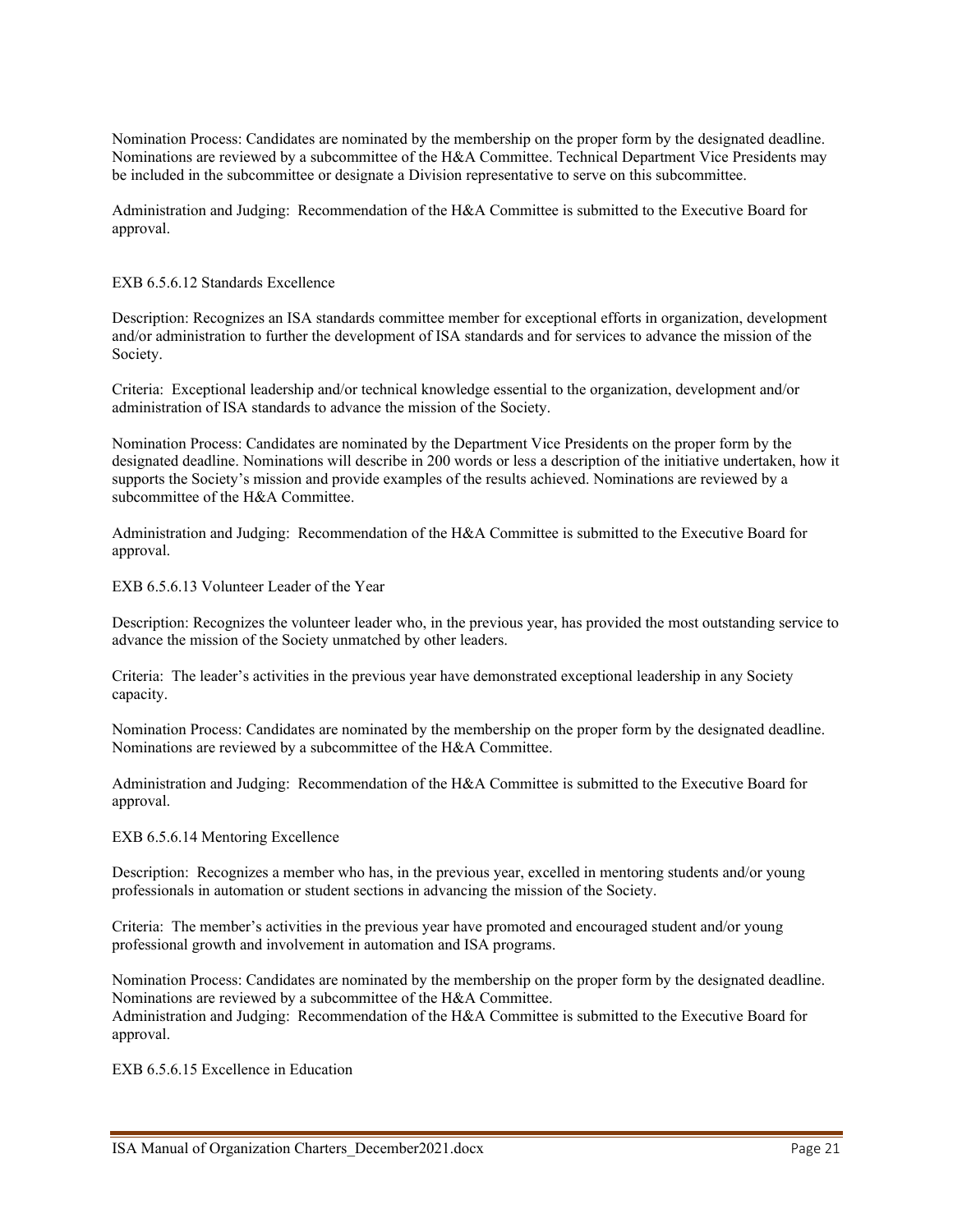Description: Recognizes an individual who has developed and/or enhanced established educational programs to advance the automation profession in educational institutions.

Criteria: The individual has developed a program that has been adopted by an academic institution or has furthered an established program producing substantial and tangible results, and/or has demonstrated outstanding administrative capability in advancing the goals of an established educational program.

Nomination Process: Candidates are nominated by the membership on the proper form by the designated deadline. Nominations are reviewed by a subcommittee of the H&A Committee.

Administration and Judging: Recommendation of the H&A Committee is submitted to the Executive Board for approval.

|                                       | <b>Conference Advisory Committee</b>                                                                                                                                                        |  |
|---------------------------------------|---------------------------------------------------------------------------------------------------------------------------------------------------------------------------------------------|--|
| Charge                                | The Conference Advisory Committee reviews ISA event plans for consistency<br>with the Society's objectives and relevance to the automation community in<br>line with the ISA events policy. |  |
| <b>Sponsor</b>                        | <b>Executive Board</b>                                                                                                                                                                      |  |
| <b>Goals/Responsibilities</b>         | Offer guidance regarding topical events<br>1.<br>Identify potential improvements for the event portfolio<br>2.                                                                              |  |
| Composition                           | 8-10 professional members and a chair representing a diversity consistent with<br>Society's policies and values.                                                                            |  |
| Selection/<br>Appointment             | Appointed by the Executive Board upon recommendation from the outgoing<br>committee.                                                                                                        |  |
| <b>Term</b>                           | Terms coincide with Society operating year and are one-year, renewable up to<br>three consecutive years. Chair term is one year.                                                            |  |
| <b>Expected</b>                       | 1-3 hours per month                                                                                                                                                                         |  |
| Commitment                            | The Committee will host virtual discussions, documents, notes and resources<br>on their ISA Connect community.                                                                              |  |
| <b>Roles and Authorities</b>          | <b>Makes Recommendations to the Executive Board</b><br>1. Policies related to ISA events                                                                                                    |  |
|                                       | <b>Approves</b><br>Requests for use of ISA name on events<br>1.<br>2.<br>Metrics to measure event success                                                                                   |  |
|                                       | <b>Monitors</b><br>Results of ISA events<br>1.<br>2. Competing technical events<br>Market conditions that may affect the success of events<br>3.                                            |  |
| <b>Supporting</b><br><b>Documents</b> | <b>ISA Events Policy</b>                                                                                                                                                                    |  |

### <span id="page-21-0"></span>**Conference Advisory Committee**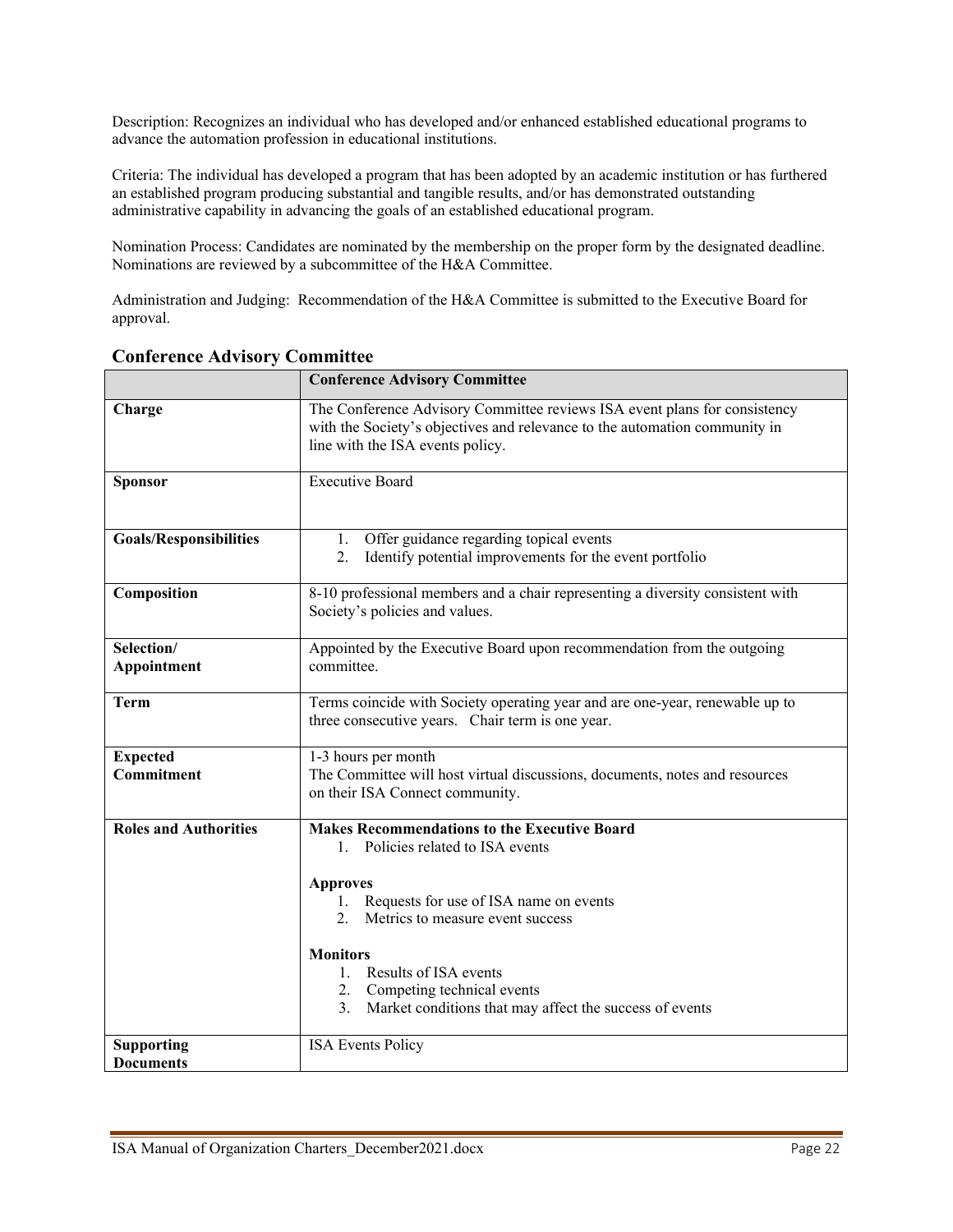# <span id="page-22-0"></span>**Geographic Assembly**

|                               | <b>Geographic Assembly</b>                                                                                                                                                                                                                                                                                                                                                                                                                                                                                                                                                                                     |  |
|-------------------------------|----------------------------------------------------------------------------------------------------------------------------------------------------------------------------------------------------------------------------------------------------------------------------------------------------------------------------------------------------------------------------------------------------------------------------------------------------------------------------------------------------------------------------------------------------------------------------------------------------------------|--|
| Charge                        | The Geographic Assembly serves as an advisory and activity body reporting to<br>the Executive Board and responsible for administering and overseeing the<br>conduct of Section and District activities as delegated to it by the Executive<br>Board.                                                                                                                                                                                                                                                                                                                                                           |  |
| <b>Group Type</b>             | Assembly                                                                                                                                                                                                                                                                                                                                                                                                                                                                                                                                                                                                       |  |
| <b>Sponsor</b>                | <b>Executive Board</b>                                                                                                                                                                                                                                                                                                                                                                                                                                                                                                                                                                                         |  |
| <b>Goals/Responsibilities</b> | Promote efficient and effective District and Section operations<br>1.<br>2.<br>Facilitate interchange of best practices<br>Identify resources to facilitate healthy sections<br>3.                                                                                                                                                                                                                                                                                                                                                                                                                             |  |
| Composition                   | All District Vice Presidents, Vice President-elects, and a chair. Chair is non-<br>voting and may not be a current District leader.                                                                                                                                                                                                                                                                                                                                                                                                                                                                            |  |
| <b>Selection/Appointment</b>  | District Vice Presidents and Vice President-elects are elected in accordance with<br>Society policy for District Elections. The Chair is elected by the Assembly from<br>nominations approved by the Executive Board.                                                                                                                                                                                                                                                                                                                                                                                          |  |
| <b>Term</b>                   | Terms coincide with Society operating year and positions. Chair term is one<br>year, renewable for up to three consecutive years.                                                                                                                                                                                                                                                                                                                                                                                                                                                                              |  |
| <b>Expected Commitment</b>    | 2-4 hours per month (not inclusive of District commitment)<br>The Assembly will host virtual discussions, documents, notes, and resources on<br>their ISA Connect community.                                                                                                                                                                                                                                                                                                                                                                                                                                   |  |
| <b>Roles and Authorities</b>  | <b>Makes Recommendations to the Executive Board</b><br>District boundaries<br>1.<br>Funding for District activities and Vice President travel to visit sections<br>2.<br>Committees needed to fulfill responsibilities and support the Society's<br>3.<br>strategic direction<br><b>Approves</b><br>1. Section establishments and disestablishments<br>Metrics to measure section health<br>2.<br>3.<br>Appointments to the Nominating Committee as defined in the Nominating<br>Committee charter<br><b>Monitors</b><br>Section and student section health<br>1.<br>2.<br>Section support of student sections |  |
| <b>Related Groups</b>         | District Leadership Conference Committee<br>Section Health Committee<br><b>Budget Committee</b>                                                                                                                                                                                                                                                                                                                                                                                                                                                                                                                |  |

## <span id="page-22-1"></span>**District Leadership Conference Committee**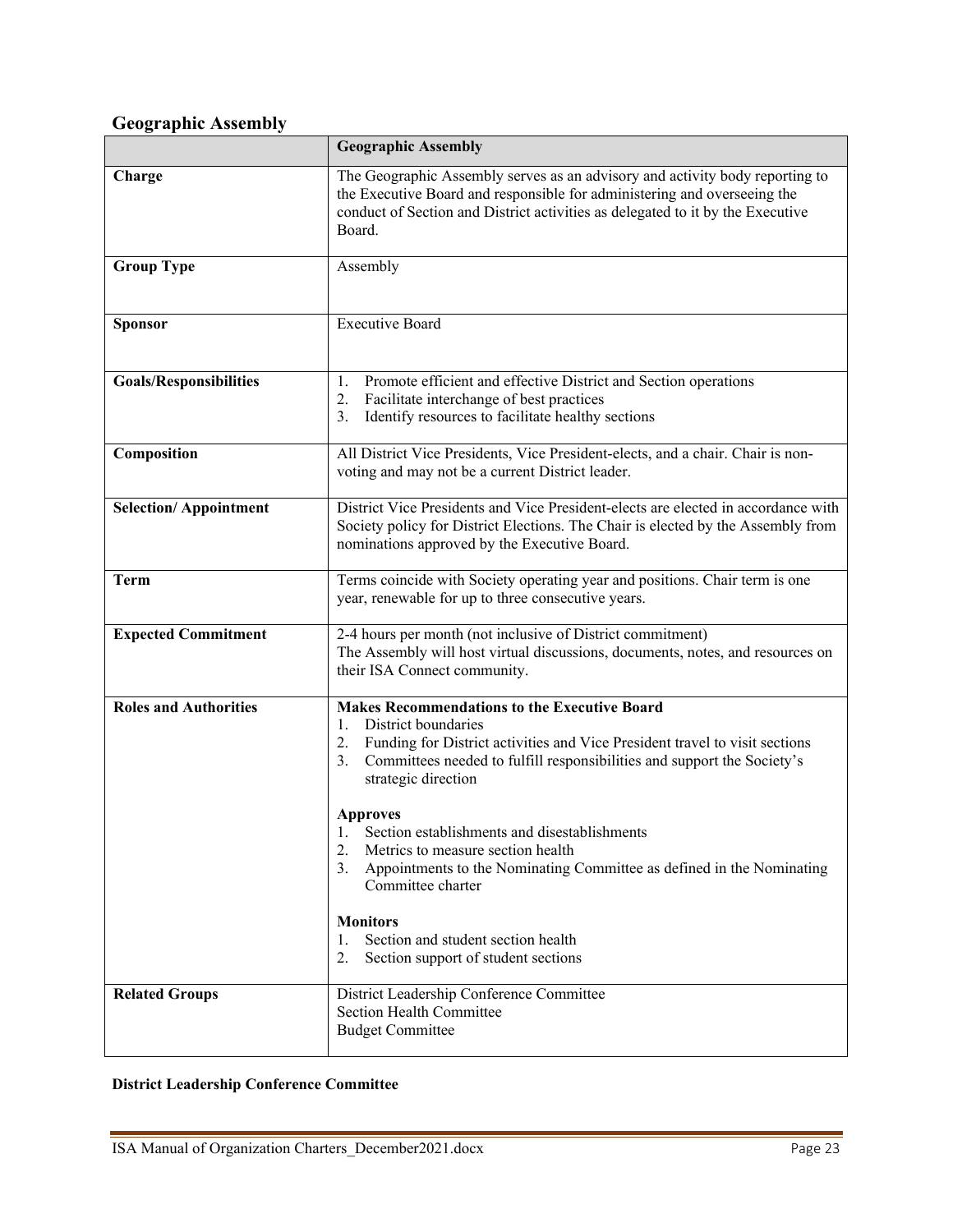|                               | <b>District Leadership Conference Committee</b>                                                                                                                    |
|-------------------------------|--------------------------------------------------------------------------------------------------------------------------------------------------------------------|
| Charge                        | The District Leadership Conference committee supports effective leadership<br>conferences in every district.                                                       |
| <b>Group Type</b>             | Committee                                                                                                                                                          |
| <b>Sponsor</b>                | Geographic Assembly                                                                                                                                                |
| <b>Goals/Responsibilities</b> | Coordinate the schedule of all District meetings<br>1.<br>Provide support in agenda creation<br>2.<br>Provide support in resource and speaker identification<br>3. |
| Composition                   | 3-4 professional members; chair is chosen by the group                                                                                                             |
| <b>Selection/Appointment</b>  | Appointed by the chair of the Geographic Assembly                                                                                                                  |
| <b>Term</b>                   | Terms coincide with Society operating year. Terms are one-year renewable for<br>up to three consecutive years.                                                     |
| <b>Expected Commitment</b>    | 2 hours per month                                                                                                                                                  |

#### <span id="page-23-0"></span>**Section Health Committee**

|                               | <b>Section Health Committee</b>                                                                                                                                                                                       |
|-------------------------------|-----------------------------------------------------------------------------------------------------------------------------------------------------------------------------------------------------------------------|
| Charge                        | The Section Health committee provides additional support for a District Vice<br>President, as requested.                                                                                                              |
| <b>Group Type</b>             | Committee                                                                                                                                                                                                             |
| <b>Sponsor</b>                | Geographic Assembly                                                                                                                                                                                                   |
| <b>Goals/Responsibilities</b> | Offer guidance and support to sections which have leaders but are<br>1.<br>struggling to be a healthy section<br>Identifies trends in health metrics<br>2.<br>Recommends programs to improve health of sections<br>3. |
| Composition                   | 3-4 professional members; chair is chosen by the group                                                                                                                                                                |
| <b>Selection/Appointment</b>  | Appointed by the chair of the Geographic Assembly                                                                                                                                                                     |
| Term                          | Terms coincide with Society operating year. Terms are one-year renewable for<br>up to three consecutive years.                                                                                                        |
| <b>Expected Commitment</b>    | 2 hours per month                                                                                                                                                                                                     |

## <span id="page-23-1"></span>**GA Budget Committee**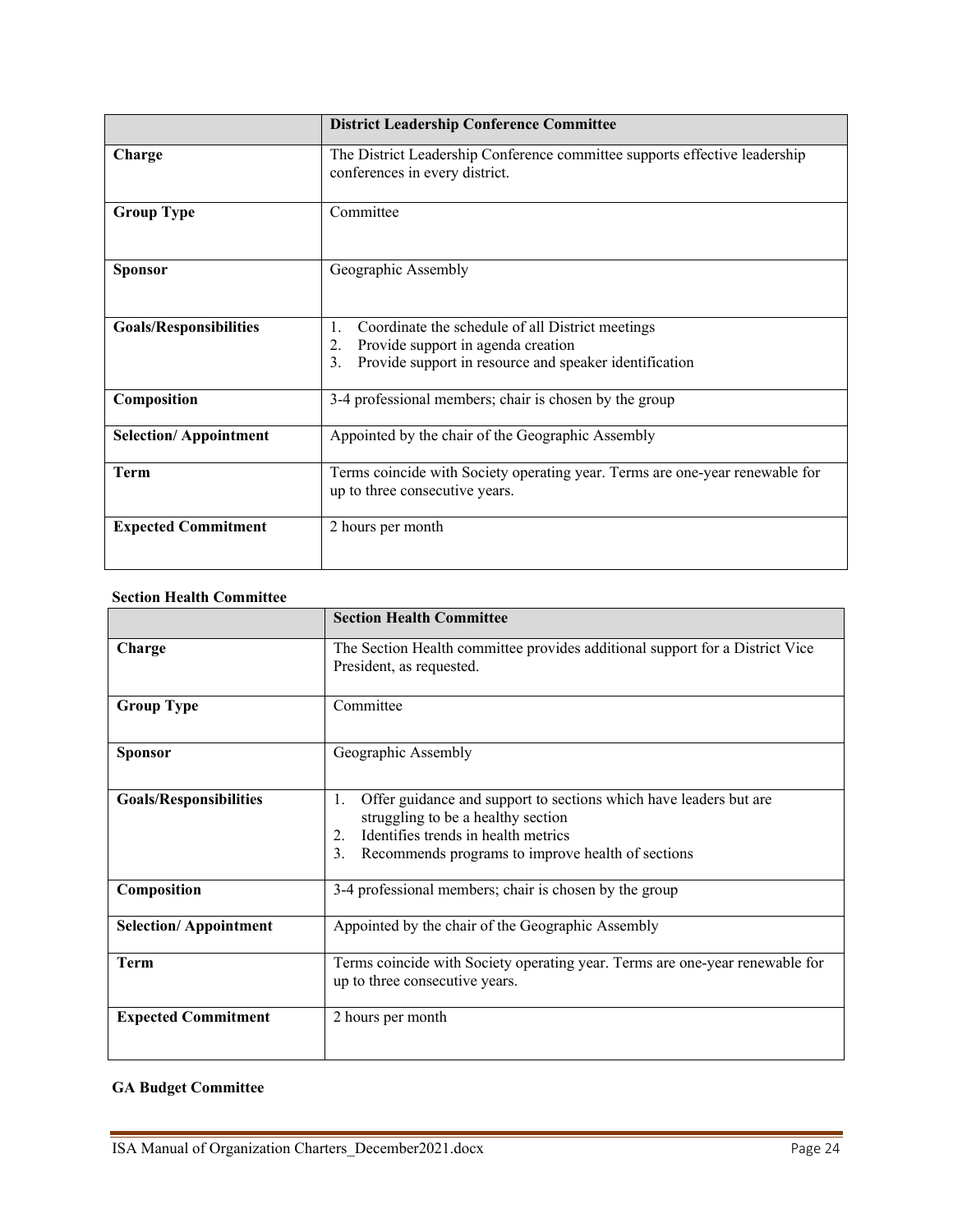|                               | <b>GA Budget Committee</b>                                                                                                                                                                                                                 |
|-------------------------------|--------------------------------------------------------------------------------------------------------------------------------------------------------------------------------------------------------------------------------------------|
| Charge                        | The GA Budget committee assists with the coordination of the operating budget<br>allocated to Districts.                                                                                                                                   |
| <b>Group Type</b>             | Committee                                                                                                                                                                                                                                  |
| <b>Sponsor</b>                | Geographic Assembly                                                                                                                                                                                                                        |
| <b>Goals/Responsibilities</b> | Coordinates the collection of budget requests from each District<br>1.<br>Consolidates, reviews, and makes recommendations for budget request<br>2.<br>submitted for Board approval<br>Monitors appropriate usage of allocated funds<br>3. |
| Composition                   | 3-4 professional members; chair is chosen by the group                                                                                                                                                                                     |
| <b>Selection/Appointment</b>  | Appointed by the chair of the Geographic Assembly                                                                                                                                                                                          |
| <b>Term</b>                   | Terms coincide with Society operating year. Terms are one-year renewable for<br>up to three consecutive years.                                                                                                                             |
| <b>Expected Commitment</b>    | 2 hours per month                                                                                                                                                                                                                          |

#### <span id="page-24-0"></span>**Districts**

#### **DIS 1 Purpose**

The basic objective of the District organization is to enhance the effectiveness of Section activities through communication programs including meetings, newsletters and correspondence.

#### **DIS 2 District Organization**

All ISA Sections have been grouped into Districts in accordance with the policies of the ISA Executive Board and the requirements of the ISA Bylaws. Each District elects a District Vice President responsible for overseeing the activities of the District.

From time to time, or upon petition by a Section requesting a transfer, the Geographic Assembly may transfer or regroup the Sections among the Districts. Further, the Geographic Assembly may modify the number of Districts as described in GEO 3.

The Districts are subdivisions of the Society and are the largest of the geographic units, however Districts do not stand as separately incorporated entities. Districts include multiple sections and may cross national boundaries. Within the U.S. and Canada, Districts include several states or provinces, and outside North America Districts can encompass entire continents, such as South America, and Europe.

#### DIS 2.1 District Vice President and Vice President-elect

Each District is led by a District Vice President. Each Vice President-elect shall serve as the understudy for the incumbent officer of the District for which elected.

#### DIS 2.1.1 Qualifications

Any Member, Honorary Member, Fellow, Senior Member, Life Member or Life Fellow who is a member of a Section in the District is eligible for election as District Vice President. [Bylaws Article X, Paragraph 2] Section leadership experience is desirable.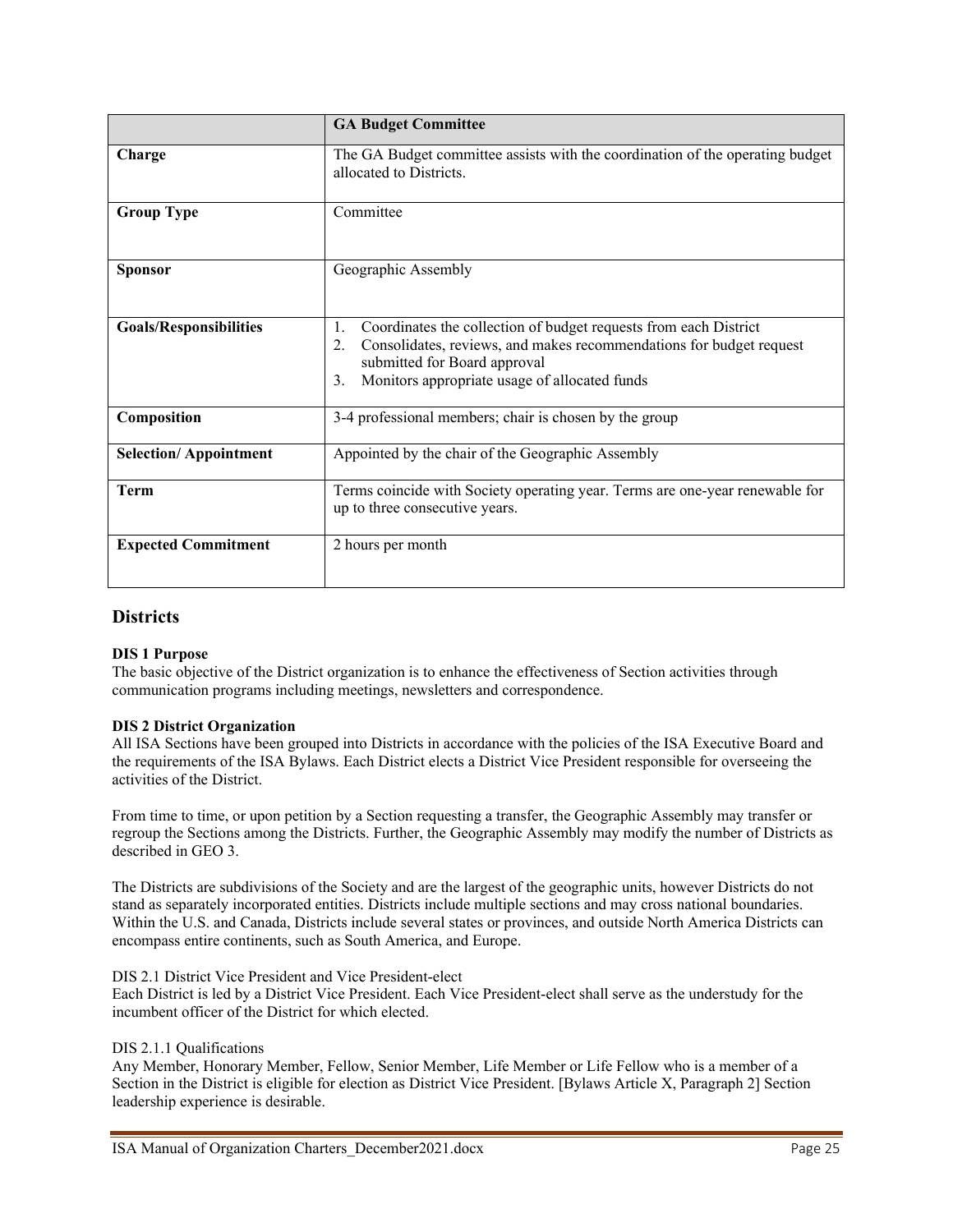#### DIS 2.1.2 Term

The terms of both the Vice President and Vice President-elects are two years in length, beginning on 1 January of the year their term begins. [Bylaws Article X, Paragraph 3] The even numbered District Vice Presidents shall take office at the beginning of the odd numbered years and the odd numbered District Vice Presidents shall take office at the beginning of the even numbered years. The District Vice President-elect will automatically succeed to the position of District Vice President.

#### DIS 2.1.3 Election

Each District of the Society will have one District Vice President, and one District Vice President-elect. The District Vice Presidents-elect, shall be elected by a majority vote of the Society delegates of the District, one vote per delegate.

#### DIS 2.1.4 Vacancy in Office

If a Vice President is unable to complete their term, the Vice President-elect will serve the balance of the preceding Vice President's term, and then serve their own term as Vice President. If a vacancy occurs in the position of District Vice President and there is no District Vice President-elect, a special election shall be held by the Section delegates of that District to fill the office.

#### **DIS 3 Responsibilities**

Each District Vice President and District Vice President-elect is a member of the Geographic Assembly. The Geographic Assembly coordinates activities of the Sections, helping to ensure that ISA members are being served adequately through their Section affiliation.

#### DIS 3.1 District Vice President Duties

Each District Vice President represents the members and Sections in the District in the considerations and actions of the Geographic Assembly and the Society; and continually conveys in both directions the information and advice essential to the Society's and its various unit's success. Working with the Section leaders, the District Vice President provides guidance and support relative to Society activities, policies, programs, services, and operations with the goals of with strengthening activities of the Sections, increasing membership and improving member relations.

#### DIS 3.1.1 Section responsibilities of the District Vice President

Keeps the Sections informed of policies and actions of the Executive Board and Geographic Assembly. Calls meetings of Section officers, delegates, or District committees as desired, or upon instruction of a majority of Society delegates within the District.

Maintains liaison with Section officers, including requesting quarterly reports of Section activities.

Assists in the formation of Sections and Student Sections in the District and presents petitions for charter to the Geographic Assembly.

Recommends revocation of Section and Student Section charters in the District for approval by the Geographic Assembly.

Advises Sections on legal, financial, and accounting practices, or refers Sections leaders to ISA staff for information.

Assists Section officers in communication with the ISA Executive Board, Geographic Assembly, ISA staff and other organizational units of the Society.

Keeps informed about local Sections of other technical societies in the District and how their activities may impact ISA membership and ISA Section relationships in the District.

DIS 3.1.2 District responsibilities of the District Vice President

Provides an annual business plan (goals and objectives). The business plan will be used by ISA Headquarters to develop the District financial budget. The plan may include travel support needed for District Vice President and District Vice President-elect.

Promotes and coordinates Society activity in the District,

Establishes District chairs and Committees as needed to support Section activities and membership growth and retention.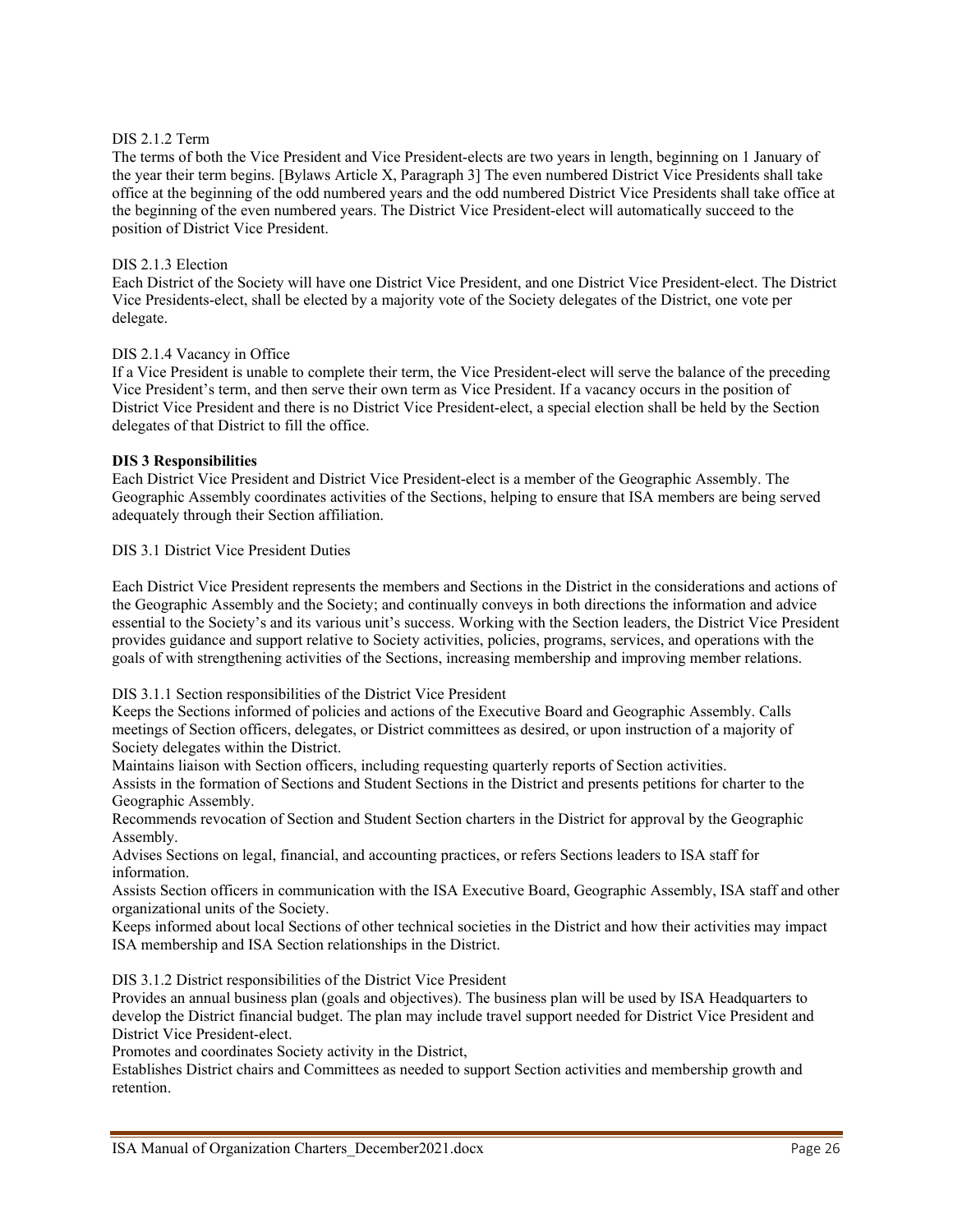Maintains liaison with Committees within the District as well as with officers of the Society. Serves as liaison representative between the District and ISA staff.

Plans an orientation workshop or similar function for the purpose of informing and training incumbent and incoming Section, Region and District officers. The District Vice President may call upon ISA staff for help and assistance in coordinating this function.

Chairs the District Council meeting in conjunction with the Council of Society Delegates meeting. The District Vice President presents an annual report to the delegates of the District, conducts required District elections, and transacts other business as necessary. (See also CSD 3.4)

Arranges for the annual District Nominating Committee meeting which is to be conducted in accordance with the Bylaws [Article XI, Paragraph 2].

Represents the Society at ISA and ISA related functions in the District.

Nominates chairs for each District function within the District Organization Chart for the following year by January 1 before the term begins. The list of nominees is sent to Society Headquarters. If appointees are not needed for each function, this should be indicated on the list of nominees sent to Headquarters.

Forwards files and other materials to the elect by the time when the elect is to take office.

DIS 3.1.3 Assembly responsibilities of the District Vice President

Participates in the deliberations and actions of the Geographic Assembly. Responsible, as a member of the Assembly, to the Society as a whole.

Provides an annual report of District activities to the Assembly chair by 10 December to provide the Assembly chair time to compile the report for the Executive Board.

Represents the views of the Sections in the District on the conduct of Society affairs,

Recommends members from the District to serve on Society committees.

Keeps Geographic and Technical Assembly Vice Presidents informed of plans, programs and publicity for Society conferences, symposia and exhibits scheduled for the District.

DIS 3.2 District Vice President-elect Duties

3.2.1 Section responsibilities of the District Vice President-elect At the discretion of the District Vice President.

3.2.2 District responsibilities of the District Vice President-elect

Serves as vice chair of the District Council.

Assists the District Vice President with communication at the Section, District and Society level.

3.2.3 Assembly responsibilities of the District Vice President-elect

Assists the District Vice President, upon request, in carrying out objectives of the District and the Society. Serves on the Geographic Assembly as a voting member.

Dedicates self to gaining a broad knowledge of all Society policies, procedures, plans, programs and objectives. Participates in Society meetings for orientation to the position of District Vice President.

DIS 3.3 District Council

DIS 3.3.1 Purpose

The District Council advances the Society's objectives in the District by serving as an advisory group to the District Vice President on all matters affecting the District and shall meet per DIS 4.

#### DIS 3.3.2 Organization

The District Council is chaired by the District Vice President and is comprised of the following District officers: Vice President- elect, Secretary, Nominator, Society delegates and chair of all District Committees. It functions much like a District Assembly of directors.

Council Membership

|  | Size of Council | Number of Society delegates in the District (one per section, variable)<br>District Vice President, non-voting except in the case of a tie vote<br>District Vice President-elect, non-voting |
|--|-----------------|----------------------------------------------------------------------------------------------------------------------------------------------------------------------------------------------|
|--|-----------------|----------------------------------------------------------------------------------------------------------------------------------------------------------------------------------------------|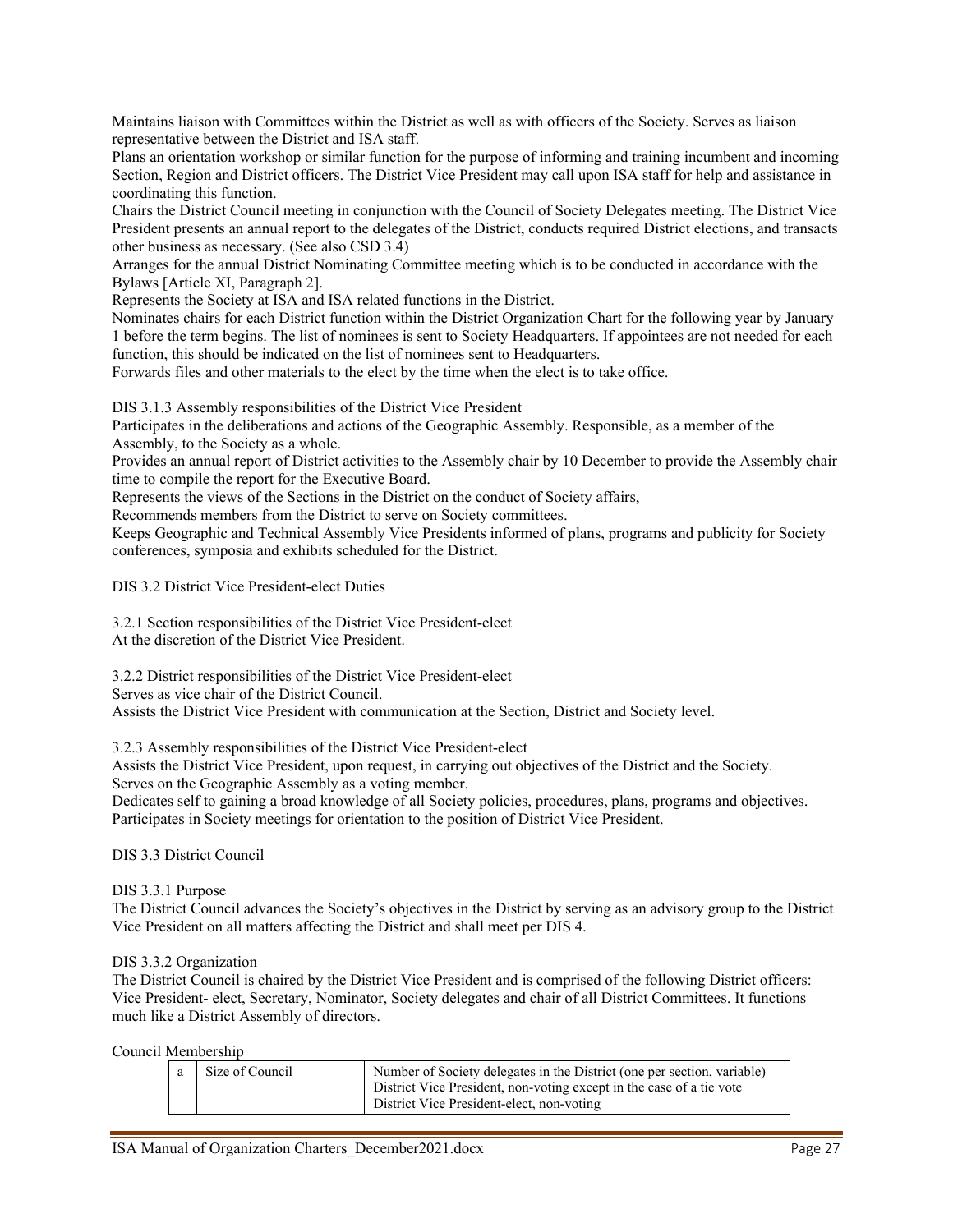|              |                                        | District Nominator, voting<br>Secretary, non-voting<br>Chairs of any District Committees, non-voting                                                                                                                                                                                                                                                                                                                                                 |
|--------------|----------------------------------------|------------------------------------------------------------------------------------------------------------------------------------------------------------------------------------------------------------------------------------------------------------------------------------------------------------------------------------------------------------------------------------------------------------------------------------------------------|
| b            | Members selected                       | Society delegates are chosen by the Sections per their rules.<br>District Vice President, ex-officio.<br>District Vice President-elect is elected by the Society delegates of the<br>District [Bylaws Article XI, paragraph 3, d]<br>District Nominator is elected by the Society delegates of the District.<br>Secretary is elected by the Society delegates of the District.<br>Chairs of any District Committees as appointed by the District VP. |
| $\mathbf{c}$ | Members approved by                    | See above                                                                                                                                                                                                                                                                                                                                                                                                                                            |
| d            | Member qualifications/<br>restrictions | Must be an eligible ISA member as defined in Bylaws Article IV, 7, a.<br>Delegates must be a member of the Section represented.<br>Nominators (see DIS 3.4)                                                                                                                                                                                                                                                                                          |
| e            | Member Term                            | One year except for District Vice President and Vice President-elect and<br>Nominator and alternate Nominator                                                                                                                                                                                                                                                                                                                                        |
| $\mathbf{f}$ | Member Reappointment                   | District Vice Presidents may not succeed themselves [Bylaws Article X,<br>Paragraph 3, c]<br>Nominators and alternate Nominators (See DIS 3.4)                                                                                                                                                                                                                                                                                                       |

#### DIS 3.3.3 Responsibilities

Under the guidance of the District Vice President, the District Council has opportunities to enhance Society activities in the following ways:

- a) Plan and coordinate District activities to provide maximum service to the District and Sections.
- b) Initiate action by the Geographic Assembly on policies and programs which will strengthen the activities and unify the objectives of ISA in the District and Sections.
- c) Implement the Society's programs in the District.
- d) Evaluate Section progress and determine means of strengthening Sections.
- e) Urge each Section to appoint chair to serve on District Committees.
- f) Plan for membership growth in the District, including the formation of new Sections.
- g) Help Sections improve the quality of their programs and monthly meetings to better meet the diversified needs and interests of their membership.
- h) Assist Sections in planning the extension of their professional development and education programs.
- i) Guide Sections in developing regular bulletins that provide effective communications.

#### DIS 3.4 District Nominator and Alternate Nominator

The District nominator is responsible for assisting in identifying outstanding nominees for the office of District Vice President and for the position of District nominator and District alternate nominator.

#### DIS 3.4.1 Qualifications

The nominator and alternate must be a present or former Section President or a former District or Department Vice President or former Society Officer but shall not be a current member of the Executive Board or Geographic or Technical Assemblies.

#### DIS 3.4.2 Term

The longest continuous period a person may serve a District in either District nominator or alternate nominator capacities is four years.

#### DIS 3.4.3 Election

The nominator and alternate nominator from each District are elected biennially for a two-year term, by the members of the District Council.

#### DIS 3.4.4 Responsibilities

a) The District nominator serves as a voting member of the District Council.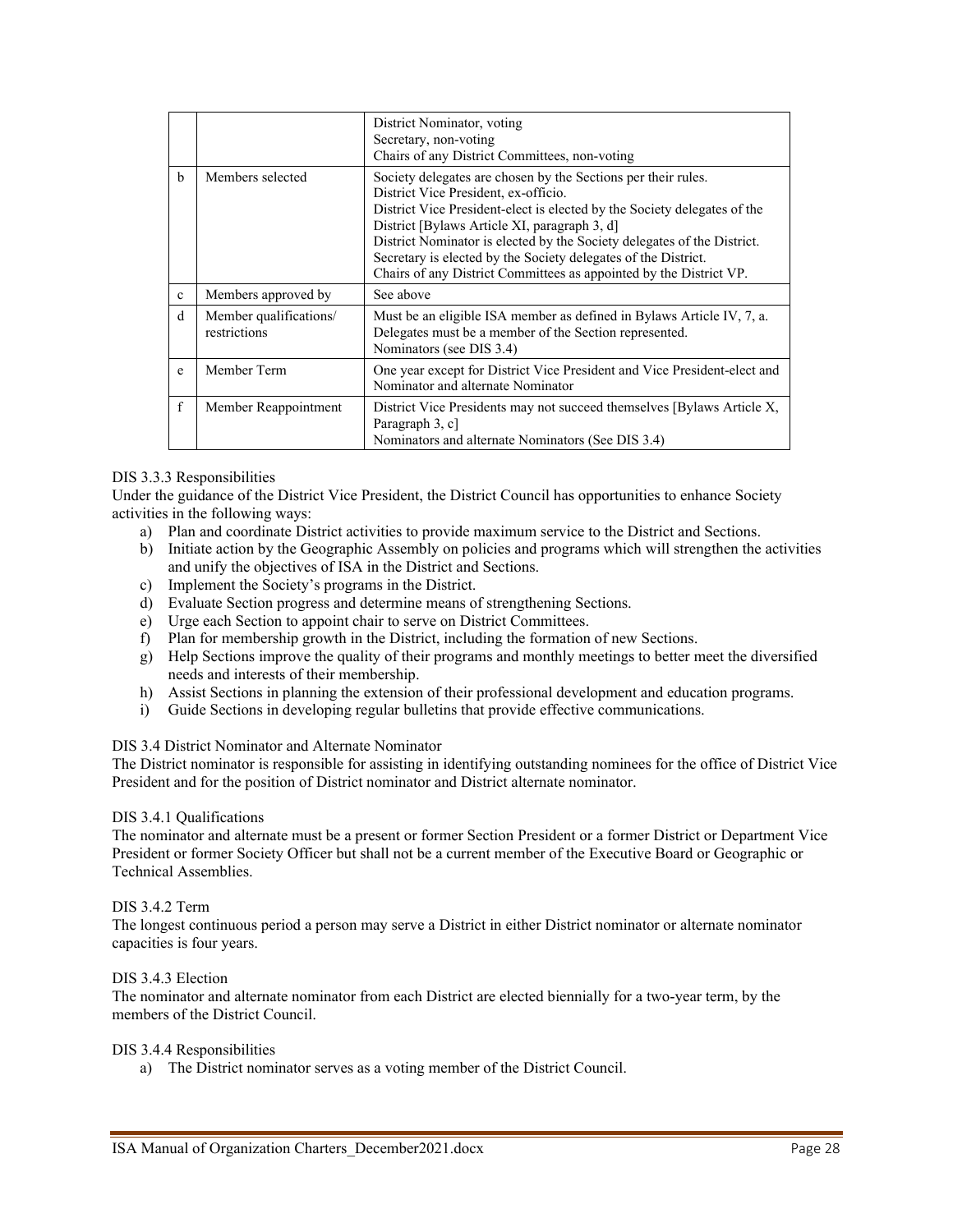- b) The District nominator serves as chair of the District Nominating Committee. In the event the nominator is unable to serve the alternate assumes the responsibilities of nominator.
- c) Ensures that candidates for District Vice President-elect meet all requirements with assistance of ISA staff.
- d) May seek out and nominate Section members who qualify for and are deserving of Society office.
- e) May seek out and bring to the attention of the District Vice President or others deserving members with the potential to assume positions of responsibility in the Society.
- f) Chairs at least one orientation session annually to explain how elections are handled, preferably in conjunction with the District Leadership Conference.
- g) Conducts District Nominating Committee meetings and participates in District election meetings as required by the ISA Bylaws. [Bylaws Article XI, Paragraph 2 and Paragraph 3, d]
- h) Sends out notification to Section Presidents and Society delegates and alternates immediately upon election of the District Vice President-elect and any other positions.

#### DIS 3.4.4.1 District Nominating Committee

The District Nominating Committee is composed of the Society delegates from all Sections in the District. Committee meetings are at the discretion of the nominator or the District Vice President. The Committee selects outstanding nominees for the office of District Vice President and for the position of District nominator and District alternate nominator. See also DIS 3.4.3 and DIS 5.3 for election procedures.

#### DIS 3.5 Other potential District Roles

The following roles have been identified historically as opportunities for volunteer engagement within a District and may be filled as needed.

DIS 3.5.1 District Leadership Conference Coordinator

To plan, coordinate and oversee implementation of the annual section leaders' workshop conducted by the District.

#### DIS 3.5.2 District Membership Committee Chair

To help each Section in the District attain maximum membership growth through effective local membership services, adequate promotion, and the establishment of new Sections and Student Sections.

#### DIS 3.5.3 District Program Committee Chair

To help each Section in the District offer regular programs which yield maximum educational benefit to all members and potential members.

#### DIS 3.5.4 District Professional Development (or Education) Committee Chair

To help each Section in the District establish a comprehensive program of education activities which yield maximum benefit to all members and potential members.

#### DIS 3.5.5 District Honors & Awards Committee Chair

To recommend nominees for District and Society awards, to stimulate Section participation in the Society's Honors & Awards program, to encourage Section participation in the Section Performance Award competition and in the nomination of deserving senior members for the grade of Fellow.

#### DIS 3.5.6 District Standards & Practices Committee Chair

To help assure the proper review of ISA draft standards; to promote and publicize the Society's Standards & Practices program; to encourage the widespread acceptance and use of ISA standards; and to urge qualified individuals to participate in the Standards & Practices program.

#### DIS 3.5.7 District Publications Committee Chair

To help each Section in the District develop an awareness of the Society's total publications effort; to facilitate publicity of Section activities; and to solicit Section and Member participation in the content of Society publications and in the development of new publications that may serve member needs.

DIS 3.5.8 District Student Section Liaison Representative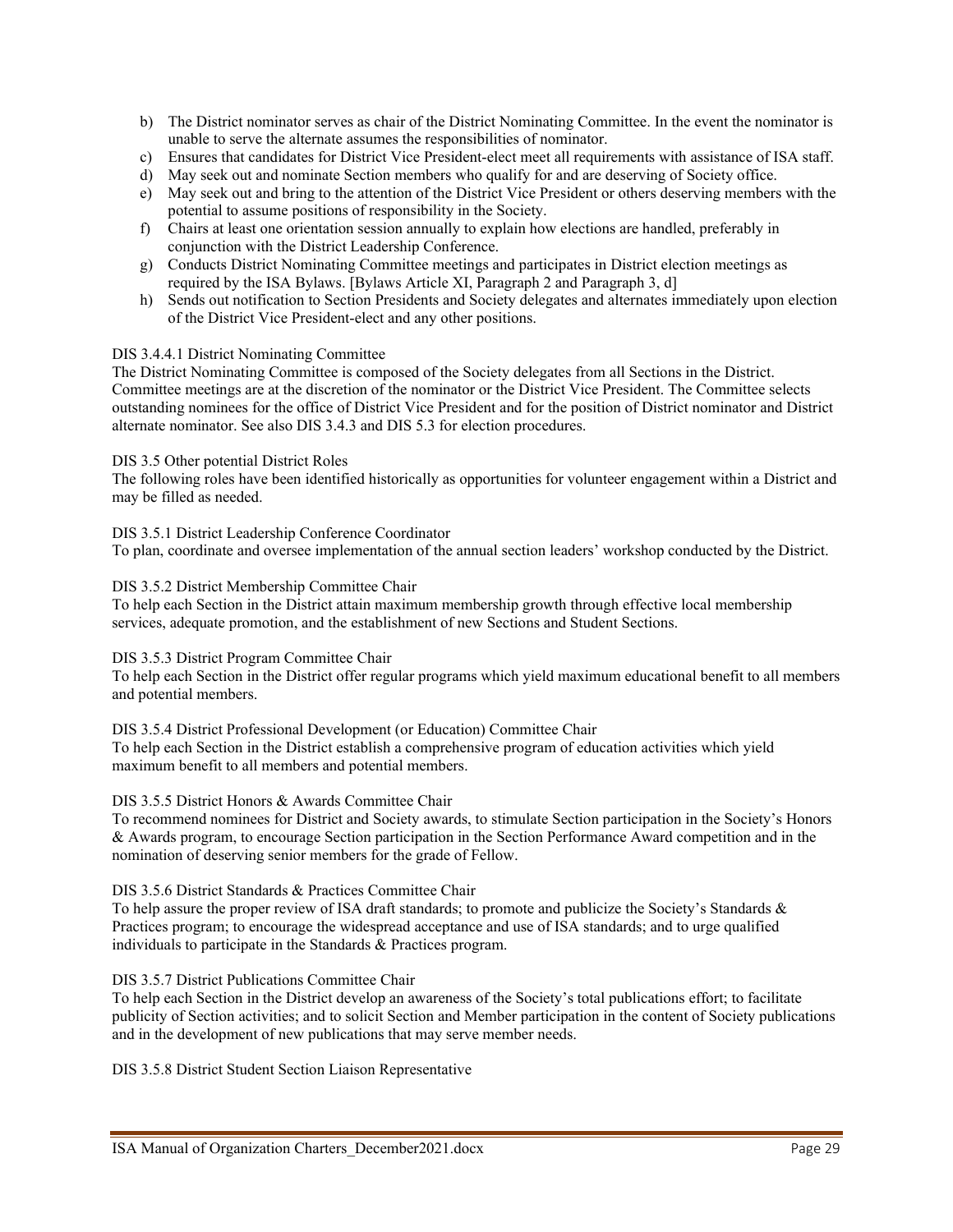Works with the student section liaison representatives to provide support and guidance to both regular and student sections that will enable ISA to realize increased interaction and involvement with student members. Facilitates communication between the student section, the regular section, and the District.

#### DIS 3.5.9 District Technical Liaison Committee Chair

To establish effective two-way communication between Sections, Divisions and Standards Committees; to assist in disseminating information on division and Standards activities to local Sections; to establish a procedure by which divisions and Standards Committees can provide programs and speakers for local Section activities; Sections encourage local technical meeting presenters to participate/present at division symposia; and to urge Section members to join divisions and Standards Committees.

#### DIS 3.5.10 District Secretary

Records minutes of all District Council meetings and submits to the chair for review. The Secretary receives meeting minutes of committees including the District Nominating Committee to maintain continuity of the District records.

#### DIS 3.6 Appointments

The District Vice President establishes District Committees; may establish other committees for special needs of the District; and appoints the chair of all District committees.

#### DIS 3.7 Financial Controls

Districts are not independent legal entities and may not enter into contracts and letters of agreement for the purpose of conducting activities which enhance the benefit and value of the Sections within the District, for example, District Leadership Conferences. All proposed contracts to support District activities must be executed by the ISA Executive director or designee in the name of ISA or by a validly incorporated ISA Section.

Each District Vice President is responsible to facilitate and ensure effective oversight of their respective budgeted activities including travel expenses and, if held, the District Leadership Conference.

Working with staff, each District Vice President will develop an annual District activity plan with an 18-month (minimum) time horizon. This plan must be completed according to the current planning schedule and should be reviewed by the Executive Board before being incorporated in the proposed budget for Finance Committee review (see EXB 5.3 and OFC 4.2.5). This document should address the following:

- Commentary on current performance vs. budget
- Plans to change activities conducted within the District, with a forecast of financial implications
- Programs or projects under development that will have budget implications in the next fiscal year.
- Identification of new opportunities affecting the District with a three-year financial forecast
- Commentary on how value to members and the Society is being enhanced by both ongoing and new programs or projects

#### **DIS 4 Administration**

#### DIS 4.1 Meeting Procedures

Meetings of the District Council and District Nominating Committee shall be conducted according to the ISA Policies and Operational Guidelines, Conduct of ISA Business Meetings.

#### DIS 4.2 Frequency of Meetings

The District Council holds at least one meeting each year in conjunction with the annual meeting of the Society. Additional meetings are at the discretion of the District Vice President, but it is recommended that the District Council meet at least three times each year.

The District Nominating Committee meetings are held at the discretion of the District nominator or the District Vice President. [Bylaws Article XI, Paragraph 2, and MOC DIS 3.4.4].

DIS 4.3 Reporting Frequency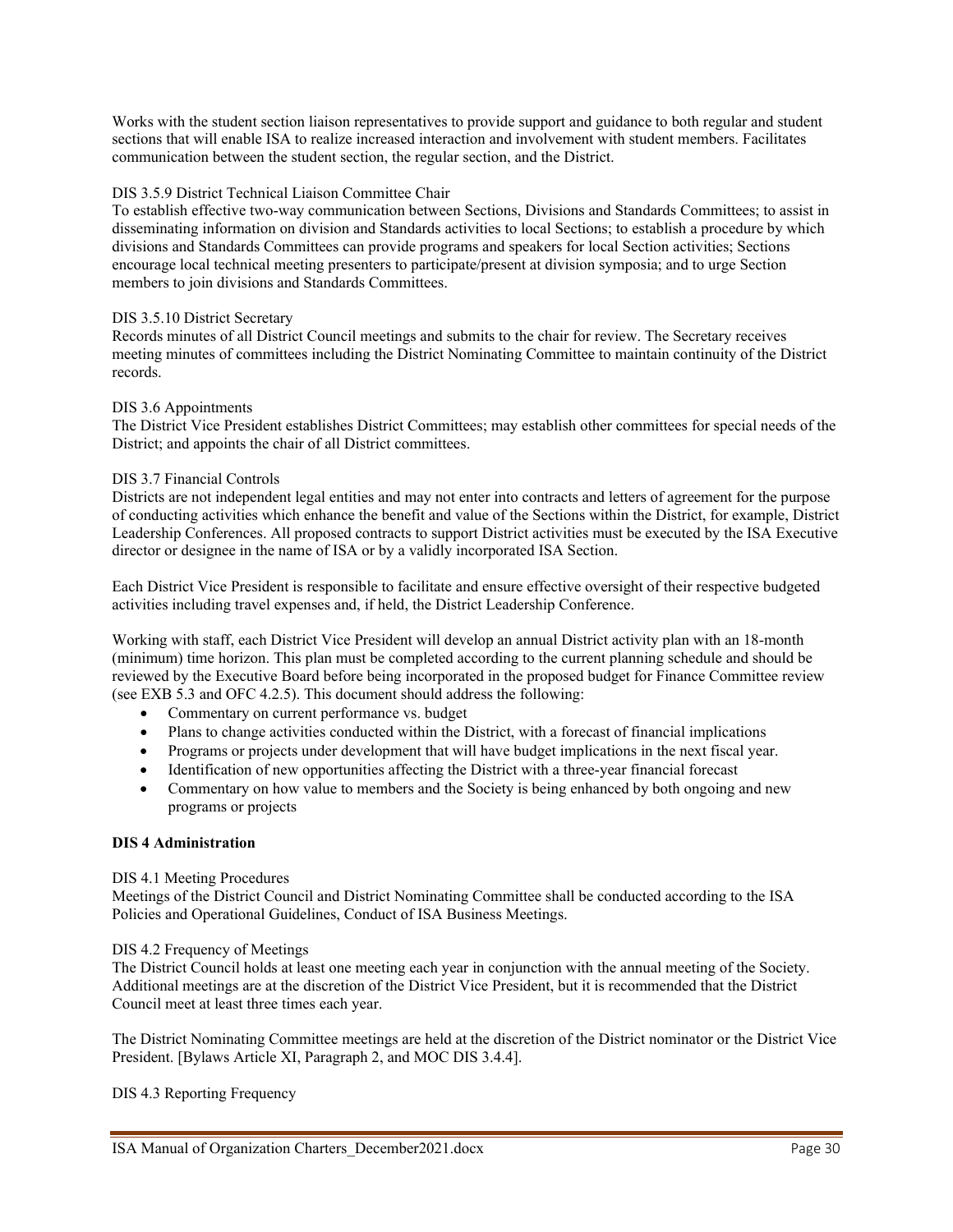The District Vice President provides an annual report of District activities to the Geographic Assembly chair. (See DIS 3.1)

The District Vice President provides an annual business plan to ISA headquarters to as input to the Society budget. (See DIS 3.7)

#### **DIS 5 Procedures**

#### DIS 5.1 District Formation Guidelines

The following guidelines are provided to determine when it is appropriate to establish a new District and redistribute Sections among remaining Districts. This task is the responsibility of the Geographic Assembly.

#### DIS 5.1.1 District Formation Criteria

- a) Number of Members
	- 1. Total number of Society members divided by (current number of districts + 1), less 25% Example:  $(10,000 \text{ members} / (9 \text{ districts} + 1))$  x  $(1 - 0.25) = 750 \text{ members}$
	- 2. Minimum number of non-student members is 60% of criteria a) 1.
- b) Agreement of 80% of members as represented by the Section delegates for sections involved in the realignment
- c) If an application is within 60% of criteria a) and b) above, then the applicant can be assigned a District in Formation designation for a period of no longer than five years.
- d) A District in Formation status must be evaluated annually by the Geographic Assembly to monitor the progress of the District in formation and assess where assistance may be required.

#### DIS 5.1.2 Procedure for new District formation

An application for a new District must be submitted to the Geographic Assembly. This application should include:

- a) Justification for new District boundaries
- b) Impact on budget (will not affect the current surplus target)
- c) Impact on existing Districts
- d) Geographical attributes of the District
- e) Cultural issues
- f) Potential District Vice President and Vice President-elect candidates.

#### DIS 5.2 District Leadership Conferences

The District Leader Conference coordinator, the District Vice President, or designee may plan, coordinate and oversee implementation of a Section leaders workshop for their District. The purpose of this event is to provide training to Section leaders, an opportunity for the District Council to meet, and for the District Vice President to share items of relevance with the Section delegates and leaders.

Following is a list of suggested activities to organize a District Leadership Conference:

- a) Develop objectives for the section leaders' workshop based upon identified leadership needs.
- b) Work with the Geographic Assembly District Leadership Conference Committee, District Vice President, section leaders, and ISA staff in developing program schedule and training activities to meet objectives.
- c) Identify and secure resources; i.e., facilities, presenters, materials, audiovisuals, etc., needed to execute program.
- d) Monitor the planning and coordination of all workshop preparations including publicity, registration, space arrangements and other logistical requirements.
- e) Facilitate and execute the program.
- f) Collect, analyze and report on evaluation of program outcomes.
- g) Attend to post-program activities requiring follow up.

#### DIS 5.3 Election of District Vice President-elect

The District Vice Presidents-elect shall be elected by a majority vote of the Society delegates of the District, one vote per delegate, as defined in Article XI, Paragraph 3, d, of the Bylaws.

Each District Nominating Committee shall nominate at least one person for the office of District Vice Presidentelect at least 30 days before the election. Nominations for District Vice President-elect may also be made by petition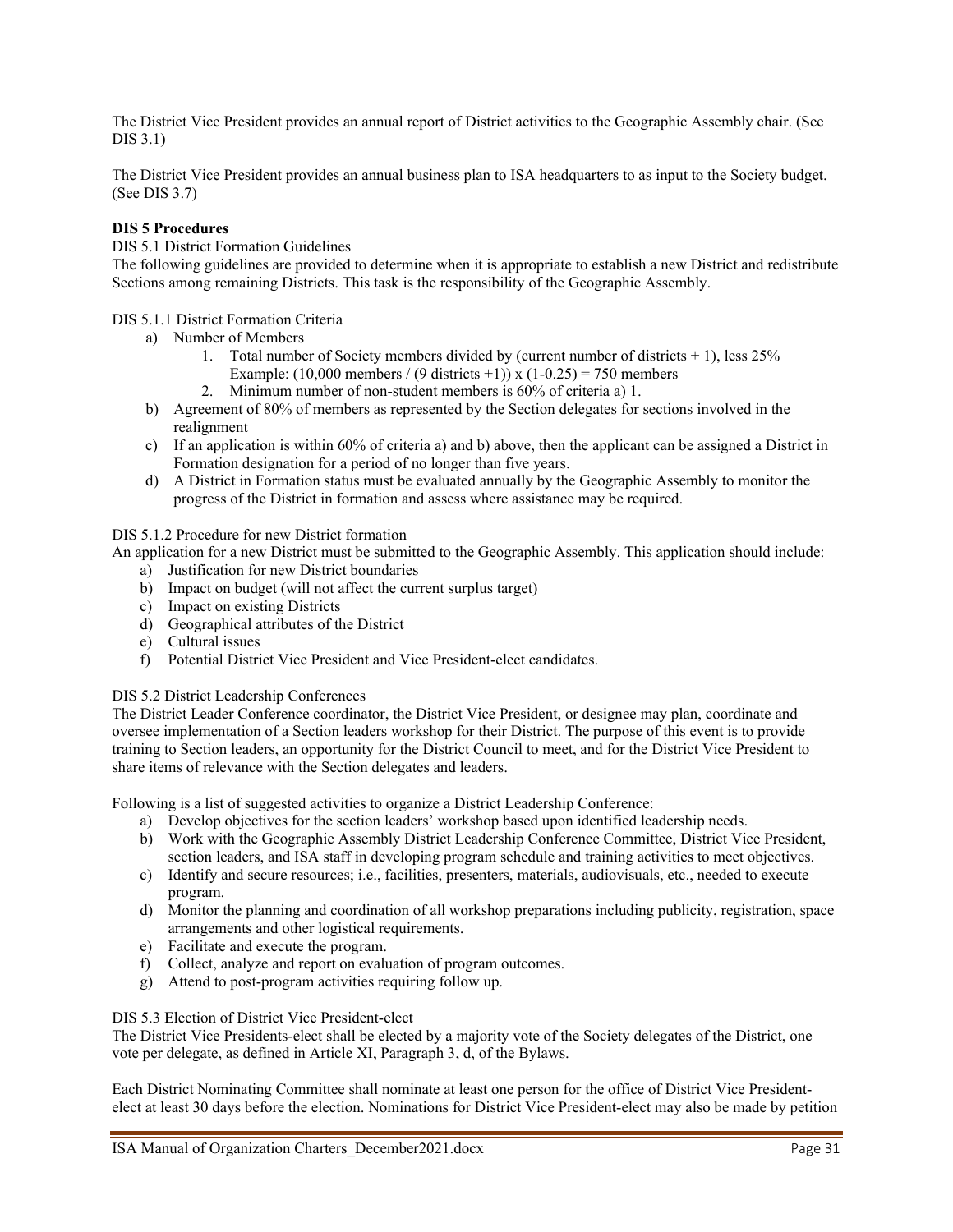submitted to the District Vice Presidents at least 30 days before the date of the scheduled election, signed by Society delegates representing at least three (3) Sections in the District.

The District nominator will submit candidates for District Vice President-elect to ISA staff to confirm the candidates meet required qualifications [Bylaws X, Paragraph 2]. The District Vice President shall validate the credentials of all nominees at least 21 days before the election date.

The District Vice President will notify all Society delegates of the District of Vice President-elect nominees at least 21 days before the scheduled election. The election for District Vice President-elect is typically held two years before taking office as District Vice President. The District Vice President-elect should be elected no later than one year before taking office as District Vice President and must be elected by the Society annual meeting of the year before the year in which the new District Vice President will take office.

|                              | <b>Technical Assembly</b>                                                                                                                                                                                                                                                                                                                               |  |
|------------------------------|---------------------------------------------------------------------------------------------------------------------------------------------------------------------------------------------------------------------------------------------------------------------------------------------------------------------------------------------------------|--|
| Charge                       | The Technical Assembly serves as an advisory and activity body that<br>coordinates and supports the activities of the technical departments and<br>committees as delegated to it by the Executive Board.                                                                                                                                                |  |
| <b>Group Type</b>            | Assembly                                                                                                                                                                                                                                                                                                                                                |  |
| <b>Sponsor</b>               | <b>Executive Board</b>                                                                                                                                                                                                                                                                                                                                  |  |
| <b>Responsibilities</b>      | Share information for efficient and effective technical dissemination<br>1.<br>2.<br>Identify resources to facilitate cooperation                                                                                                                                                                                                                       |  |
| Composition                  | Vice Presidents and Vice Presidents-elect of the Standards and Practices<br>Department, the Automation and Technology Department, the Industries and<br>Sciences Department, and the Publications Department, as well as the appointed<br>chairs of any related groups. The chair is non-voting.                                                        |  |
| <b>Selection/Appointment</b> | Members are determined through the Society Election and committee chair<br>appointments. The Chair is selected by Assembly members from nominations<br>reviewed by the Executive Board.                                                                                                                                                                 |  |
| <b>Service Terms</b>         | Terms coincide with member positions. Chair term is one year, renewable<br>annually.                                                                                                                                                                                                                                                                    |  |
| <b>Expected Commitment</b>   | 1-3 hours per month (not inclusive of Department commitment)<br>The Assembly will host virtual discussions, notes, and resources on their<br>Connect community.                                                                                                                                                                                         |  |
| <b>Roles and Authorities</b> | <b>Makes Recommendations to the Executive Board</b><br>Technical Departments necessary to further the Society objectives.<br>1.<br>Policies effecting the respective areas.<br>2.<br>Committees needed to fulfill responsibilities and support the<br>3.<br>Society's strategic direction<br><b>Approves</b><br>Nominating Committee appointments<br>1. |  |
| <b>Related Groups</b>        | Conferences and Events Committee<br>$\bullet$<br>Technology Search Committee<br>٠<br><b>Standards and Practices Department</b><br>$\bullet$<br>Industries and Sciences Department<br>٠<br>Automation and Technology Department<br><b>Publications Department</b><br><b>Content Steering Committee</b>                                                   |  |

## <span id="page-31-0"></span>**Technical Assembly**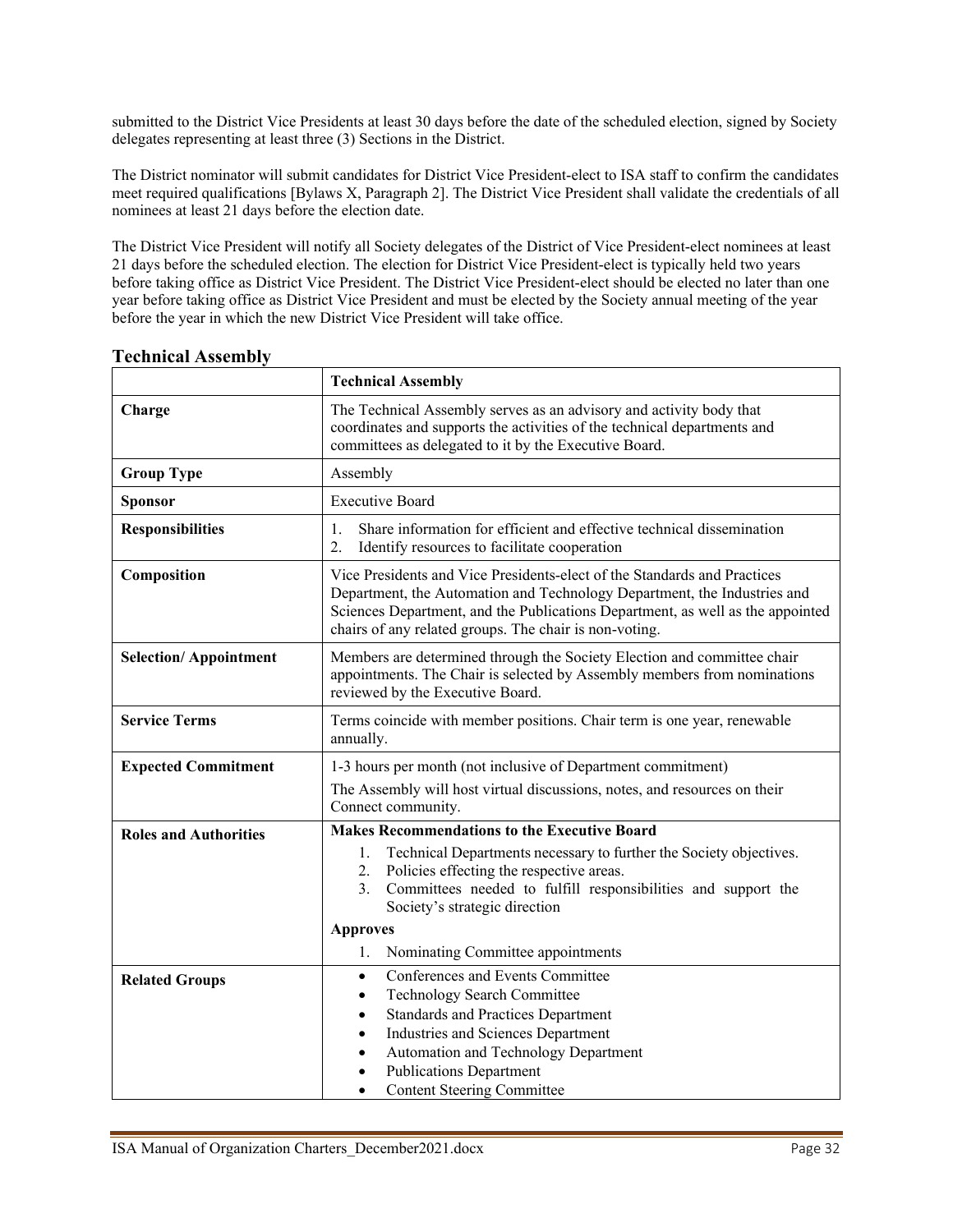<span id="page-32-0"></span>

| <b>Technology Search Committee</b> |  |  |
|------------------------------------|--|--|
|                                    |  |  |

|                               | <b>Technology Search Committee</b>                                                                                                                                                           |  |  |
|-------------------------------|----------------------------------------------------------------------------------------------------------------------------------------------------------------------------------------------|--|--|
| Charge                        | The Technology Search Committee evaluates potential new technical areas<br>of interest for ISA.                                                                                              |  |  |
| <b>Group Type</b>             | Committee                                                                                                                                                                                    |  |  |
| <b>Sponsor</b>                | <b>Technical Assembly</b>                                                                                                                                                                    |  |  |
| <b>Goals/Responsibilities</b> | Seek out and identify new technologies<br>1.<br>Manage an evaluation process for new technologies<br>2.                                                                                      |  |  |
| Composition                   | At least 8-10 contributing professional members and a chair representing a<br>diversity consistent with Society's policies and values.                                                       |  |  |
| <b>Selection/Appointment</b>  | Members are appointed by the Executive Board upon recommendation from the<br>outgoing committee.                                                                                             |  |  |
|                               | Two Co-chairs are selected by Assembly members from nominations reviewed<br>by the Executive Board.                                                                                          |  |  |
| <b>Service Terms</b>          | Terms coincide with Society operating year and positions. The Chair term is<br>one year, renewable annually. To allow for adequate turnover consecutive terms<br>should be limited to three. |  |  |
| <b>Expected Commitment</b>    | 2-4 hours per month                                                                                                                                                                          |  |  |
|                               | The Committee will host virtual discussions, documents, notes and resources on<br>their ISA Connect community.                                                                               |  |  |
| <b>Roles and Authorities</b>  | <b>Makes Recommendations via the Technical Assembly</b>                                                                                                                                      |  |  |
|                               | 1. Action to be taken with regard to new technologies                                                                                                                                        |  |  |
|                               | <b>Monitors</b>                                                                                                                                                                              |  |  |
|                               | Technical interest areas<br>Technical conversations in ISA Connect<br>2.                                                                                                                     |  |  |
| <b>Related Groups</b>         | <b>Standards and Practices Board</b><br>$\bullet$                                                                                                                                            |  |  |

# <span id="page-32-1"></span>**Automation and Technology AND Industries and Sciences Departments**

|                               | <b>Automation and Technology Department</b>                                   |
|-------------------------------|-------------------------------------------------------------------------------|
|                               | <b>Industries and Sciences Department</b>                                     |
| Charge                        | The Departments serve as a coordinating and advisory body to support the      |
|                               | Society's divisions within the authority delegated by the Executive Board.    |
| <b>Goals/Responsibilities</b> | Encourage and support division collaboration<br>1.                            |
|                               | Administer Department and Division recognition<br>2.                          |
|                               | Promote cooperative section/division programs<br>3.                           |
| Composition                   | Vice President, Vice President-elect, Division Directors, and Division        |
|                               | Director-elects.                                                              |
| Selection /                   | Vice President is elected in the Society election. Division Directors and     |
| Appointment                   | elects are selected by each division.                                         |
| <b>Terms</b>                  | Terms coincide with Society operating year.                                   |
| <b>Expected</b>               | 2-4 hours per month plus attendance at leader meetings. The departments       |
| Commitment                    | will host virtual discussions, documents, notes and resources in the Division |
|                               | Leader community in ISA Connect.                                              |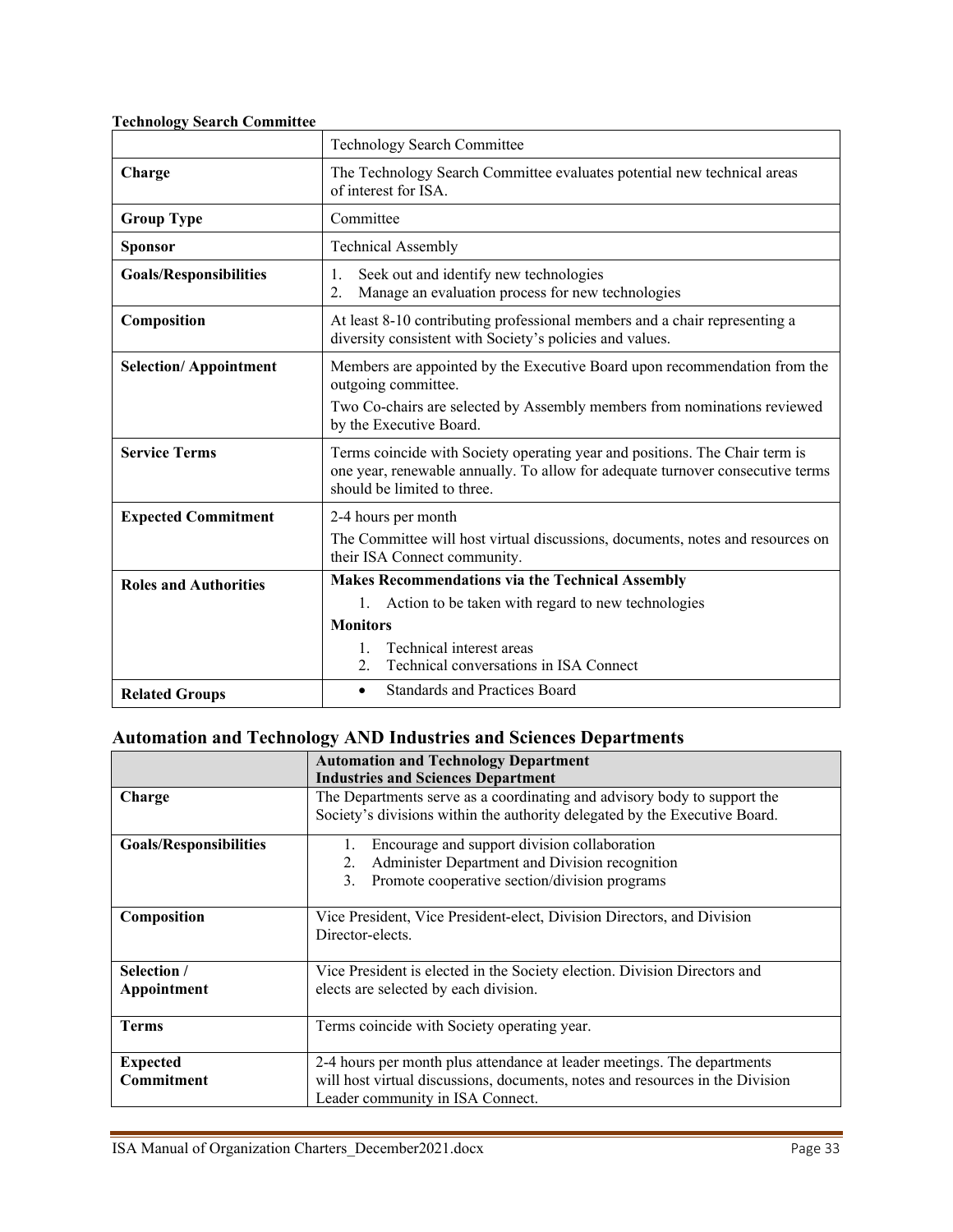| <b>Roles and Authorities</b> | <b>Makes Recommendations to the Executive Board</b>                                |
|------------------------------|------------------------------------------------------------------------------------|
|                              | Policies related to divisions<br>$1_{-}$                                           |
|                              | 2. Programs related to divisions                                                   |
|                              | 3.<br>Resources (budget) related to divisions                                      |
|                              | <b>Provides Input</b>                                                              |
|                              | 1. Technical content development                                                   |
|                              | Mutually beneficial relationships with related technical and<br>2.                 |
|                              | scientific organizations                                                           |
|                              | <b>Monitors</b>                                                                    |
|                              | 1. Division compliance                                                             |
|                              | 2. Division health                                                                 |
|                              | 3. Division membership                                                             |
|                              | <b>Approves</b>                                                                    |
|                              | Establishment and sunsetting of divisions as delegated by the                      |
|                              | Executive Board.                                                                   |
|                              |                                                                                    |
| <b>Supporting</b>            | Awards                                                                             |
| <b>Information</b>           | The Department can recognize divisions with awards as allocated in the annual      |
|                              | budget. Divisions can recognize individuals with awards as allocated in the annual |
|                              | budget.                                                                            |

## <span id="page-33-0"></span>**Publications Department**

|                              | <b>Publications Department</b>                                                                                                                                                                                                                                                                                                                                                                                                                                                                        |
|------------------------------|-------------------------------------------------------------------------------------------------------------------------------------------------------------------------------------------------------------------------------------------------------------------------------------------------------------------------------------------------------------------------------------------------------------------------------------------------------------------------------------------------------|
| Charge                       | The Publications Department is responsible for advising on and providing<br>support for the content for ISA publications.                                                                                                                                                                                                                                                                                                                                                                             |
| <b>Group Type</b>            | Department                                                                                                                                                                                                                                                                                                                                                                                                                                                                                            |
| <b>Sponsor</b>               | <b>Executive Board</b>                                                                                                                                                                                                                                                                                                                                                                                                                                                                                |
| <b>Responsibilities</b>      | Solicit content from ISA committees, divisions, and subject matter experts in<br>1.<br>accordance with the content strategy.<br>Promote ISA publications via social media channels.<br>2.<br>Identify and recruit volunteer technical reviewers to assess the<br>3.<br>significance, originality, and validity of unsolicited manuscripts or article<br>proposals before scheduled publication.<br>Review book proposal submissions and provide feedback on the relevancy<br>4.<br>of content to ISA. |
| Composition                  | Vice President, Vice President-elect, and 8-12 professional members. Member<br>selection should be consistent with the Society's policies and values and with<br>respect to diversity.                                                                                                                                                                                                                                                                                                                |
| <b>Selection/Appointment</b> | Vice President and Vice President-elect are determined through the Society<br>elections with corresponding terms.<br>Members identified by the Department are approved by the Executive Board.                                                                                                                                                                                                                                                                                                        |
| <b>Service Terms</b>         | Vice President and elect terms consistent with Society election. Member terms<br>coincide with Society operating year. To allow for adequate turnover<br>consecutive terms should be limited to three.                                                                                                                                                                                                                                                                                                |
| <b>Expected Commitment</b>   | 2-4 hours per month<br>The committee will host virtual discussions, documents, notes, and resources<br>on their ISA Connect community.                                                                                                                                                                                                                                                                                                                                                                |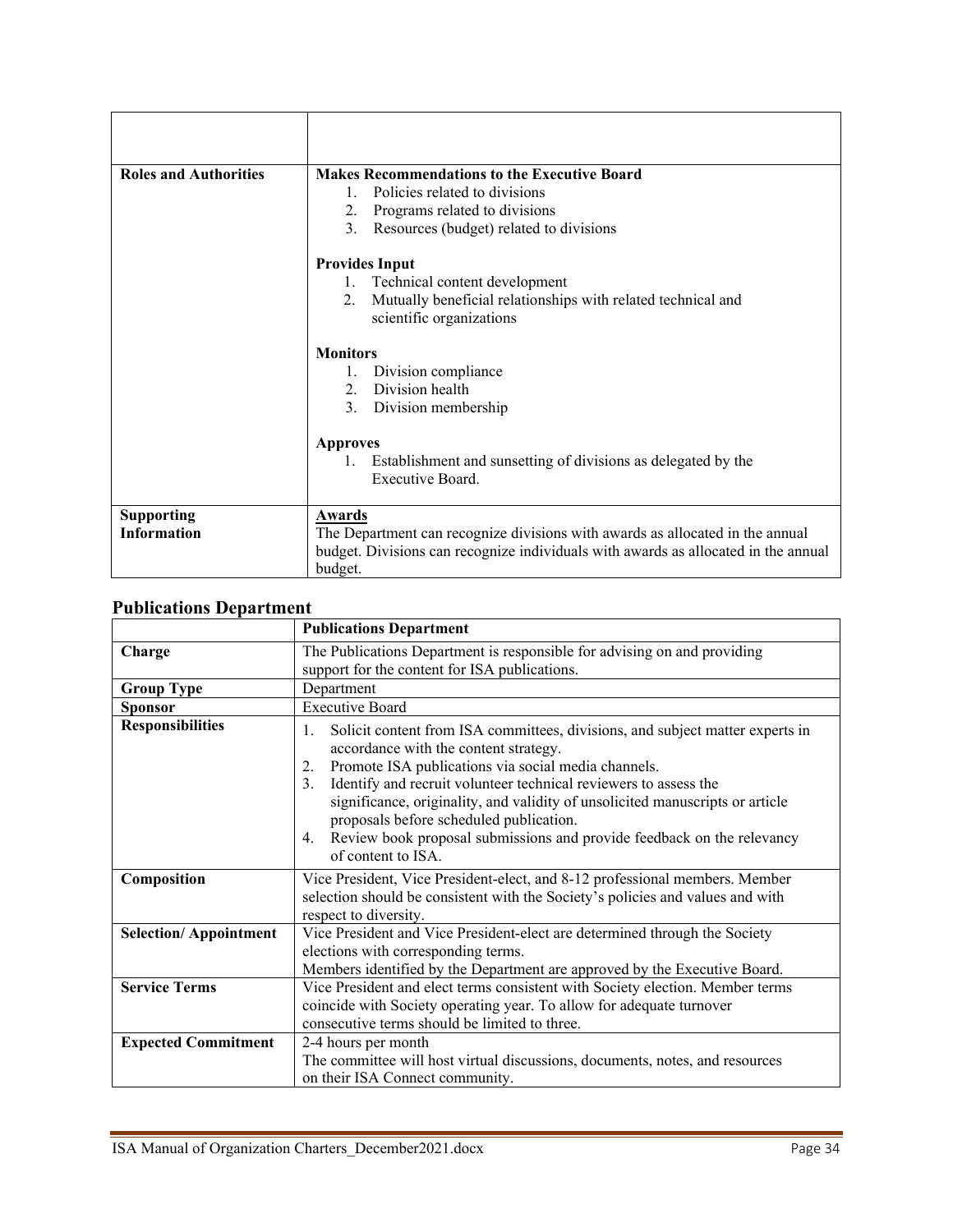|                              | <b>Publications Department</b>                                                                                                         |
|------------------------------|----------------------------------------------------------------------------------------------------------------------------------------|
| <b>Roles and Authorities</b> | <b>Makes Recommendations to the Executive Board</b>                                                                                    |
|                              | Strategies related to print and digital publications<br>Policies related to publications<br>Proposals regarding new publications<br>3. |
|                              | <b>Monitors</b>                                                                                                                        |
|                              | Stature and content of ISA publications compared to competitive<br>publications                                                        |
|                              | Quality and effectiveness of ISA publications<br>2.                                                                                    |
| <b>Related Groups</b>        | <b>Technical Assembly</b>                                                                                                              |
|                              | The following are sub-groups within the department:<br>ISA Transactions editorial team<br>In Tech editorial advisory team              |
|                              | Books team                                                                                                                             |

## <span id="page-34-0"></span>**Standards and Practices Department**

|                              | <b>Standards and Practices Department</b>                                                                                                                                                                                                                                                                                                                                                                                                        |
|------------------------------|--------------------------------------------------------------------------------------------------------------------------------------------------------------------------------------------------------------------------------------------------------------------------------------------------------------------------------------------------------------------------------------------------------------------------------------------------|
| Charge                       | The Standards & Practices Department manages the development, adoption,<br>review, and revision of national and international standards related to the<br>practice of automation. Work products (via standards committees) include<br>standards, recommended practices, and technical reports.                                                                                                                                                   |
| <b>Group Type</b>            | Department                                                                                                                                                                                                                                                                                                                                                                                                                                       |
| <b>Sponsor</b>               | Executive Board <sup>1</sup>                                                                                                                                                                                                                                                                                                                                                                                                                     |
| <b>Responsibilities</b>      | Ensure that standards committees are operating effectively, as per the<br>$\bullet$<br>department procedures.<br>Monitor and manage the overlap between standards committees.<br>٠<br>Manage the portfolio of ISA standards<br>Maintain ISA's accreditation as an ANSI standards development<br>organization (SDO).<br>Establish and maintain liaison relationships with other organizations as<br>required to maintain the standards portfolio. |
| Composition                  | Department Vice President<br>Department Vice President-elect, succeeds Vice President<br>Directors <sup>23</sup><br>Directors Emeritus (ex officio, non-voting)                                                                                                                                                                                                                                                                                  |
| <b>Selection/Appointment</b> | Vice President and Vice President are elected in society elections.<br>Directors are appointed by the department VP and approved by the Executive<br>Board.                                                                                                                                                                                                                                                                                      |
| <b>Service Terms</b>         | Terms are 1 year, renewing automatically unless the Vice President decides not<br>to renew the appointment.                                                                                                                                                                                                                                                                                                                                      |

<span id="page-34-1"></span><sup>&</sup>lt;sup>1</sup> Processes and procedures used in the creation of standards and practices are certified by ANSI.

<span id="page-34-2"></span><sup>&</sup>lt;sup>2</sup> Administrative directors serve in an at-large capacity, while managing directors are responsible for overseeing one or more standards committees.

<span id="page-34-3"></span><sup>&</sup>lt;sup>3</sup> Directors must be a professional member of ISA and a member of one or more standards committees.

ISA Manual of Organization Charters\_December2021.docx Page 35